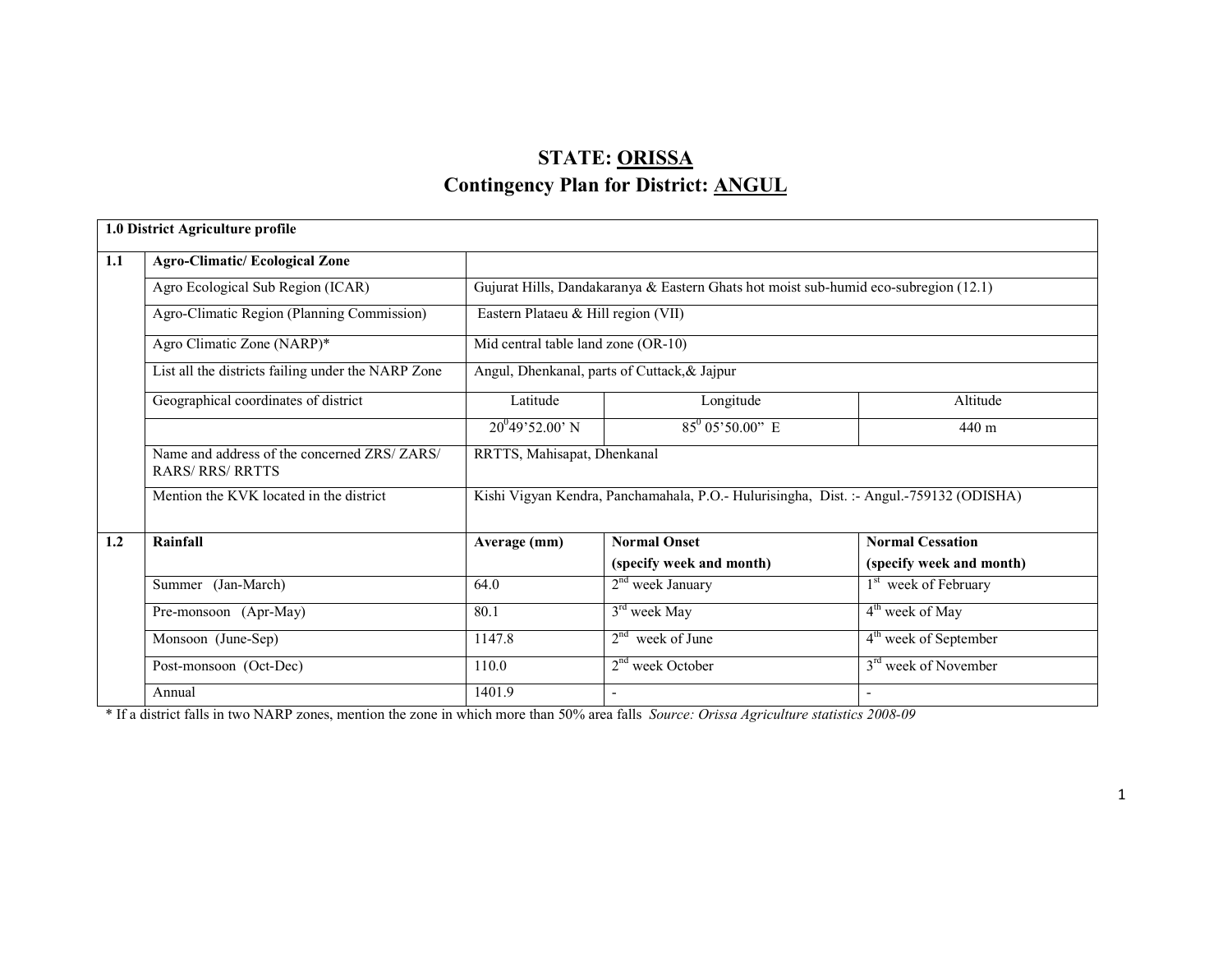| 1.3 | Land use<br>pattern of<br>the<br>district<br>(latest<br>statistics) | Geographical<br>area<br>('000 ha.) | <b>Cultivable</b><br>area<br>('000 ha.) | Forest<br>area<br>(500)<br>ha.) | Land under<br>non-<br>agricultural<br>use<br>$(900)$ ha.) | Permanent<br>pastures<br>$(900)$ ha.) | Cultivable<br>wasteland<br>$(900)$ ha.) | ∟and<br>under<br>Misc.<br>trees and<br>groves | <b>Barren and</b><br>uncultivable<br>land<br>$(900)$ ha.) | Current<br>fallows<br>('000<br> ha. | Other<br>fallows<br>(900)<br>ha.) |
|-----|---------------------------------------------------------------------|------------------------------------|-----------------------------------------|---------------------------------|-----------------------------------------------------------|---------------------------------------|-----------------------------------------|-----------------------------------------------|-----------------------------------------------------------|-------------------------------------|-----------------------------------|
|     | Area<br>(*000 ha)                                                   | 638.0                              | 191.0                                   | 272.0                           | 48.0                                                      | 36.0                                  | 19.0                                    | 23.0                                          | 7.0                                                       | 25.0                                | 17.0                              |

| 1.4 | <b>Major Soils</b>                  | Area ('000 ha) | Percent (%) of total |  |  |  |
|-----|-------------------------------------|----------------|----------------------|--|--|--|
|     |                                     |                |                      |  |  |  |
|     | Red loam                            | 70.496         | 32.2                 |  |  |  |
|     | Clay & heavy clay soil              | 62.24          | 28.4                 |  |  |  |
|     | Medium textured red loam            | 34.69          | 15.8                 |  |  |  |
|     | <b>Black Soil</b>                   | 29.10          | 13.3                 |  |  |  |
|     | River valley alluvial               | 17.21          | 7.9                  |  |  |  |
|     | Others (specify):                   | 5.26           | 2.4                  |  |  |  |
|     | Source – SREP, ATMA, ANGUL, 2007-08 |                |                      |  |  |  |

| 1.5 | <b>Agricultural land use</b> | Area ('000 ha) | Cropping intensity % |
|-----|------------------------------|----------------|----------------------|
|     | Net sown area                | 191            | 168                  |
|     | Area sown more than once     | l 30           |                      |
|     | Gross cropped area           | 54.            |                      |

Source: Orissa Agriculture statistics 2008-09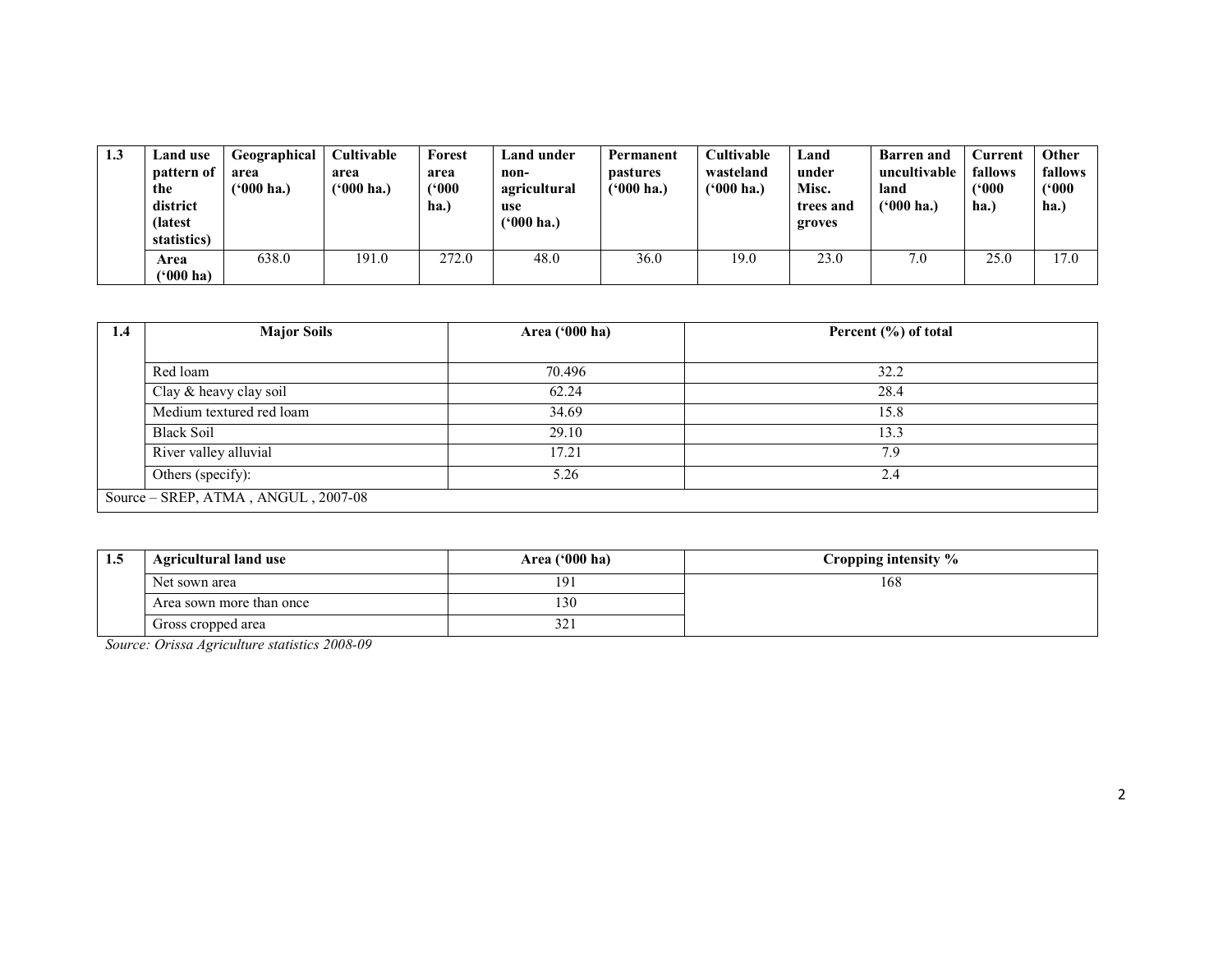| <b>Irrigation</b>                | Area ('000 ha)           |                          | Percent (%)              |
|----------------------------------|--------------------------|--------------------------|--------------------------|
| Net irrigated area               | 42.93                    |                          |                          |
| Gross irrigated area             | 70.54                    |                          |                          |
| Rainfed area                     | 250.46                   |                          |                          |
| Source of irrigation             | <b>Number</b>            | Area ('000 ha)           | $%$ area                 |
| Canals                           | $\overline{\phantom{m}}$ | 22.62                    | 49.4                     |
| Tanks                            | $\overline{\phantom{a}}$ |                          |                          |
| Open wells                       | $\overline{\phantom{m}}$ |                          |                          |
| Bore wells                       | $\overline{\phantom{a}}$ | 8.77                     | 19.2                     |
| Lift irrigation                  | $\qquad \qquad -$        |                          |                          |
| Other sources                    | $\overline{\phantom{a}}$ | 14.38                    | 31.4                     |
| Total                            | $\overline{\phantom{a}}$ | 45.77                    | 100.0                    |
| Pumpsets                         | $\overline{\phantom{m}}$ | --                       | $\overline{\phantom{m}}$ |
| Micro-irrigation                 | $\overline{\phantom{m}}$ | $\overline{\phantom{a}}$ | $\overline{\phantom{a}}$ |
| Groundwater availability and use | No. of blocks            | $\overline{\%}$ area     | <b>Quality of water</b>  |
| Over exploited                   | $\overline{\phantom{a}}$ | --                       | $- -$                    |
| Critical                         | $\overline{\phantom{m}}$ | $\overline{\phantom{a}}$ | $\overline{\phantom{a}}$ |
| Semi-critical                    | $\overline{2}$           | $\overline{25}$          | $-$                      |
| Safe                             | 6                        | 75                       | $- -$                    |
| Wastewater availability and use  |                          |                          |                          |

\*over-exploited: groundwater utilization > 100%; critical: 90-100%; semi-critical: 70-90%; safe: <70% Source – SREP, ATMA , ANGUL , 2007-08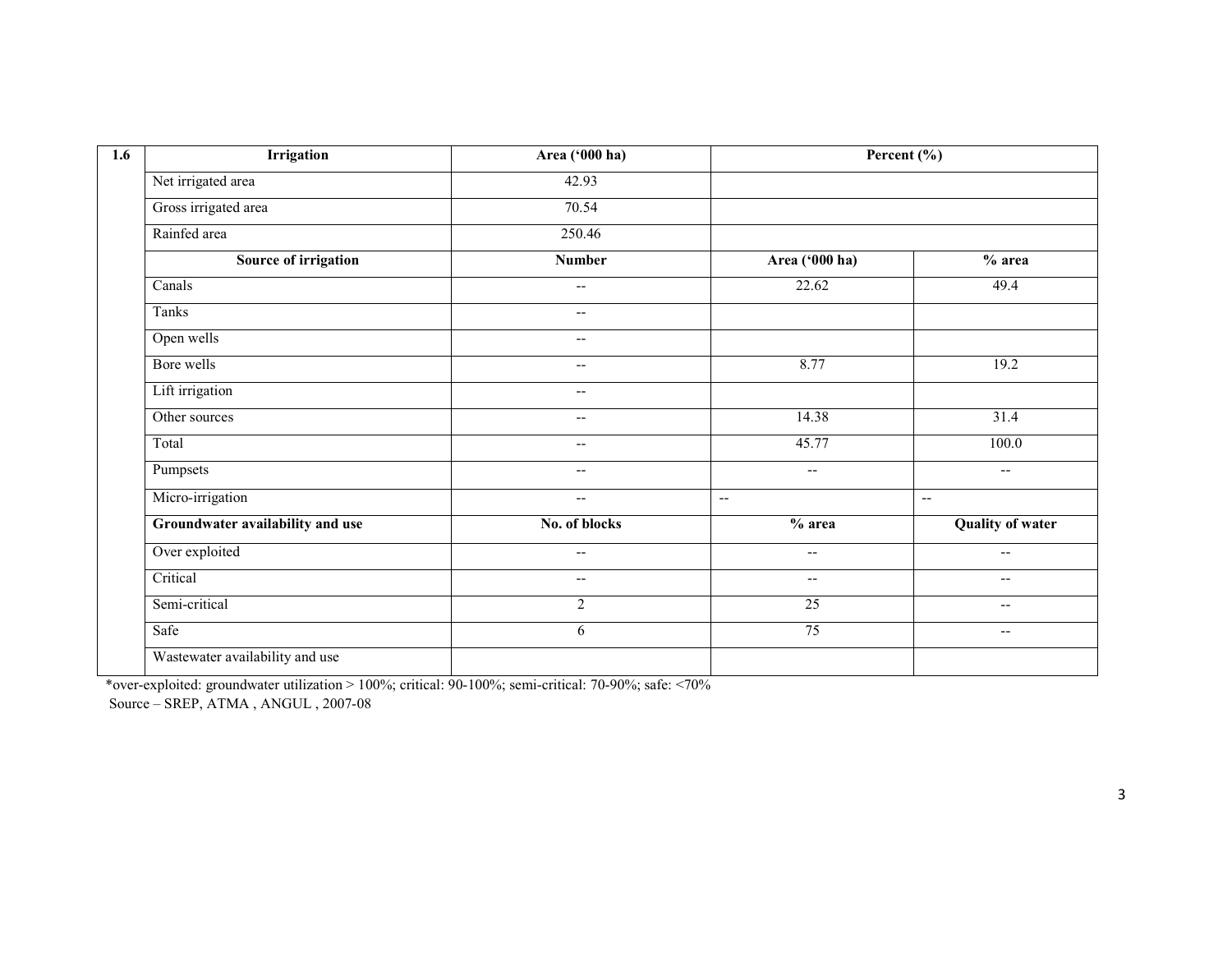|  |  | 1.7 Area under major field crops & horticulture etc. |
|--|--|------------------------------------------------------|
|  |  |                                                      |

| 1.7 | <b>Field crops</b> | Total area('000 ha) | Irrigated('000 ha) | Rainfed('000 ha) |
|-----|--------------------|---------------------|--------------------|------------------|
|     | Paddy              | 98.9                | 32.05              | 75.5             |
|     | Sesamum            | 43.63               | 0.4                | 36.0             |
|     | <b>Black Gram</b>  | 33.51               | 0.67               | 31.3             |
|     | Green Gram         | 30.63               | 1.14               | 27.9             |
|     | Groundnut          | 9.67                | 1.96               | 6.2              |
|     | Redgram            | 9.57                | 0.9                | 8.6              |
|     | Toria/Mustard      | 5.47                | 0.29               | 3.6              |
|     | Maize              | 4.27                | 1.14               | 2.9              |
|     | Cowpea             | 1.94                | 0.1                | 1.7              |
|     | Gram               | 1.68                | 0.4                | 1.4              |
|     | Sunflower          | 0.28                | 0.28               | 0.2              |
|     | Sugarcane          | 0.24                | 0.24               | 0.2              |

Source: Orissa Agriculture statistics 2008-09

| <b>Horticulture crops- Fruits</b> | Total area('000 ha) |
|-----------------------------------|---------------------|
| Mango                             | 9.97                |
| Citrus                            | 1.64                |
| Banana                            | 1.55                |
| Litchi                            | 0.53                |
| Guava                             | 0.50                |
| Sapota                            | 0.06                |
| Pineapple                         | 0.03                |
| Papaya                            | 0.02                |
| Others                            | 3.05                |
| Horticulture crops- Vegetables    | Total area('000 ha) |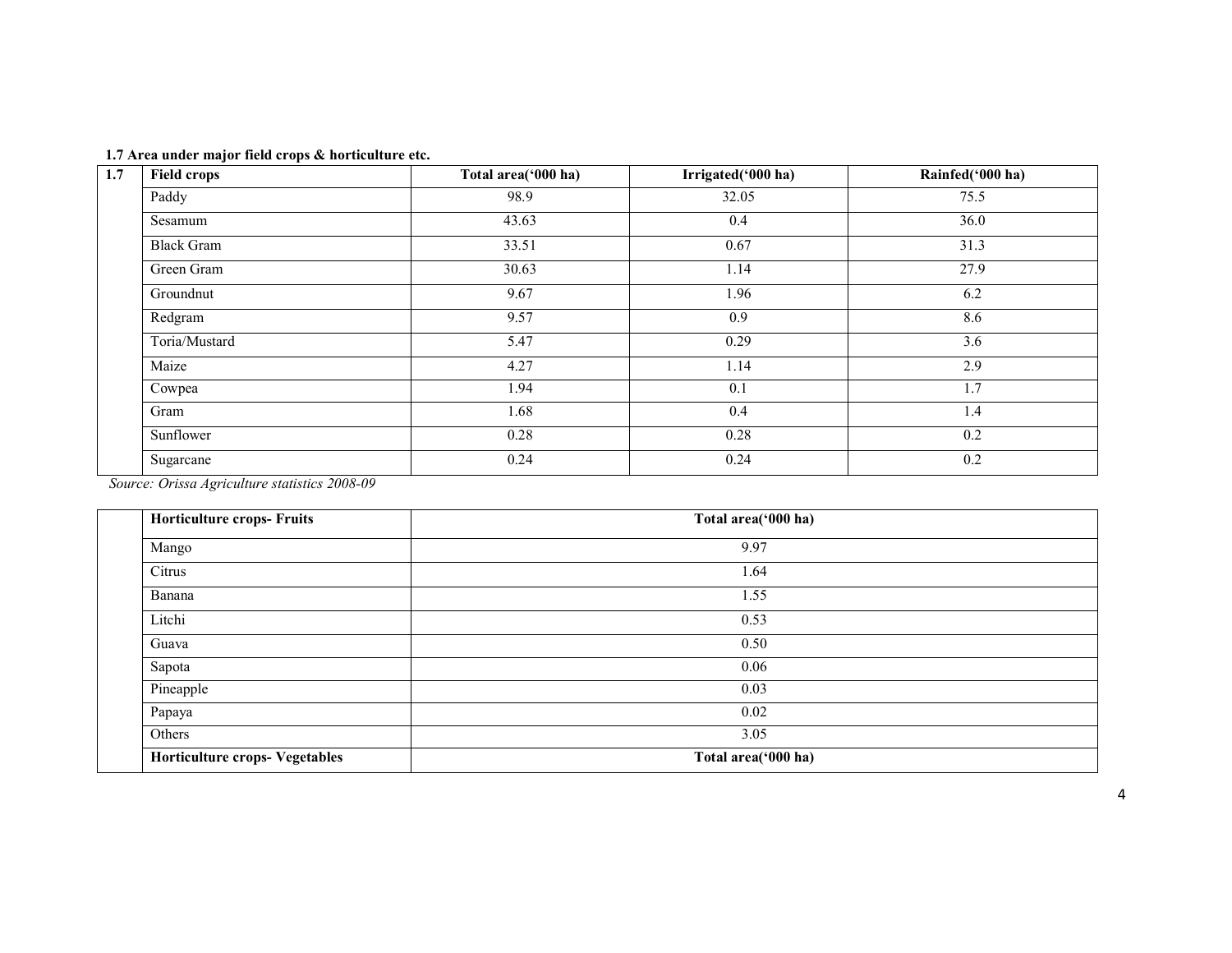| Chilli                       | 4.5                      |
|------------------------------|--------------------------|
| Tomato                       | 4.4                      |
| Brinjal                      | 4.3                      |
| Onion                        | 2.8                      |
| Okra                         | 2.8                      |
| Cauliflower                  | 1.8                      |
| Coriander                    | 1.6                      |
| Cabbage                      | 1.3                      |
| Garlic                       | 1.2                      |
| Pea                          | 0.2                      |
| Medicinal and Aromatic crops | Total area               |
|                              | $\blacksquare$           |
| <b>Plantation crops</b>      | <b>Total area</b>        |
|                              | $\overline{\phantom{a}}$ |
| Fodder crops                 | <b>Total area</b>        |
| $\overline{\phantom{m}}$     | $\overline{\phantom{m}}$ |
| Total fodder crop area       |                          |
| <b>Grazing land</b>          | 8000 ha.                 |

\*If break-up data (irrigated, rainfed) is not available, give total area (Source – SREP, ATMA, ANGUL, 2007-08)

| 1.8 | Livestock              | Number $(900)$           |
|-----|------------------------|--------------------------|
|     | Cattle                 | 733.9                    |
|     | <b>Buffaloes</b>       | 21.3                     |
|     | Commercial dairy farms | $\overline{\phantom{0}}$ |
|     | Goat                   | 270.5                    |
|     | Sheep                  | 63.6                     |
|     | Others (Pig)           | 3.32                     |

5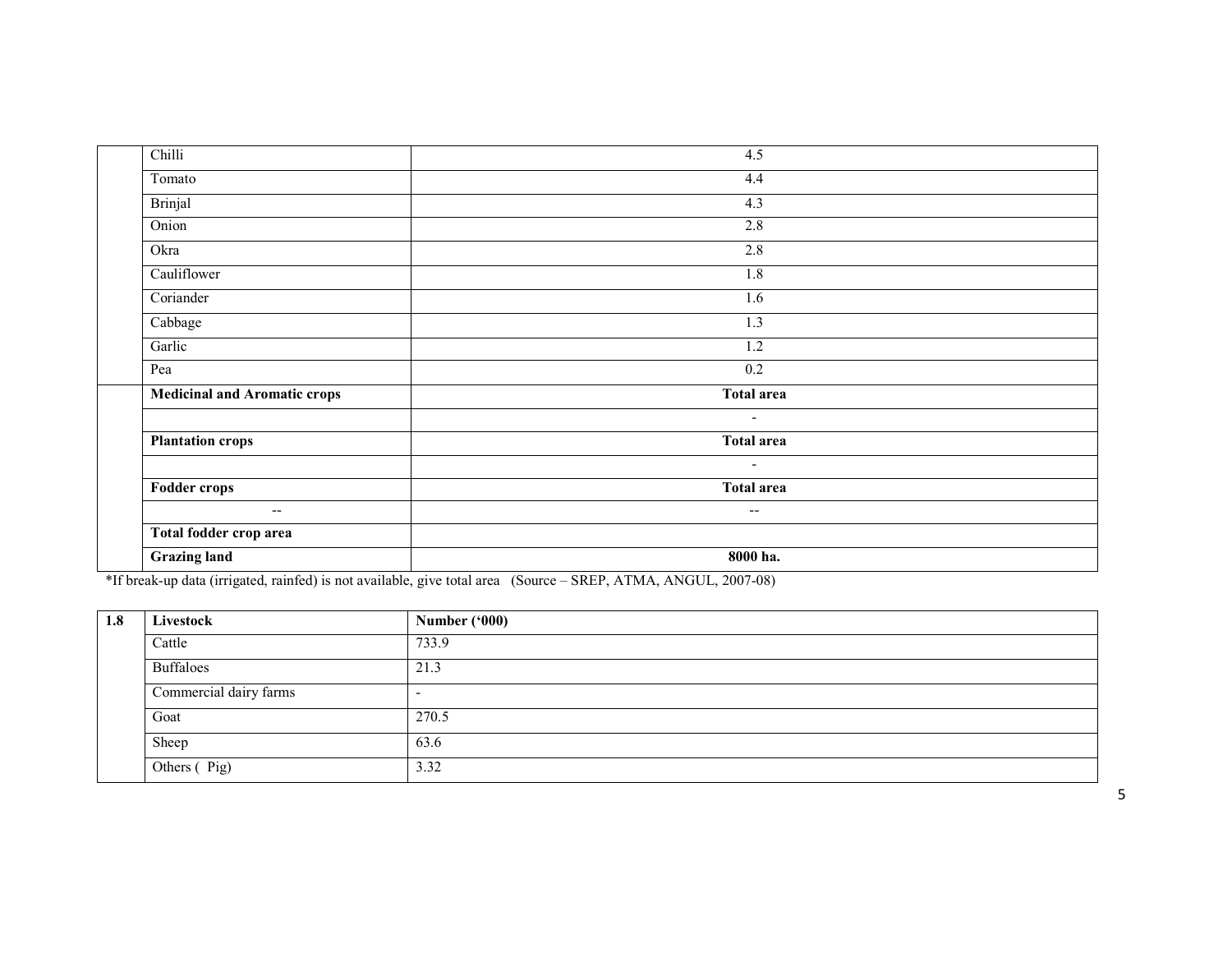| 1.9  | Poultry                 |           |              |                           |
|------|-------------------------|-----------|--------------|---------------------------|
|      | Commercial              | 24885     |              |                           |
|      | Backyard                | 81391     |              |                           |
| 1.10 | <b>Inland Fisheries</b> | Area (ha) | Yield (t/ha) | <b>Production (tones)</b> |
|      | Fresh water             |           |              | 5416.2                    |

(Source – SREP, ATMA, ANGUL, 2007-08)

| 1.11 | Kharif<br><b>Production and</b><br>Productivity of major |                          |                          | Rabi                     |              | <b>Summer</b>            |                          | <b>Total</b> |              |
|------|----------------------------------------------------------|--------------------------|--------------------------|--------------------------|--------------|--------------------------|--------------------------|--------------|--------------|
|      | crops                                                    |                          |                          |                          |              |                          |                          |              |              |
|      | Major field crop                                         | Production               | Productivity             | Production               | Productivity | Production               | Productivity             | Production   | Productivity |
|      |                                                          | $(^{o}000 t)$            | (kg/ha)                  | $(^{o}000 t)$            | (kg/ha)      | $(^{o}000 t)$            | (kg/ha)                  | (000 t)      | (kg/ha)      |
|      | Paddy                                                    | 201.5                    | 2023                     | $\overline{\phantom{a}}$ | $- -$        | 1.61                     | 2075                     | 203.11       | 2054         |
|      | Sesamum                                                  | 14.6                     | 465                      | 4.0                      | 365          | $\overline{\phantom{a}}$ | $\overline{\phantom{a}}$ | 19.1         | 437          |
|      | <b>Black Gram</b>                                        | 11.7                     | 462                      | 3.4                      | 407          | $\qquad \qquad -$        | $- -$                    | 15.0         | 448          |
|      | Green Gram                                               | 8.2                      | 421                      | 4.2                      | 377          | $\overline{\phantom{a}}$ | $- -$                    | 12.4         | 405          |
|      | Groundnut                                                | 10.9                     | 1465                     | 4.2                      | 1802         | $\overline{\phantom{a}}$ | $\overline{\phantom{a}}$ | 14.9         | 1543         |
|      | Redgram                                                  | 8.1                      | 851                      | $--$                     | $- -$        | $\overline{\phantom{a}}$ | $\qquad \qquad -$        | 8.1          | 851          |
|      | Toria /Mustard                                           | $\overline{\phantom{a}}$ | $\qquad \qquad -$        | 1.85                     | 338          | $\overline{\phantom{a}}$ | $- -$                    | 1.85         | 338          |
|      | Maize                                                    | 3.4                      | 905                      | 0.8                      | 1453         | $\overline{\phantom{a}}$ | --                       | 4.2          | 973          |
|      | Horse Gram                                               | --                       | $\overline{\phantom{a}}$ | 6.5                      | 410          | $\overline{\phantom{a}}$ | --                       | 6.5          | 410          |
|      | Cowpea                                                   | 1.3                      | 675                      | $\overline{\phantom{a}}$ | --           | $\overline{\phantom{a}}$ | $- -$                    | 1.3          | 675          |
|      | Gram                                                     | $- -$                    | $- -$                    | 0.8                      | 469          | $- -$                    | $\qquad \qquad -$        | 0.8          | 469          |
|      | Sunflower                                                | $\qquad \qquad -$        | $\overline{\phantom{a}}$ | 0.22                     | 798          | $\overline{\phantom{a}}$ | --                       | 0.22         | 798          |
|      | Sugarcane                                                | 13.9                     | 57727 (Cane)             | $\overline{\phantom{m}}$ | --           | $\qquad \qquad -$        | --                       | 13.9         | 57727        |

Source: Orissa Agriculture statistics 2008-09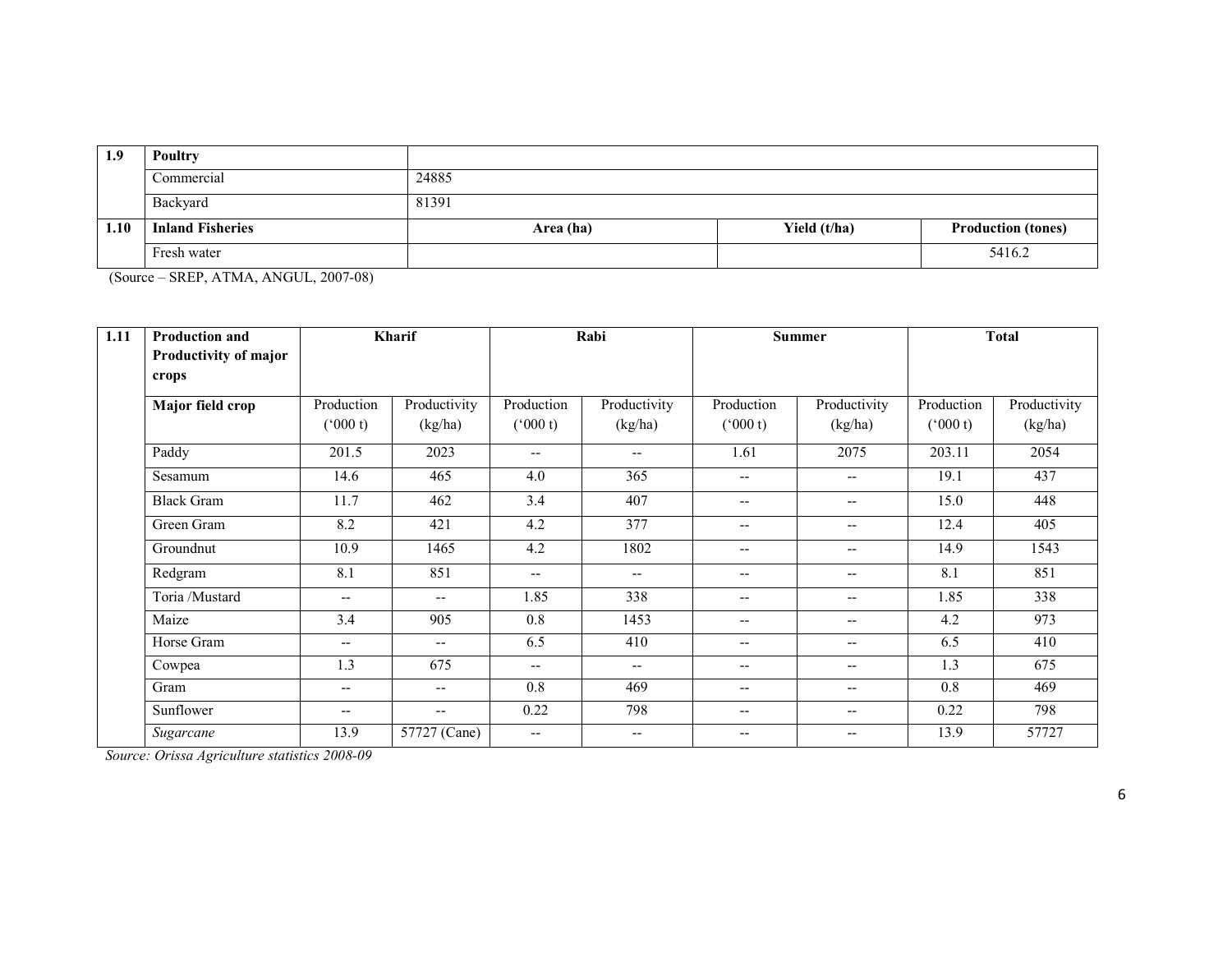| <b>Horticultural</b><br>crops(fruits)<br>Mango<br>Citrus<br>Banana<br>Litchi<br>Guava<br>Sapota<br>Pineapple | (900 t)<br>$\overline{\phantom{a}}$<br>$\blacksquare$<br>94.7<br>0.2<br>0.26<br>0.33<br>0.4 | (kg/ha)<br>$\blacksquare$<br>$\overline{\phantom{a}}$<br>$\sim$<br>11035<br>1769<br>4679<br>11750 | (900 t)<br>2.0<br>0.3<br>4.6<br>82.2<br>$\sim$ | (kg/ha)<br>8650<br>3125<br>9100<br>14596<br>$\blacksquare$ | (900 t)<br>$\blacksquare$<br>$\overline{\phantom{a}}$<br>$\blacksquare$<br>$\overline{\phantom{a}}$<br>$\blacksquare$ | (kg/ha)<br>$\blacksquare$<br>$\blacksquare$<br>$\Delta$<br>$\blacksquare$<br>$\blacksquare$ | (900 t)<br>2.0<br>0.3<br>4.6<br>176.9<br>0.2 | (kg/ha)<br>8650<br>3125<br>9100<br>12446<br>1769 |
|--------------------------------------------------------------------------------------------------------------|---------------------------------------------------------------------------------------------|---------------------------------------------------------------------------------------------------|------------------------------------------------|------------------------------------------------------------|-----------------------------------------------------------------------------------------------------------------------|---------------------------------------------------------------------------------------------|----------------------------------------------|--------------------------------------------------|
|                                                                                                              |                                                                                             |                                                                                                   |                                                |                                                            |                                                                                                                       |                                                                                             |                                              |                                                  |
|                                                                                                              |                                                                                             |                                                                                                   |                                                |                                                            |                                                                                                                       |                                                                                             |                                              |                                                  |
|                                                                                                              |                                                                                             |                                                                                                   |                                                |                                                            |                                                                                                                       |                                                                                             |                                              |                                                  |
|                                                                                                              |                                                                                             |                                                                                                   |                                                |                                                            |                                                                                                                       |                                                                                             |                                              |                                                  |
|                                                                                                              |                                                                                             |                                                                                                   |                                                |                                                            |                                                                                                                       |                                                                                             |                                              |                                                  |
|                                                                                                              |                                                                                             |                                                                                                   |                                                |                                                            |                                                                                                                       |                                                                                             |                                              |                                                  |
|                                                                                                              |                                                                                             |                                                                                                   |                                                |                                                            |                                                                                                                       |                                                                                             |                                              |                                                  |
|                                                                                                              |                                                                                             |                                                                                                   |                                                |                                                            |                                                                                                                       |                                                                                             | 0.26                                         | 4679                                             |
|                                                                                                              |                                                                                             |                                                                                                   |                                                |                                                            |                                                                                                                       |                                                                                             | 0.33                                         | 11750                                            |
| Papaya                                                                                                       |                                                                                             | 8568                                                                                              | 0.6                                            | 7500                                                       | $\sim$                                                                                                                | $\overline{a}$                                                                              | 1.0                                          | 7923                                             |
| Source: Orissa Agriculture statistics 2008-09                                                                |                                                                                             |                                                                                                   |                                                |                                                            |                                                                                                                       |                                                                                             |                                              |                                                  |
| Major                                                                                                        | Production                                                                                  | Productivity                                                                                      | Production                                     | Productivity                                               | Production                                                                                                            | Productivity                                                                                | Production                                   | Productivity                                     |
| <b>Horticultural</b>                                                                                         | (900 t)                                                                                     | (kg/ha)                                                                                           | (900 t)                                        | (kg/ha)                                                    | ('000 t)                                                                                                              | (kg/ha)                                                                                     | (900 t)                                      | (kg/ha)                                          |
| crops(vegetables)                                                                                            |                                                                                             |                                                                                                   |                                                |                                                            |                                                                                                                       |                                                                                             |                                              |                                                  |
| Chilli                                                                                                       | 1.62                                                                                        | 827                                                                                               | 2.35                                           | $\overline{900}$                                           | $\overline{\phantom{a}}$                                                                                              | $\blacksquare$                                                                              | 3.97                                         | 869                                              |
| Tomato                                                                                                       | 7.4                                                                                         | 8994                                                                                              | 39.0                                           | 18892                                                      | 12.8                                                                                                                  | 12113                                                                                       | 59.2                                         | 13333                                            |
| <b>Brinjal</b>                                                                                               | 12.4                                                                                        | 13704                                                                                             | 38.5                                           | 21892                                                      | 13.9                                                                                                                  | 9425                                                                                        | 64.8                                         | 15007                                            |
| Onion                                                                                                        |                                                                                             | $\blacksquare$                                                                                    | 28.52                                          | 9903                                                       | $\blacksquare$                                                                                                        | $\blacksquare$                                                                              | 28.52                                        | 9903                                             |
| Okra                                                                                                         | 11.9                                                                                        | 11728                                                                                             | 3.8                                            | 6406                                                       | 8.7                                                                                                                   | 7957                                                                                        | 24.4                                         | 8697                                             |
| Cauliflower                                                                                                  | 2.8                                                                                         | 9844                                                                                              | 14.1                                           | 21424                                                      | 9.3                                                                                                                   | 11482                                                                                       | 26.2                                         | 14250                                            |
| Coriander                                                                                                    | $\overline{\phantom{a}}$                                                                    | $\overline{\phantom{a}}$                                                                          | 0.8                                            | 497                                                        | $\overline{\phantom{a}}$                                                                                              | $\overline{\phantom{m}}$                                                                    | 0.8                                          | 497                                              |
| Cabbage                                                                                                      | $\overline{\phantom{a}}$                                                                    | $-$                                                                                               | 36.5                                           | 28061                                                      | $\overline{\phantom{a}}$                                                                                              | $\overline{\phantom{a}}$                                                                    | 36.5                                         | 28061                                            |
| Garlic                                                                                                       |                                                                                             | $\blacksquare$                                                                                    | 4.3                                            | 3492                                                       | $\blacksquare$                                                                                                        | $\overline{a}$                                                                              | 4.3                                          | 3492                                             |
| Pea                                                                                                          | $\overline{\phantom{a}}$                                                                    | $-$                                                                                               | $\overline{1.9}$                               | 8539                                                       | $\overline{\phantom{a}}$                                                                                              | $\overline{\phantom{a}}$                                                                    | 1.9                                          | 8539                                             |
|                                                                                                              |                                                                                             |                                                                                                   |                                                |                                                            |                                                                                                                       |                                                                                             |                                              |                                                  |

. (Source – SREP, ATMA, ANGUL , 2007-08). Source: Orissa Agriculture statistics 2008-09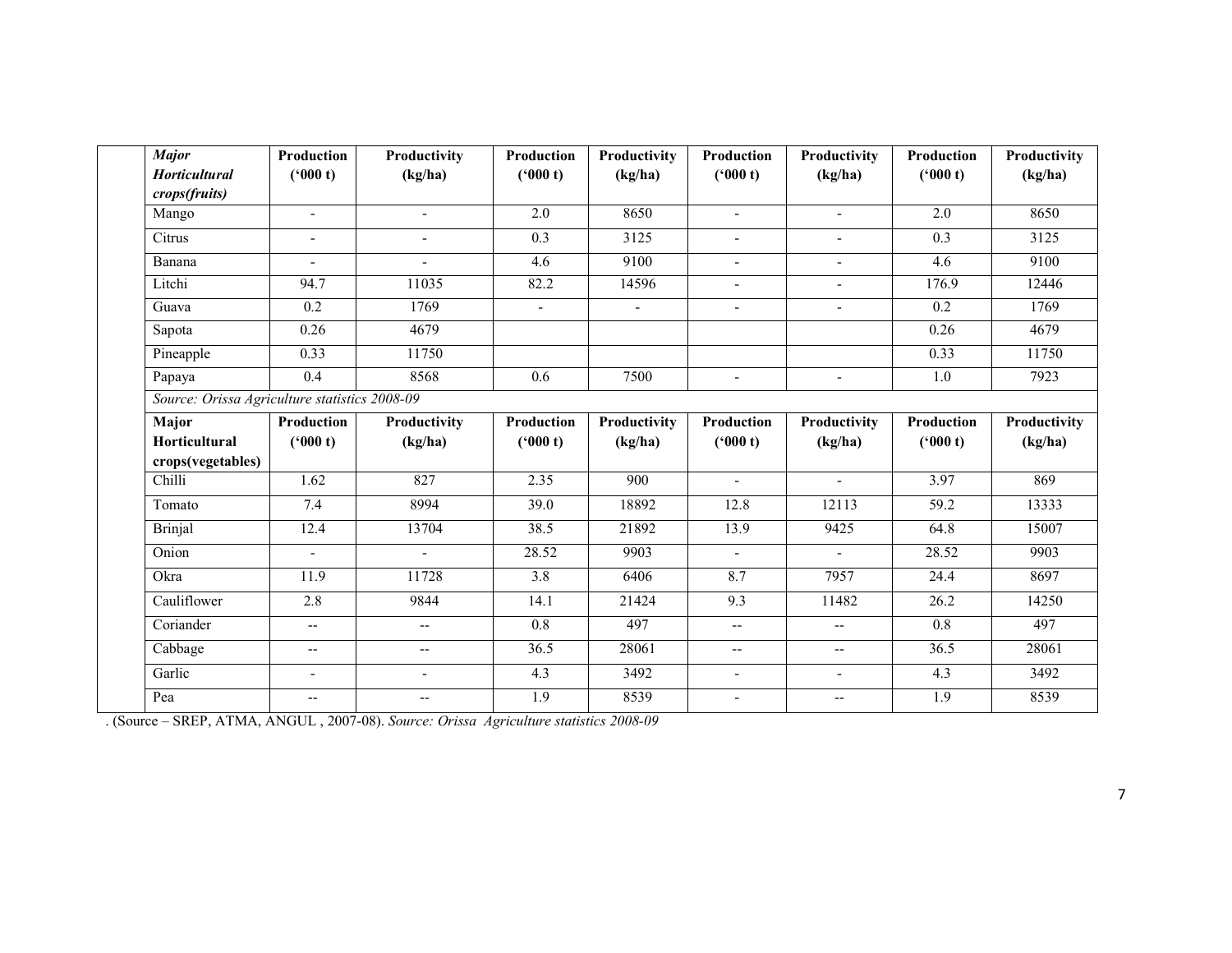| 1.12 | Sowing window for 5 major crops  | <b>Rice</b>              | <b>Sesamum</b>     | Blackgram               | Greengram          | Groundnut             |
|------|----------------------------------|--------------------------|--------------------|-------------------------|--------------------|-----------------------|
|      | (start and end of sowing period) |                          |                    |                         |                    |                       |
|      | Kharif-Rainfed                   | $2nd$ week June to       | $2nd$ week June to | $2nd$ week June to      | $2nd$ week June to | $2nd$ week June to    |
|      |                                  | $2nd$ week July          | $1st$ week July    | $1st$ week July         | $1st$ week July    | $1st$ week July       |
|      | Kharif-Irrigated                 | $1st$ week July          | Last week June     | --                      | --                 | --                    |
|      | Rabi-Rainfed                     | $- -$                    | $- -$              | $- -$                   | $- -$              | $- -$                 |
|      | Rabi-Irrigated                   | $2nd$ week Dec to        | $1st$ week Jan to  | $2nd$ week Nov to $1st$ | $2nd$ week Nov to  | Lat week Dec to $2nd$ |
|      |                                  | 1 <sup>st</sup> week Jan | $1st$ week Feb     | week Dec.               | $1st$ week January | week January          |

(Source – SREP, ATMA , ANGUL , 2007-08)

| 1.13 | What is the major contingency the | Regular                                                                                                                                                                                                      | Sporadic                                                                                                                                                   | <b>None</b> |
|------|-----------------------------------|--------------------------------------------------------------------------------------------------------------------------------------------------------------------------------------------------------------|------------------------------------------------------------------------------------------------------------------------------------------------------------|-------------|
|      | district is prone to? (Tick mark) |                                                                                                                                                                                                              |                                                                                                                                                            |             |
|      | Drought                           |                                                                                                                                                                                                              | $\checkmark$ (June-July)                                                                                                                                   |             |
|      | Flood                             | --                                                                                                                                                                                                           | ---<br>$\checkmark$ (Aug-Sept)                                                                                                                             |             |
|      | Cyclone                           |                                                                                                                                                                                                              | $\checkmark$ (Sept-Oct)                                                                                                                                    |             |
|      | Hail storm                        |                                                                                                                                                                                                              |                                                                                                                                                            |             |
|      | Heat wave                         | $\checkmark$ (April-May)                                                                                                                                                                                     |                                                                                                                                                            |             |
|      | Cold wave                         | $\checkmark$ (Nov,-Dec)                                                                                                                                                                                      |                                                                                                                                                            |             |
|      | Frost                             |                                                                                                                                                                                                              | $\overline{\phantom{a}}$                                                                                                                                   |             |
|      | Sea water inundation              | $\overline{\phantom{0}}$                                                                                                                                                                                     | $\overline{\phantom{a}}$                                                                                                                                   |             |
|      | Pests and diseases (specify)      | Stem borer, BPH, Leaffolder in rice Tikka<br>in G.Nut, YMV in Moong & Biri, Okra<br>Pod borer in pulses, Fruit & shoot borer in<br>brinjal thrips in onion $&$ chilli, wilting in<br>solanaceous vegetables. | Swarming caterpillar, Gundhi bug. blast,<br>sheathblight, BLB in rice. in rice, aphid in<br>pulses & G.nut, mite in vegetables, Purple<br>blotch in onion. |             |

. (Source – SREP, ATMA , ANGUL , 2007-08)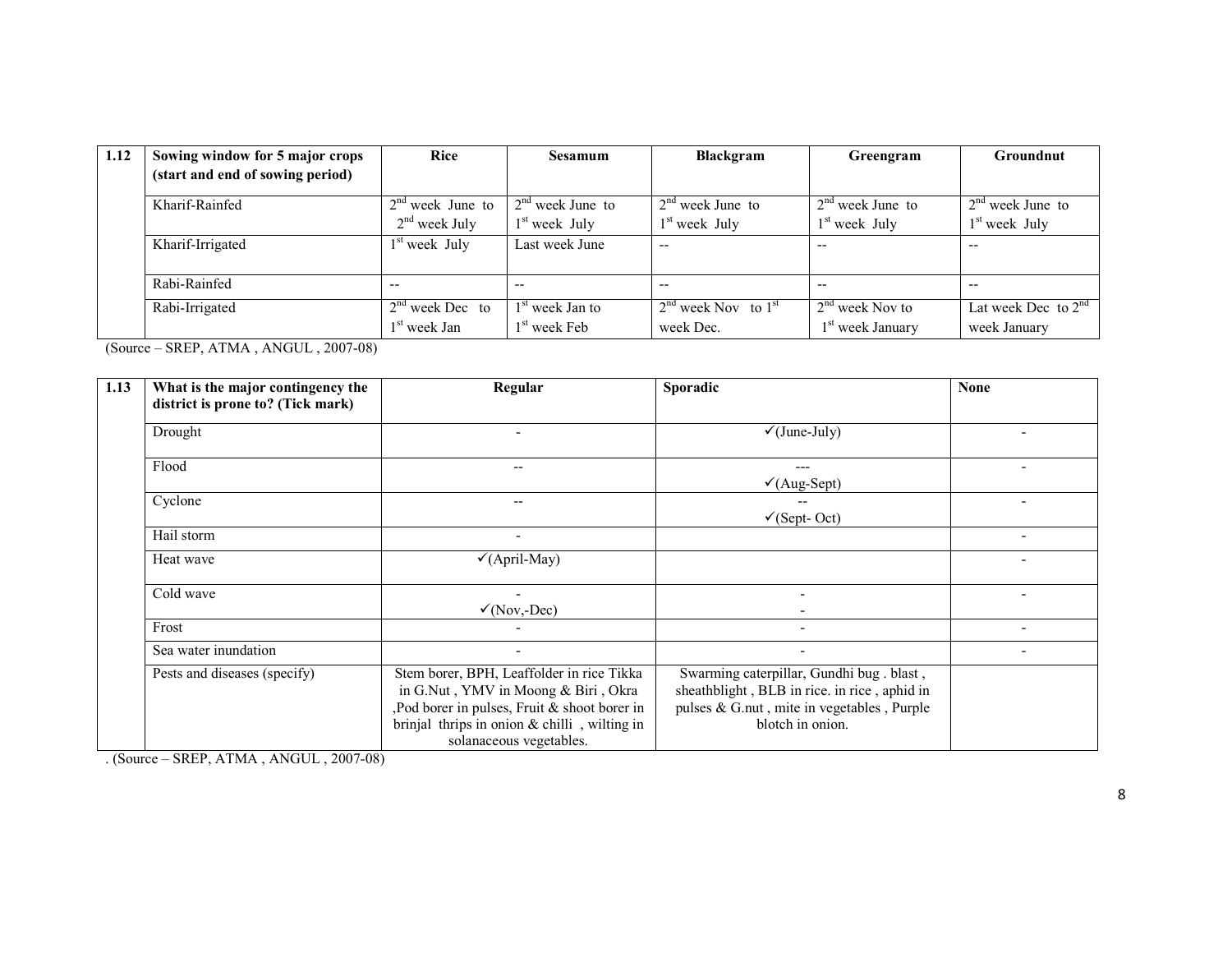| 1.14 | Include Digital maps of the district for | Location map of district with in States as Annexure 1 | Y es<br>Enclosed: |
|------|------------------------------------------|-------------------------------------------------------|-------------------|
|      |                                          | Mean annual rainfall as Annexure 2                    | Enclosed: Yes     |
|      |                                          | Soil map as Annexure 3                                | Enclosed: Yes     |

# 2.0 Strategies for weather related contingencies

### 2.1 Drought

## 2.1.1 Rainfed situation

| <b>Suggested Contingency Measures</b> |                    |                                                                          |                                                                |                                                                                                                                                 |                   |  |
|---------------------------------------|--------------------|--------------------------------------------------------------------------|----------------------------------------------------------------|-------------------------------------------------------------------------------------------------------------------------------------------------|-------------------|--|
| <b>Early season</b>                   | Major              | Crop/cropping                                                            | Change in crop/cropping                                        | <b>Agronomic measures</b>                                                                                                                       | <b>Remarks</b> on |  |
| drought (delayed                      | Farming            | system                                                                   | system                                                         |                                                                                                                                                 | Implementation    |  |
| onset)                                | situation          |                                                                          |                                                                |                                                                                                                                                 |                   |  |
| Delay by 2 weeks<br>June last week    | Red loam soil      | (Upland)                                                                 | Grow early maturing drought<br>Kaling-<br>resistant<br>variety | • Sowing should be delayed to last week<br>of June                                                                                              | ISOPOM, OSSC,     |  |
|                                       | Medium<br>rainfall | Rice-                                                                    | III.Sidhanta                                                   | Closer row and plant spacing                                                                                                                    | NFSM,             |  |
|                                       |                    | Sesamum-                                                                 | Prachi, Uma                                                    | In-situ rainwater conservation<br>Sow across the slope                                                                                          |                   |  |
|                                       |                    | Blackgram-                                                               | Sarala, Prasad                                                 | Weed control and unbunded uplands<br>converted to bonded uplands                                                                                |                   |  |
|                                       |                    | Greengram-                                                               | PDM-54,K 851                                                   | Apply FYM in seed furrows                                                                                                                       |                   |  |
|                                       |                    | Groundnut                                                                | Smruti, JL-24                                                  |                                                                                                                                                 |                   |  |
|                                       |                    | (Medium land)<br>Rice-<br>Greengram/Blackgra<br>m/Vegetable i.e<br>Rice- | Manaswini, Pratikshya                                          | Sowing should be delayed to last<br>week of June<br>Closer row and plant spacing<br>In-situ rainwater conservation<br>Apply FYM in seed furrows | NFSM, OSSC        |  |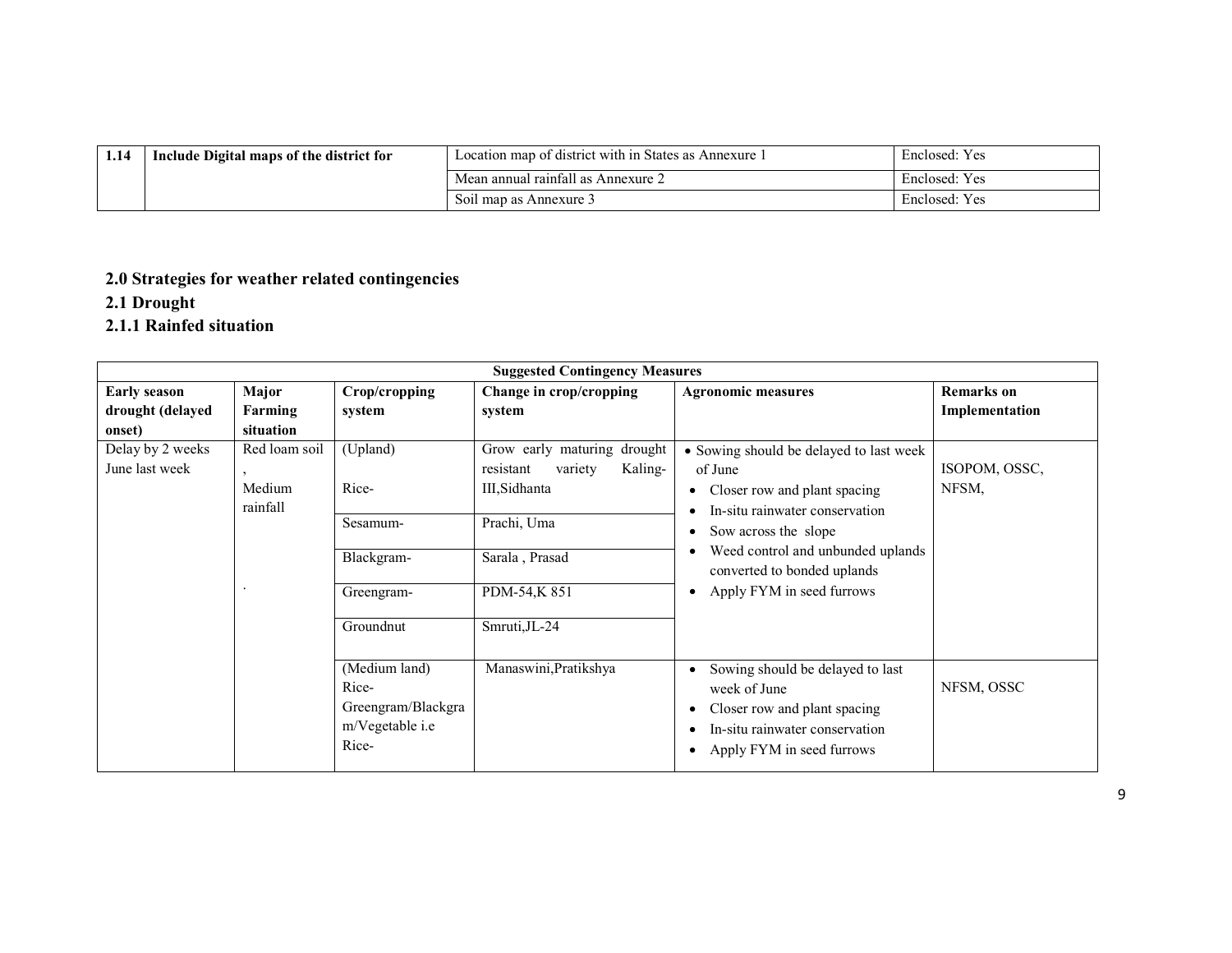|                                    | Tomato-                                                                  | Utkal Kumari, Utkal Urbashi                                                       | Adopt line planting & provide life<br>$\bullet$<br>saving irrigation in vegetables                                                                                                                                                                                              |
|------------------------------------|--------------------------------------------------------------------------|-----------------------------------------------------------------------------------|---------------------------------------------------------------------------------------------------------------------------------------------------------------------------------------------------------------------------------------------------------------------------------|
|                                    | Brinjal-                                                                 | Utkal Tarini, Utkal                                                               | Mulching vegetables to conserve<br>$\bullet$                                                                                                                                                                                                                                    |
|                                    | Chilli-                                                                  | Anushree<br>Utkal Rashmi, Utkal Ava                                               | soil moisture                                                                                                                                                                                                                                                                   |
|                                    | (Low land)<br>Rice-                                                      | Ramachandi, Upahar                                                                | Gully plugging<br>$\bullet$<br>NFSM, OSSC<br>Mantainance of bond<br>Apply FYM in seed furrows<br>$\bullet$                                                                                                                                                                      |
| Black soil,<br>medium<br>rainfall. | (Upland)<br>Rice-                                                        | early<br>Grow<br>maturing<br>resistant variety<br>drought<br>Kaling-III, Sidhanta | NFSM, OSSC<br>Sowing should be delayed to last<br>week of June<br>Closer row and plant spacing<br>$\bullet$<br>In-situ rainwater conservation                                                                                                                                   |
|                                    | Sesamum-                                                                 | Prachi, Uma                                                                       | $\bullet$<br>Sow across the slope<br>$\bullet$                                                                                                                                                                                                                                  |
|                                    | Blackgram-                                                               | Sarala, Prasad                                                                    | Weed control and unbunded uplands<br>$\bullet$<br>converted to bonded uplands                                                                                                                                                                                                   |
|                                    | Greengram-                                                               | PDM-54,K851                                                                       | Apply FYM in seed furrows<br>$\bullet$                                                                                                                                                                                                                                          |
|                                    | Groundnut-                                                               | Smruti, JL-24                                                                     |                                                                                                                                                                                                                                                                                 |
|                                    | (Medium land)<br>Rice-<br>Greengram/Blackgra<br>m/Vegetable i.e<br>Rice- | Manaswini, Pratikshya                                                             | NFSM, OSSC<br>Sowing should be delayed to last<br>$\bullet$<br>week of June<br>Closer row and plant spacing<br>٠<br>In-situ rainwater conservation<br>$\bullet$<br>Apply FYM in seed furrows<br>٠<br>Adopt line planting & provide life<br>٠<br>saving irrigation in vegetables |
|                                    | Tomato-                                                                  | Utkal Kumari, Utkal                                                               | Mulching in vegetables to conserve<br>$\bullet$<br>soil moisture                                                                                                                                                                                                                |
|                                    | Brinjal-                                                                 | Urbashi, Utkal Tarini, Utkal<br>Anushree                                          |                                                                                                                                                                                                                                                                                 |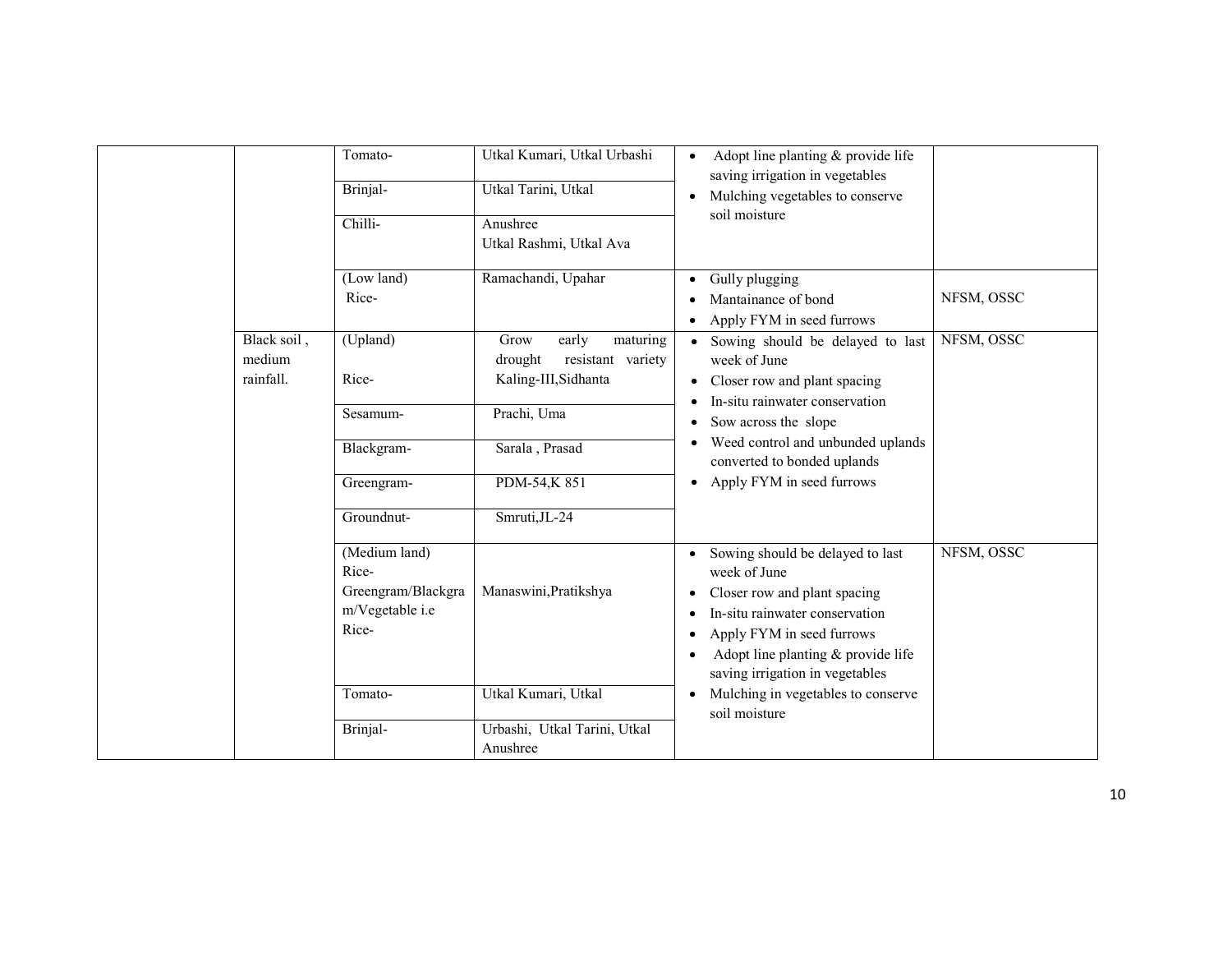| Chilli-            | Utkal Rashmi, Utkal Ava |                                                                    |
|--------------------|-------------------------|--------------------------------------------------------------------|
| (Low land)<br>Rice | Ramachandi, Upahar      | Gully plugging<br>Maintenance of bond<br>Apply FYM in seed furrows |

| Condition                                         | <b>Suggested Contingency Measures</b> |                                                                                     |                                                                                                                                                     |                                                                                                                                                                                                                                                                                                             |                                     |  |
|---------------------------------------------------|---------------------------------------|-------------------------------------------------------------------------------------|-----------------------------------------------------------------------------------------------------------------------------------------------------|-------------------------------------------------------------------------------------------------------------------------------------------------------------------------------------------------------------------------------------------------------------------------------------------------------------|-------------------------------------|--|
| <b>Early season</b><br>drought (delayed<br>onset) | Major<br>Farming<br>situation         | Crop/cropping<br>system                                                             | Change in crop/cropping system                                                                                                                      | <b>Agronomic measures</b>                                                                                                                                                                                                                                                                                   | <b>Remarks</b> on<br>Implementation |  |
| Delay by 4 weeks<br>(July $2nd$ week)             | Red loam soil<br>Medium.<br>rainfall  | (Upland)<br>Rice-<br>Sesamum-<br>Blackgram-<br>Greengram-<br>Groundnut-             | Grow early maturing<br>drought<br>Kaling-<br>resistant<br>variety<br>III, Sidhanta<br>Prachi, Uma<br>Sarala, Prasad<br>PDM-54,K851<br>Smruti, JL-24 | • Sowing should be delayed to<br>last week of June<br>Closer row<br>and plant<br>$\bullet$<br>spacing<br>In-situ<br>rainwater<br>conservation<br>Sow across the slope<br>Weed<br>control<br>and<br>$\bullet$<br>unbunded<br>uplands<br>bonded<br>converted<br>to<br>uplands<br>Apply FYM in seed<br>furrows | NFSM, OSSC                          |  |
|                                                   |                                       | (Medium land)<br>Rice-<br>Greengram/Blackgra<br>m/Vegetable i.e<br>Rice-<br>Tomato- | Manaswini, Pratikshya<br>Utkal Kumari, Utkal Urbashi                                                                                                | Sowing should be delayed<br>to last week of June<br>Closer row and plant<br>spacing<br>In-situ rainwater<br>conservation<br>Apply FYM in seed<br>$\bullet$                                                                                                                                                  | NFSM, OSSC                          |  |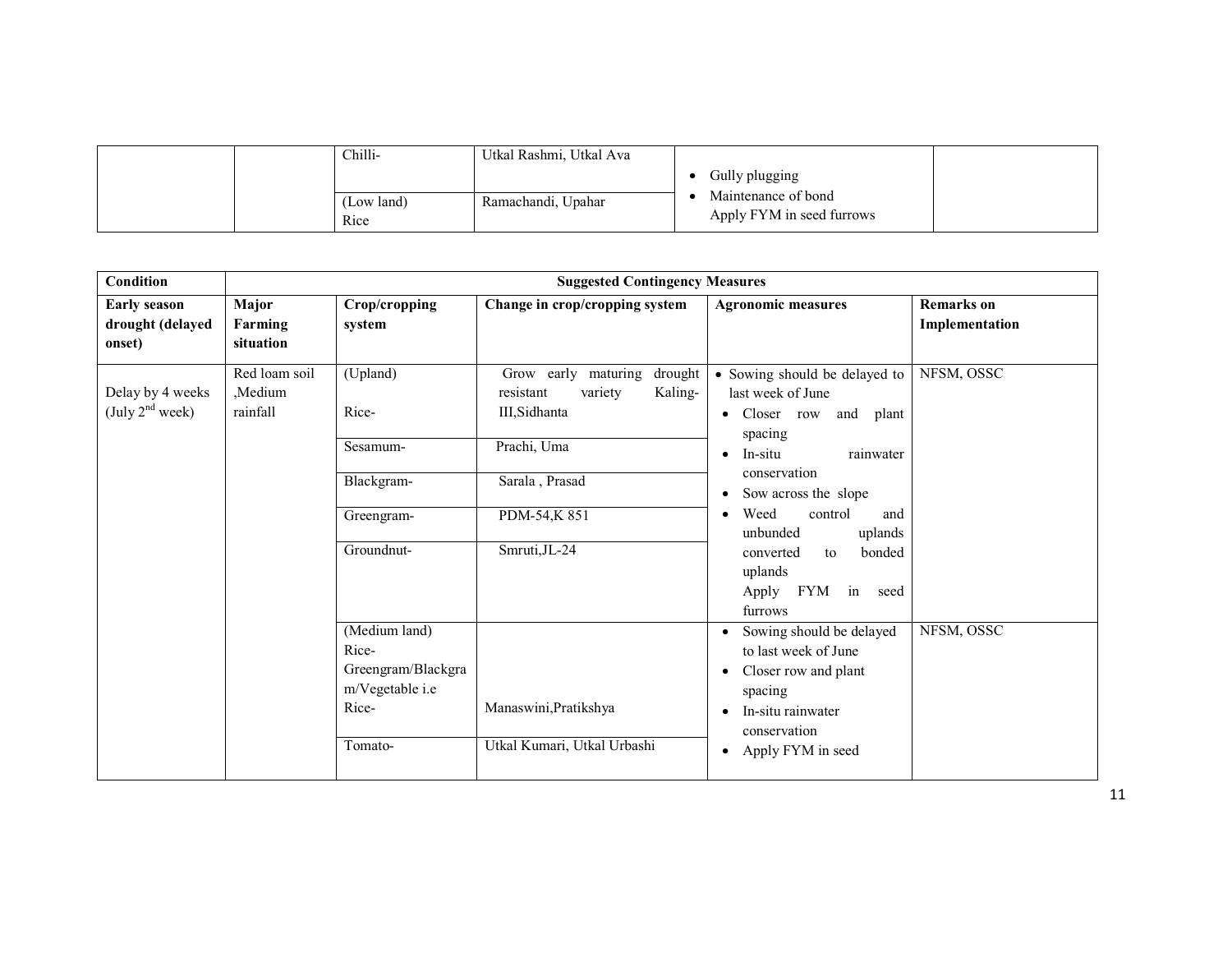|                                | Brinjal-<br>Chilli-<br>(Low land)<br>Rice                                           | Utkal Tarini, Utkal Anushree<br>Utkal Rashmi, Utkal Ava<br>Ramachandi, Upahar                     | furrows<br>Adopt line planting $\&$<br>provide life saving<br>irrigation in vegetables<br>Mulching in vegetables to<br>conserve soil moisture<br>Gully plugging<br>Mantainance of bond<br>Apply FYM in seed<br>furrows |                     |
|--------------------------------|-------------------------------------------------------------------------------------|---------------------------------------------------------------------------------------------------|------------------------------------------------------------------------------------------------------------------------------------------------------------------------------------------------------------------------|---------------------|
| Black soil,<br>medium rainfall | (Upland)<br>Rice-<br>Sesamum-                                                       | Grow early maturing<br>drought<br>Kaling-<br>resistant<br>variety<br>III, Sidhanta<br>Prachi, Uma | • Sowing should be delayed to<br>last week of June<br>Closer row and plant<br>spacing<br>In-situ<br>rainwater<br>$\bullet$<br>conservation                                                                             | ISOPOM, OSSC, NFSM, |
|                                | Blackgram-<br>Greengram-<br>Groundnut-                                              | Sarala, Prasad<br>PDM-54,K851<br>Smruti, JL-24                                                    | Sow across the slope<br>٠<br>Weed<br>control<br>and<br>unbunded<br>uplands<br>bonded<br>converted<br>to<br>uplands<br>Apply FYM in<br>seed<br>$\bullet$<br>furrows                                                     |                     |
|                                | (Medium land)<br>Rice-<br>Greengram/Blackgra<br>m/Vegetable i.e<br>Rice-<br>Tomato- | Manaswini, Pratikshya<br>Utkal Kumari, Utkal                                                      | Sowing should be delayed<br>to last week of June<br>Closer row and plant<br>٠<br>spacing<br>In-situ rainwater<br>conservation<br>Apply FYM in seed                                                                     | NFSM, OSSC          |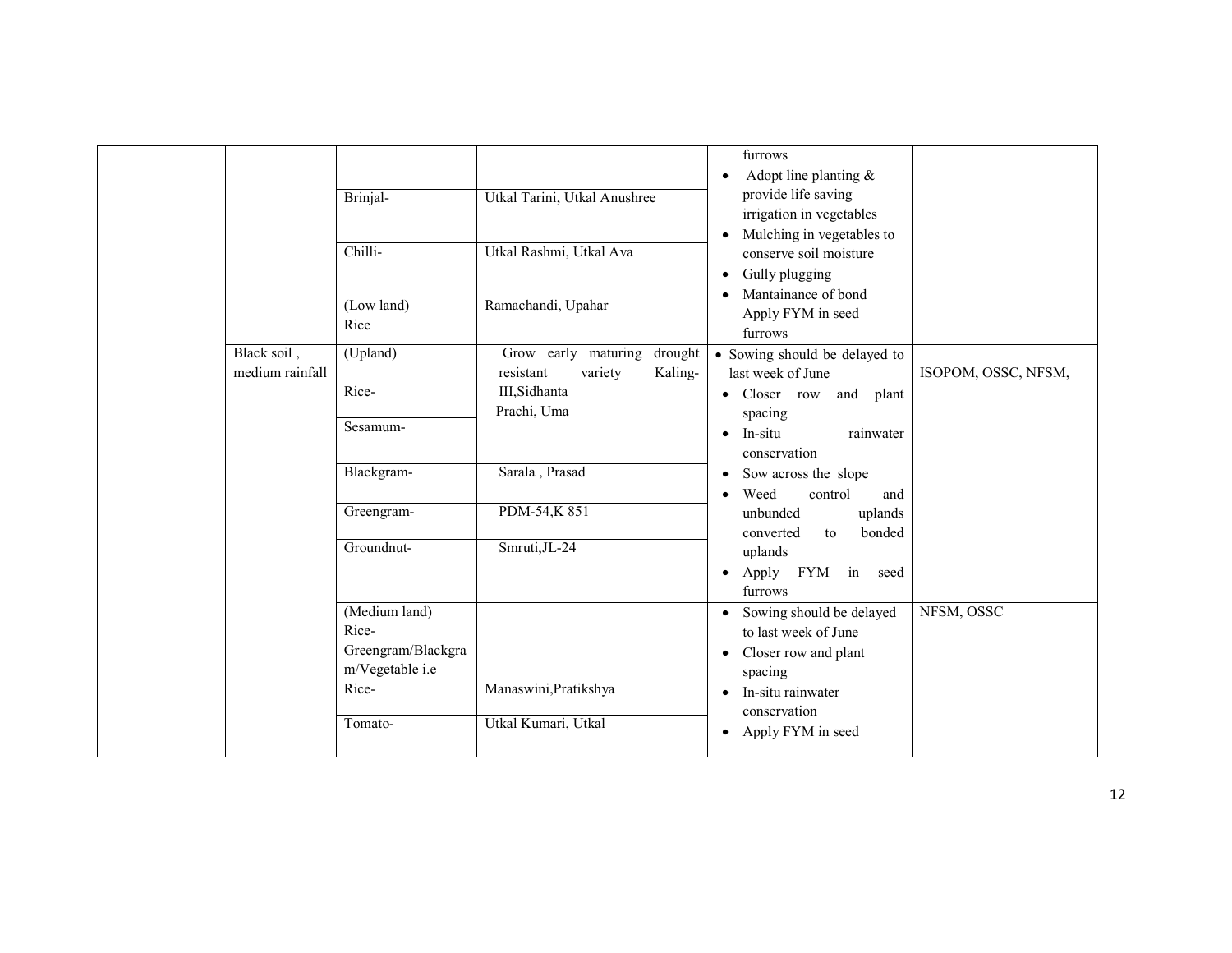|  | Brinjal-<br>Chilli- | Urbashi<br>Utkal Tarini, Utkal Anushree<br>Utkal Rashmi, Utkal Ava | furrows<br>Adopt line planting $\&$<br>provide life saving<br>irrigation in vegetables<br>Mulching in vegetables to<br>conserve soil moisture<br>Gully plugging |
|--|---------------------|--------------------------------------------------------------------|-----------------------------------------------------------------------------------------------------------------------------------------------------------------|
|  | (Low land)<br>Rice  | Ramachandi, Upahar                                                 | Mantainance of bond<br>Apply FYM in seed<br>furrows                                                                                                             |

| Condition                                 | <b>Suggested Contingency Measures</b> |                                                                    |                                                                                                                                                      |                                                                                                                                                                                                                                                            |                                  |  |  |  |
|-------------------------------------------|---------------------------------------|--------------------------------------------------------------------|------------------------------------------------------------------------------------------------------------------------------------------------------|------------------------------------------------------------------------------------------------------------------------------------------------------------------------------------------------------------------------------------------------------------|----------------------------------|--|--|--|
| Early season<br>drought<br>(Normal onset) | Major<br>Farming<br>situation         | Crop/cropping<br>system                                            | Change in crop/cropping<br>system                                                                                                                    | <b>Agronomic measures</b>                                                                                                                                                                                                                                  | <b>Remarks on Implementation</b> |  |  |  |
| lay by 6 weeks<br>(Last week of<br>July)  | Red loam soil<br>Medium,<br>rainfall  | (Upland)<br>Rice<br>Sesamum<br>Blackgram<br>Greengram<br>Groundnut | Grow early maturing<br>drought<br>Kaling-<br>resistant<br>variety<br>III, Sidhanta<br>Prachi, Uma<br>Sarala, Prasad<br>PDM-54,K 851<br>Smruti, JL-24 | • Sowing should be delayed to last<br>week of June<br>Closer row and plant spacing<br>٠<br>In-situ rainwater conservation<br>Sow across the slope<br>Weed control and unbunded<br>uplands converted to bonded<br>uplands<br>Apply FYM in seed furrows<br>٠ | ISOPOM, OSSC, NFSM,              |  |  |  |
|                                           |                                       | (Medium land)<br>Rice<br>Greengram/Blackgr<br>am/Vegetable i.e     |                                                                                                                                                      | Sowing should be delayed to<br>$\bullet$<br>last week of June<br>Closer row and plant spacing<br>٠                                                                                                                                                         | NFSM, OSSC                       |  |  |  |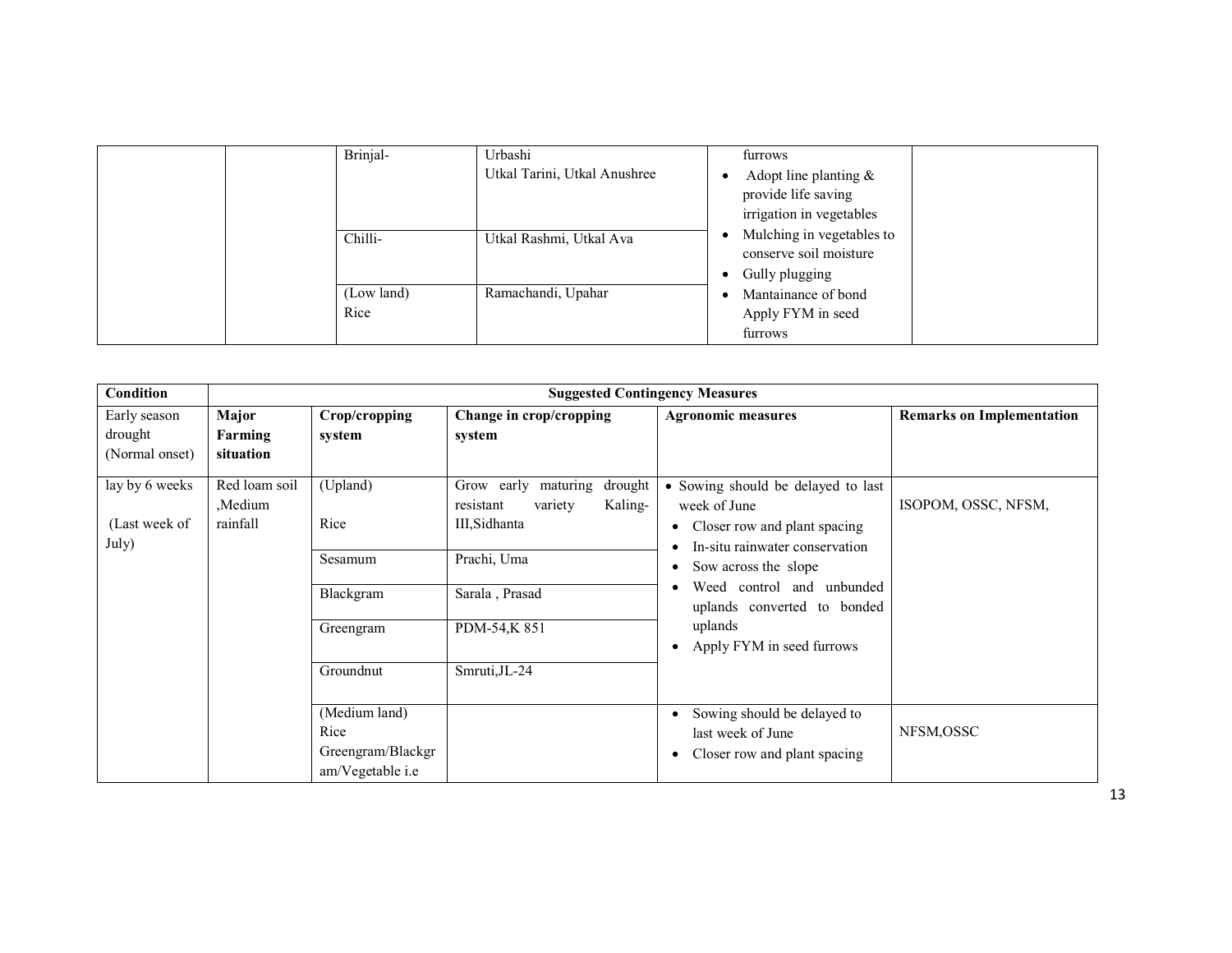|                                      | Rice-<br>Tomato-                               | Manaswini, Pratikshya<br>Utkal Kumari, Utkal<br>Urbashi                         | In-situ rainwater conservation<br>$\bullet$<br>Apply FYM in seed furrows<br>Adopt line planting & provide<br>life saving irrigation in                                  |                     |
|--------------------------------------|------------------------------------------------|---------------------------------------------------------------------------------|-------------------------------------------------------------------------------------------------------------------------------------------------------------------------|---------------------|
|                                      | Brinjal-<br>Chilli                             | Utkal Tarini, Utkal Anushree<br>Utkal Rashmi, Utkal Ava                         | vegetables<br>Mulching in vegetables to<br>conserve soil moisture                                                                                                       |                     |
|                                      | (Low land)<br>Rice                             | Ramachandi, Upahar                                                              | Gully plugging<br>Mantainance of bond<br>Apply FYM in seed furrows                                                                                                      |                     |
| Black soil,<br>medium<br>rainfall.   | (Upland)<br>Rice-                              | Grow early maturing drought<br>Kaling-<br>resistant<br>variety<br>III, Sidhanta | Sowing should be delayed to<br>$\bullet$<br>last week of June<br>• Closer row and plant spacing                                                                         | ISOPOM, OSSC, NFSM, |
| Sesamum-<br>Blackgram-<br>Greengram- |                                                | Prachi, Uma<br>Sarala, Prasad                                                   | In-situ rainwater conservation<br>Sow across the slope<br>Weed control and unbunded<br>uplands converted to bonded<br>uplands<br>Apply FYM in seed furrows<br>$\bullet$ |                     |
|                                      | Groundnut-                                     | PDM-54,K851<br>Smruti, JL-24                                                    |                                                                                                                                                                         |                     |
|                                      | (Medium land)<br>Rice-                         |                                                                                 | Sowing should be delayed to                                                                                                                                             | NFSM,OSSC           |
|                                      | Greengram/Blackgr<br>am/Vegetable i.e<br>Rice- | Manaswini, Pratikshya                                                           | last week of June<br>Closer row and plant spacing<br>٠<br>In-situ rainwater conservation<br>Apply FYM in seed furrows<br>٠                                              |                     |
|                                      | Tomato-                                        | Utkal Kumari, Utkal Urbashi                                                     | Adopt line planting $&$ provide<br>life saving irrigation in                                                                                                            |                     |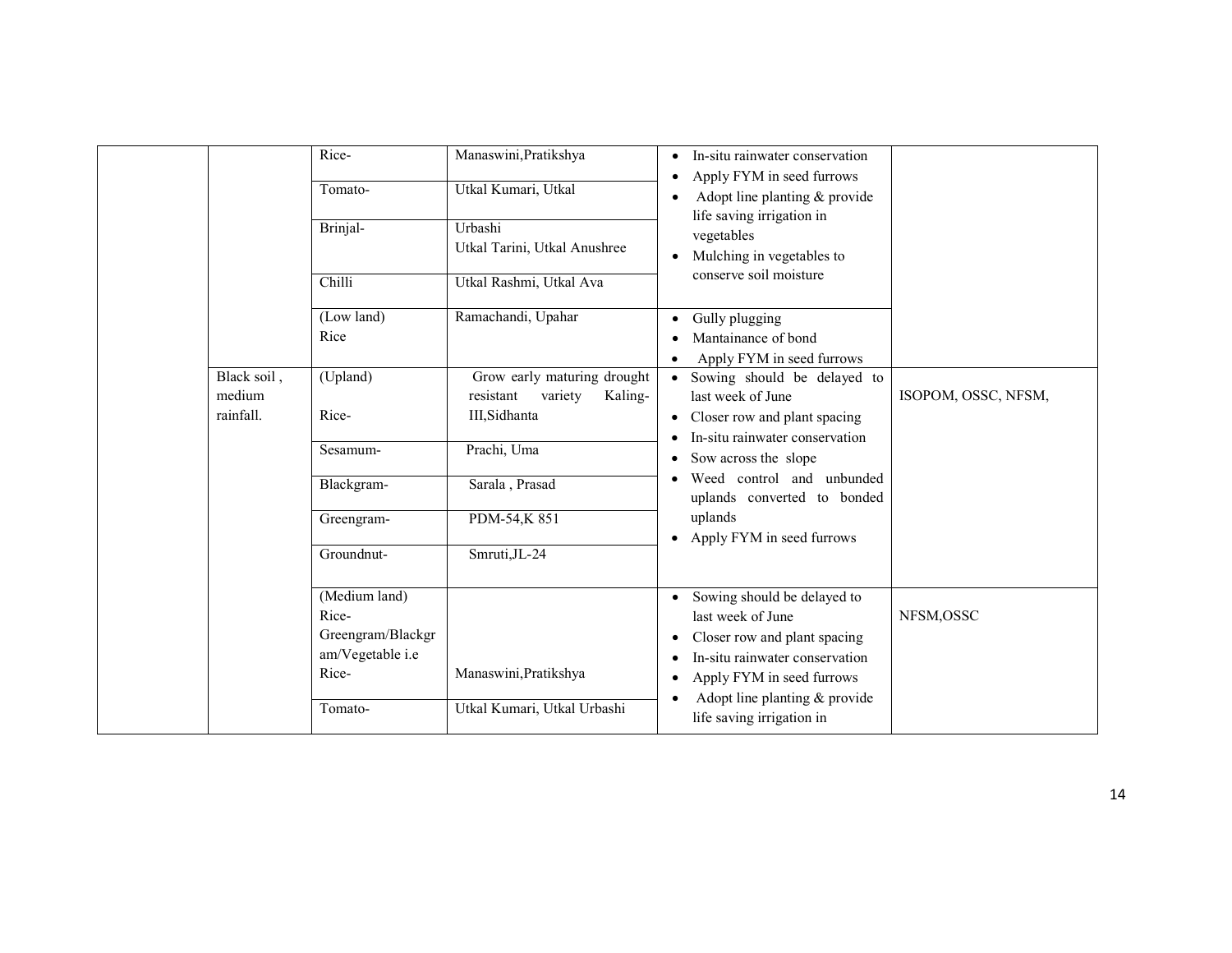| <b>Brinjal</b><br>Chilli | Utkal Tarini, Utkal Anushree<br>Utkal Rashmi, Utkal Ava | vegetables<br>Mulching in vegetables to<br>conserve soil moisture                                                                                                                                                                                                                                                                                                                                           |
|--------------------------|---------------------------------------------------------|-------------------------------------------------------------------------------------------------------------------------------------------------------------------------------------------------------------------------------------------------------------------------------------------------------------------------------------------------------------------------------------------------------------|
| (Low land)<br>Rice       | Ramachandi, Upahar                                      | Sowing should be delayed to<br>Last week of July<br>Rice Sprouted seeds can be<br>sown in the lines by seed drill.<br>Transplant aged seedlings $&3$ -<br>4 plants/hill<br>Closer row and plant spacing<br>Increase the height of bund.<br>Raise community nursery of<br>rice for transplanting at a<br>reliable water source to save<br>time for further delay. Gap fill<br>the crop by clonal propagation |

| Condition                                               |                                     | <b>Suggested Contingency Measures</b> |                                                                                               |                                                                                                                                              |                                     |  |  |
|---------------------------------------------------------|-------------------------------------|---------------------------------------|-----------------------------------------------------------------------------------------------|----------------------------------------------------------------------------------------------------------------------------------------------|-------------------------------------|--|--|
| <b>Early season</b><br>drought (Normal<br>onset)        | Major<br>Farming<br>situation       | Crop/cropping<br>system               | Change in crop/cropping<br>system                                                             | <b>Agronomic measures</b>                                                                                                                    | <b>Remarks</b> on<br>Implementation |  |  |
| Delay by 8 weeks<br>(2 <sup>nd</sup> week of<br>August) | Red loam soil<br>medium<br>rainfall | (Upland)<br>Rice<br>Sesamum-          | Grow early maturing drought<br>Kaling-III,<br>variety<br>resistant<br>Sidhanta<br>Prachi, Uma | • Sowing should be delayed to last week<br>of June<br>Closer row and plant spacing<br>In-situ rainwater conservation<br>Sow across the slope | ISOPOM, OSSC, NFSM,                 |  |  |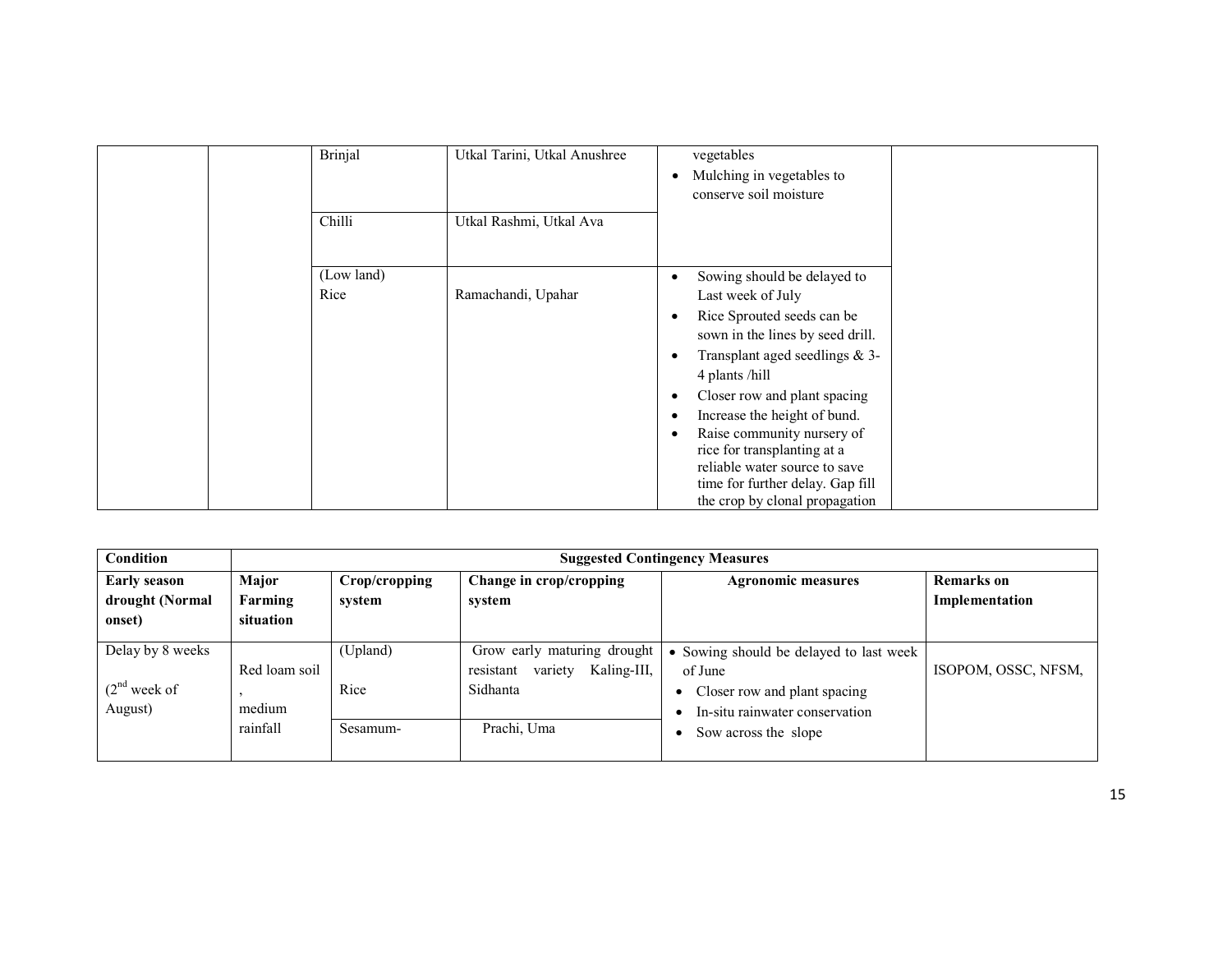| Blackgram-<br>Greengram-<br>Groundnut-                                                                                           | Sarala, Prasad<br>PDM-54,K851<br>Smruti, JL-24                                                                                                   | Weed control and unbunded uplands<br>$\bullet$<br>converted to bonded uplands<br>Apply FYM in seed furrows<br>$\bullet$                                                                                                                                                                                                                                                      |                     |
|----------------------------------------------------------------------------------------------------------------------------------|--------------------------------------------------------------------------------------------------------------------------------------------------|------------------------------------------------------------------------------------------------------------------------------------------------------------------------------------------------------------------------------------------------------------------------------------------------------------------------------------------------------------------------------|---------------------|
| (Medium land)<br>Rice-<br>Greengram/Blackg<br>ram/Vegetable i.e<br>Rice-<br>Tomato-<br>Brinjal-<br>Chilli-<br>(Low land)<br>Rice | Manaswini, Pratikshya<br>Utkal Kumari, Utkal Urbashi<br>Utkal Tarini, Utkal Anushree<br>Utkal Rashmi, Utkal Ava<br>Ramachandi, Upahar            | Sowing should be delayed to last<br>$\bullet$<br>week of June<br>Closer row and plant spacing<br>٠<br>In-situ rainwater conservation<br>Apply FYM in seed furrows<br>Adopt line planting & provide life<br>saving irrigation in vegetables<br>Mulching in vegetables to conserve<br>soil moisture<br>Gully plugging<br>٠<br>Mantainance of bond<br>Apply FYM in seed furrows | NFSM,OSSC           |
| (Upland)<br>Rice-<br>Sesamum-<br>Blackgram-<br>Greengram-<br>Groundnut-                                                          | Grow early maturing drought<br>resistant<br>variety<br>Kaling-<br>III, Sidhanta<br>Prachi, Uma<br>Sarala, Prasad<br>PDM-54,K851<br>Smruti, JL-24 | • Sowing should be delayed to last week<br>of June<br>Closer row and plant spacing<br>٠<br>In-situ rainwater conservation<br>٠<br>Sow across the slope<br>٠<br>Weed control and unbunded uplands<br>٠<br>converted to bonded uplands<br>Apply FYM in seed furrows<br>$\bullet$                                                                                               | ISOPOM, OSSC, NFSM, |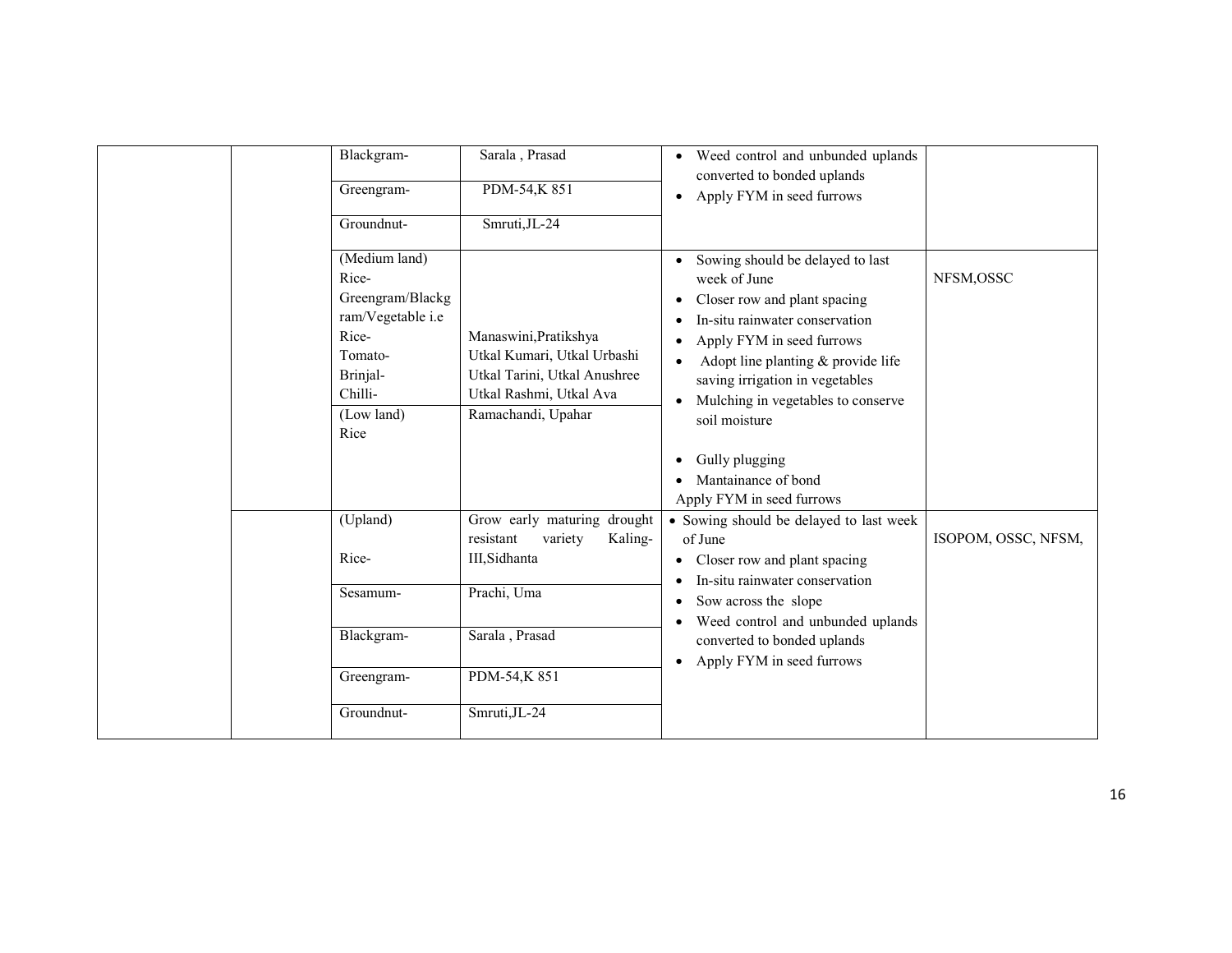|                                               | (Medium land)<br>Rice-<br>Greengram/Blackg<br>ram/Vegetable i.e<br>Rice-<br>Tomato-<br>Brinjal-<br>Chilli-<br>(Low land) | Manaswini, Pratikshya<br>Utkal Kumari, Utkal Urbashi<br>Utkal Tarini, Utkal Anushree<br>Utkal Rashmi, Utkal Ava | Sowing should be delayed to last<br>$\bullet$<br>week of June<br>Closer row and plant spacing<br>In-situ rainwater conservation<br>Apply FYM in seed furrows<br>$\bullet$<br>Adopt line planting & provide life<br>saving irrigation in vegetables<br>Mulching in vegetables to conserve<br>soil moisture<br>Gully plugging<br>Mantainance of bond | NFSM, OSSC          |
|-----------------------------------------------|--------------------------------------------------------------------------------------------------------------------------|-----------------------------------------------------------------------------------------------------------------|----------------------------------------------------------------------------------------------------------------------------------------------------------------------------------------------------------------------------------------------------------------------------------------------------------------------------------------------------|---------------------|
|                                               | Rice                                                                                                                     | Ramachandi, Upahar                                                                                              | Apply FYM in seed furrows                                                                                                                                                                                                                                                                                                                          |                     |
| <b>Black soil</b><br>with medium<br>rainfall. | (Upland)<br>Rice-                                                                                                        | Grow<br>early<br>maturing<br>resistant variety<br>drought<br>Kaling-III, Sidhanta                               | • Sowing should be delayed to last week<br>of June<br>Closer row and plant spacing<br>$\bullet$<br>In-situ rainwater conservation<br>$\bullet$<br>Sow across the slope<br>Weed control and unbunded uplands                                                                                                                                        | ISOPOM, OSSC, NFSM, |
|                                               | Sesamum-<br>Blackgram-<br>Greengram-                                                                                     | Prachi, Uma<br>Sarala, Prasad<br>PDM-54,K851                                                                    | converted to bonded uplands<br>Apply FYM in seed furrows                                                                                                                                                                                                                                                                                           |                     |
|                                               | Groundnut-                                                                                                               | Smruti, JL-24                                                                                                   |                                                                                                                                                                                                                                                                                                                                                    |                     |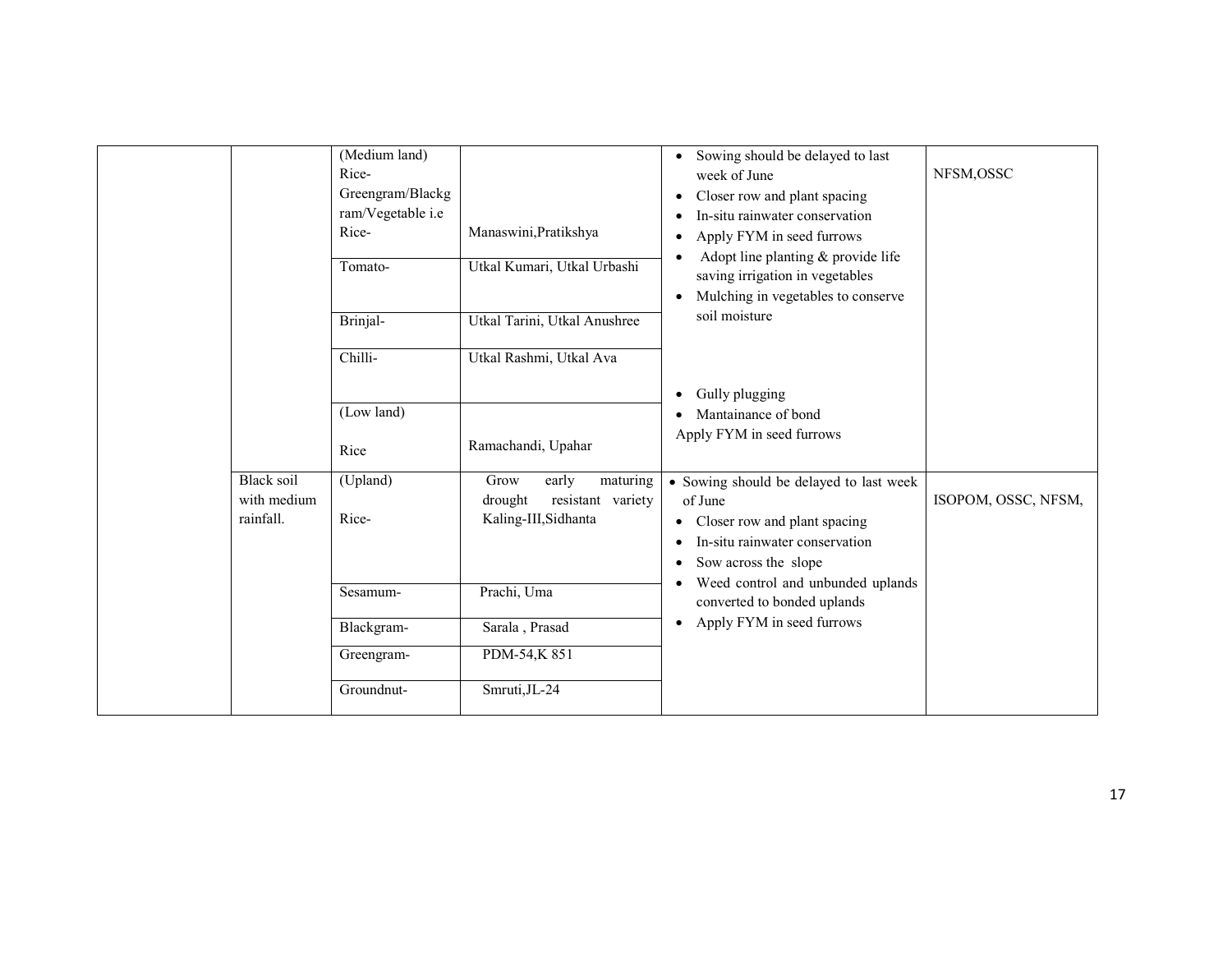| (Medium land)<br>Rice-<br>Greengram/Blackg<br>ram/Vegetable i.e<br>Rice- | Manaswini, Pratikshya        | Sowing should be delayed to last<br>week of June<br>Closer row and plant spacing<br>٠<br>In-situ rainwater conservation<br>Apply FYM in seed furrows<br>٠<br>Adopt line planting & provide life<br>saving irrigation in vegetables | NFSM,OSSC |
|--------------------------------------------------------------------------|------------------------------|------------------------------------------------------------------------------------------------------------------------------------------------------------------------------------------------------------------------------------|-----------|
| Tomato-                                                                  | Utkal Kumari, Utkal Urbashi  | Mulching in vegetables to conserve<br>soil moisture                                                                                                                                                                                |           |
| Brinjal-                                                                 | Utkal Tarini, Utkal Anushree | Gully plugging<br>٠<br>Mantainance of bond                                                                                                                                                                                         |           |
| Chilli                                                                   | Utkal Rashmi, Utkal Ava      | Apply FYM in seed furrows                                                                                                                                                                                                          |           |
| (Low land)                                                               |                              |                                                                                                                                                                                                                                    |           |
| Rice                                                                     | Ramachandi, Upahar           |                                                                                                                                                                                                                                    |           |

| Condition           |               |               | <b>Suggested Contingency measures</b>                       |                              |                   |
|---------------------|---------------|---------------|-------------------------------------------------------------|------------------------------|-------------------|
| Early season        | Major         | Normal        | Crop management                                             | Soil nutrient &              | <b>Remarks</b> on |
| drought (Normal     | Farming       | Crop/cropping |                                                             | moisture conservation        | Implementation    |
| onset)              | situation     | system        |                                                             | measures                     |                   |
| <b>Normal onset</b> | Red loam soil | (Upland)      | Re-sow the crop $($ < 10-15 days duration) up to July after | with<br>mulching<br>Practice |                   |
| followed by 15-20   |               | Rice          | receipt of sufficient rain fall                             | organics to extend the       | ISOPOM, OSSC,     |
| days dry spell      | medium        |               |                                                             | -of<br>period<br>moisture    | NFSM,             |
| after sowing        | rainfall.     | Greengram     | when there is more than 50 $\%$ mortality, raise non-       | availability                 |                   |
| leading to poor     |               |               | paddy crops like Green gram (K-851, PDM-54,                 |                              |                   |
| germination/crop    |               |               |                                                             | life<br>Apply<br>saving      |                   |
| stand etc.          |               | Blackgram     | Black gram (Pant U-30, Ujala),                              | irrigation<br>creating<br>bv |                   |
|                     |               |               | Complete hoeing and weeding in Groundnut fields             | <b>WHS</b>                   |                   |
|                     |               | Groundnut     |                                                             |                              |                   |
|                     |               |               |                                                             |                              |                   |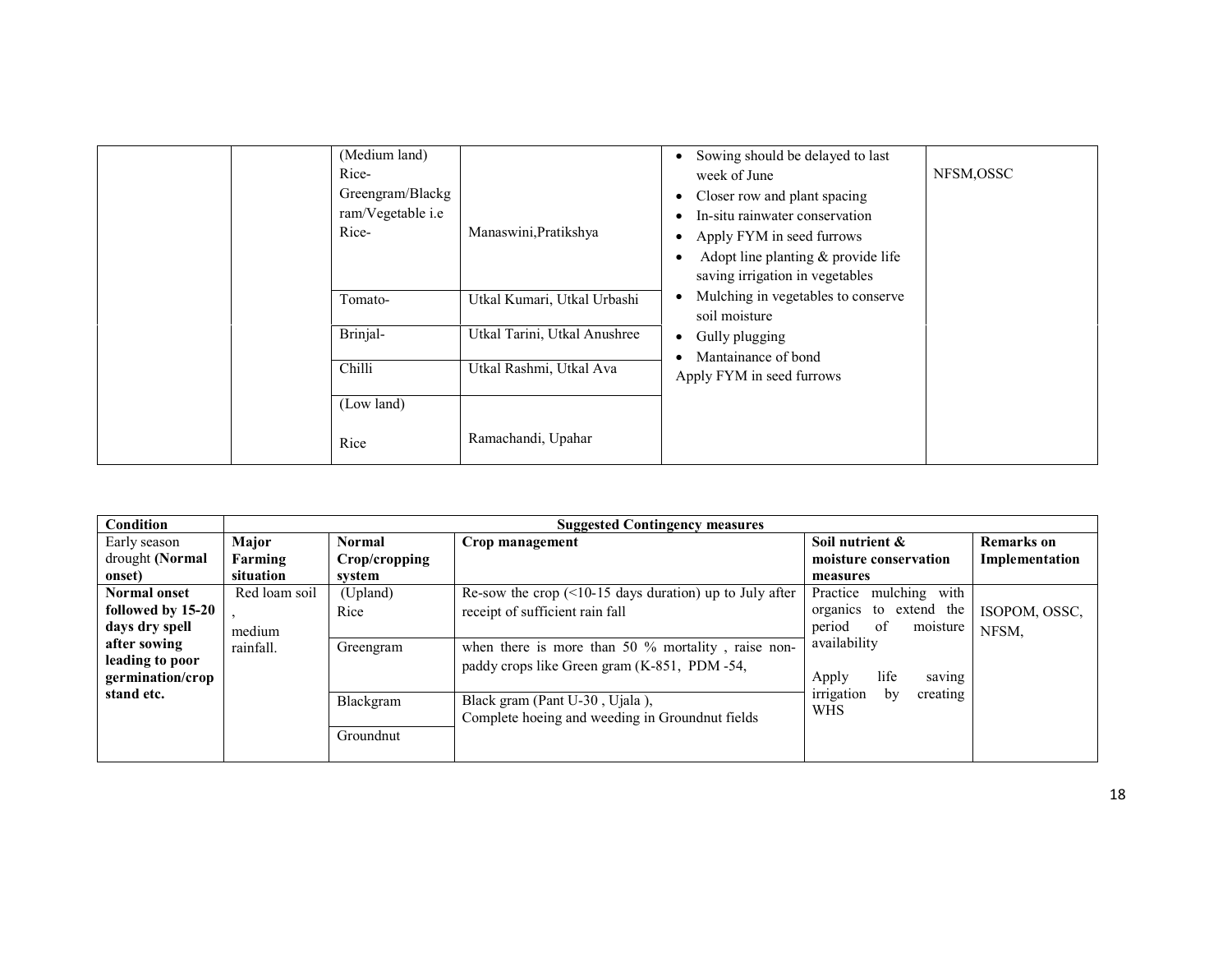| Cowpea                                                                                                | Provide dust mulch to Cowpea (Pusa barsati, Utkal<br>manic)<br>Top dress the crop with 'N' after receiving the rain.                                                                                                                                                                                                                                                                                                                                                                                                                                                                                                                                                                                                                                                                                                        |                                                                                                                                                                                                                                                                                                  |            |
|-------------------------------------------------------------------------------------------------------|-----------------------------------------------------------------------------------------------------------------------------------------------------------------------------------------------------------------------------------------------------------------------------------------------------------------------------------------------------------------------------------------------------------------------------------------------------------------------------------------------------------------------------------------------------------------------------------------------------------------------------------------------------------------------------------------------------------------------------------------------------------------------------------------------------------------------------|--------------------------------------------------------------------------------------------------------------------------------------------------------------------------------------------------------------------------------------------------------------------------------------------------|------------|
| (Medium Land)<br>Rice-Green gram/<br><b>Black</b><br>gram/Vegetables<br>i.eTomato,<br>Brinjal, Chilli | Sprouted seeds may be direct seeded or thresh seedlings<br>of early varieties $($ 125 days) may be raised for<br>transplanting.<br>If the rice population is more than 50% area of weeding<br>and adjust plant population by removing $\&$<br>redistributing the hills and clonal propagation by Khelua<br>method.<br>Raise community nursery of rice for transplanting at a<br>reliable water source.<br>If the mortality is $\leq 50\%$ the crop may be gap filled or<br>Cultivate vegetable like Tomato, Brinjal, Chilli<br>Sow the seeds at 5-6 Cm. depth by punji method (6-8)<br>seeds at one point) at a spacing of 20 X 10 cm. and<br>cover it with a mixture of FYM: SSP (10 :1) to avoid<br>seedling mortality due to moisture stress.<br>Use seed rate of 100-120 kg/ha. To maintain 40-60<br>plants / Mtr. Sqr. | Close the drainage holes<br>and check the seepage<br>$loss$ in<br>direct<br>sown<br>medium<br>land<br>rice<br>regularly<br>Practice mulching with<br>organics to extend the<br>period<br>of<br>moisture<br>availability<br>life<br>Apply<br>saving<br>by<br>irrigation<br>creating<br><b>WHS</b> | NFSM,OSSC  |
| (Lowland)<br>Rice                                                                                     | Sprouted seeds may be direct seeded or thresh seedlings<br>of early varieties $(125 days) may be raised for$<br>transplanting.<br>If the rice population is more than 50% area of weeding<br>and adjust plant population by removing $\&$<br>redistributing the hills and clonal propagation by Khelua<br>method.<br>Raise community nursery of rice for transplanting at a<br>reliable water source.<br>Sow the seeds at 5-6 Cm. depth by punji method (6-8<br>seeds at one point) at a spacing of 20 X 10 cm. and<br>cover it with a mixture of FYM: SSP (10:1) to avoid                                                                                                                                                                                                                                                  | Close the drainage holes<br>and check the seepage<br>loss in<br>direct sown<br>medium<br>land<br>rice<br>regularly<br>life<br>Apply<br>saving<br>irrigation<br>by<br>creating<br><b>WHS</b>                                                                                                      | NFSM, OSSC |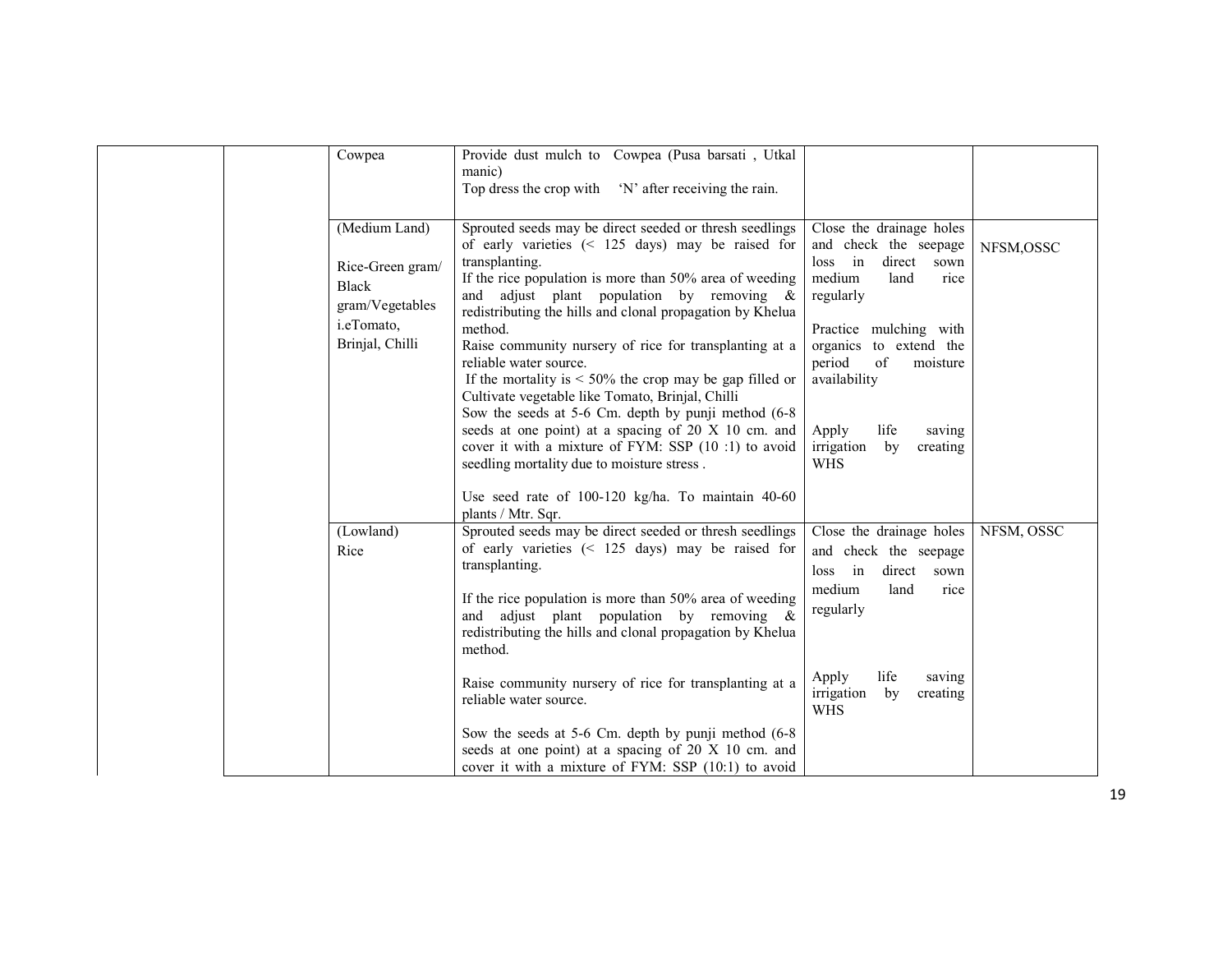|                                   |                                                                                             | seedling mortality due to moisture stress.                                                                                                                                                                                                                                                                                                                                                                                                                                                                                                                                                                                                                                                                                                     |                                                                                                                                                                                                                                                                                                |                        |
|-----------------------------------|---------------------------------------------------------------------------------------------|------------------------------------------------------------------------------------------------------------------------------------------------------------------------------------------------------------------------------------------------------------------------------------------------------------------------------------------------------------------------------------------------------------------------------------------------------------------------------------------------------------------------------------------------------------------------------------------------------------------------------------------------------------------------------------------------------------------------------------------------|------------------------------------------------------------------------------------------------------------------------------------------------------------------------------------------------------------------------------------------------------------------------------------------------|------------------------|
|                                   |                                                                                             | Use seed rate of 100-120 kg/ha. To maintain 40-60<br>plants / $m2$                                                                                                                                                                                                                                                                                                                                                                                                                                                                                                                                                                                                                                                                             |                                                                                                                                                                                                                                                                                                |                        |
| Black Soil,<br>medium<br>rainfall | (Upland)<br>Rice                                                                            | Re-sow the crop $($ <10-15 days duration) up to July after<br>receipt of sufficient rain fall                                                                                                                                                                                                                                                                                                                                                                                                                                                                                                                                                                                                                                                  | Practice mulching with<br>organics to extend the<br>period<br>of<br>moisture                                                                                                                                                                                                                   | ISOPOM, OSSC,<br>NFSM, |
|                                   | Greengram                                                                                   | when there is more than 50 $\%$ mortality, raise non-<br>paddy crops like Green gram (K-851, PDM-54,                                                                                                                                                                                                                                                                                                                                                                                                                                                                                                                                                                                                                                           | availability<br>Apply<br>life<br>saving                                                                                                                                                                                                                                                        |                        |
|                                   | Blackgram                                                                                   | Black gram (Pant U-30, Ujala),                                                                                                                                                                                                                                                                                                                                                                                                                                                                                                                                                                                                                                                                                                                 | irrigation<br>by<br>creating<br><b>WHS</b>                                                                                                                                                                                                                                                     |                        |
|                                   | Groundnut<br>Cowpea                                                                         | Complete hoeing and weeding in Groundnut fields<br>Provide dust mulch to Cowpea (Pusa barsati, Utkal<br>manic)                                                                                                                                                                                                                                                                                                                                                                                                                                                                                                                                                                                                                                 |                                                                                                                                                                                                                                                                                                |                        |
|                                   |                                                                                             | Top dress the crop with 'N' after receiving the rain.                                                                                                                                                                                                                                                                                                                                                                                                                                                                                                                                                                                                                                                                                          |                                                                                                                                                                                                                                                                                                |                        |
|                                   | (Medium Land)<br>Rice-<br>Greengram/Black<br>gram/Vegetable<br>(Tomato, Brinjal,<br>Chilli) | Sprouted seeds may be direct seeded or thresh seedlings<br>of early varieties $(125 days) may be raised for$<br>transplanting.<br>If the rice population is more than 50% area of weeding<br>and adjust plant population by removing $\&$<br>redistributing the hills and clonal propagation by Khelua<br>method.<br>Raise community nursery of rice for transplanting at a<br>reliable water source.<br>If the mortality is $\leq 50\%$ the crop may be gap filled or<br>Cultivate vegetable like Tomato, Brinjal, Chilli<br>Sow the seeds at 5-6 Cm. depth by punji method (6-8)<br>seeds at one point) at a spacing of 20 X 10 cm. and<br>cover it with a mixture of FYM: SSP (10:1) to avoid<br>seedling mortality due to moisture stress. | Close the drainage holes<br>and check the seepage<br>direct<br>loss in<br>sown<br>medium<br>land<br>rice<br>regularly<br>Practice mulching with<br>organics to extend the<br>period<br>of<br>moisture<br>availability<br>life<br>Apply<br>saving<br>irrigation<br>by<br>creating<br><b>WHS</b> | NFSM,OSSC              |
|                                   |                                                                                             | Use seed rate of 100-120 kg/ha. To maintain 40-60<br>plants / Mtr. Sqr.                                                                                                                                                                                                                                                                                                                                                                                                                                                                                                                                                                                                                                                                        |                                                                                                                                                                                                                                                                                                |                        |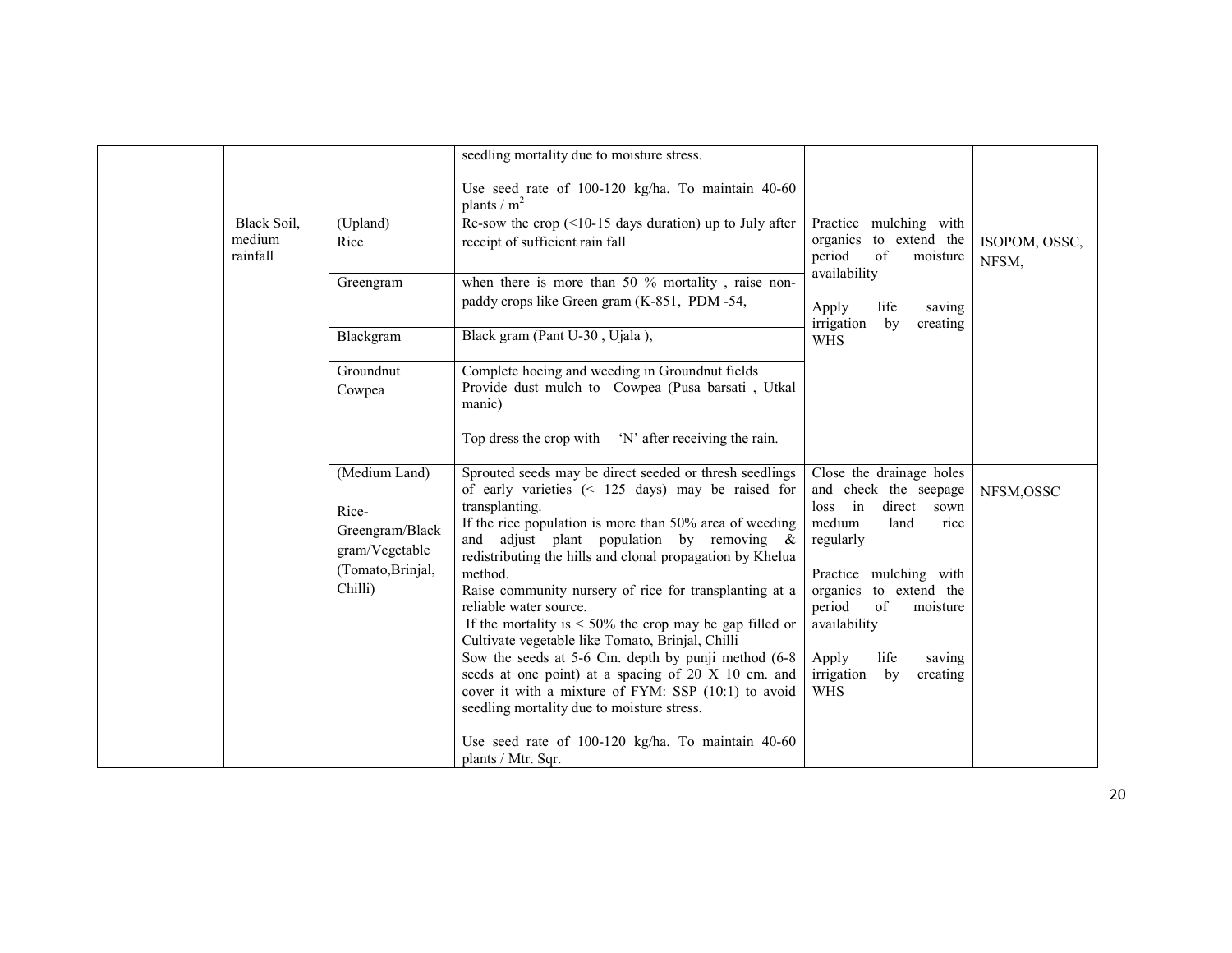|  | (Lowland)<br>Rice | Sprouted seeds may be direct seeded or thresh seedlings<br>of early varieties $\left( \leq 125 \text{ days} \right)$ may be raised for<br>transplanting.                                                         | Close the drainage holes<br>and check the seepage<br>direct<br>in<br>loss<br>sown | NFSM, OSSC |
|--|-------------------|------------------------------------------------------------------------------------------------------------------------------------------------------------------------------------------------------------------|-----------------------------------------------------------------------------------|------------|
|  |                   | If the rice population is more than 50% area of weeding<br>and adjust plant population by removing $\&$<br>redistributing the hills and clonal propagation by Khelua<br>method.                                  | medium<br>land<br>rice<br>regularly                                               |            |
|  |                   | Raise community nursery of rice for transplanting at a<br>reliable water source.                                                                                                                                 | life<br>Apply<br>saving<br>irrigation<br>by<br>creating<br><b>WHS</b>             |            |
|  |                   | Sow the seeds at 5-6 Cm. depth by punji method (6-8)<br>seeds at one point) at a spacing of 20 X 10 cm. and<br>cover it with a mixture of FYM: SSP (10:1) to avoid<br>seedling mortality due to moisture stress. |                                                                                   |            |
|  |                   | Use seed rate of $100-120$ kg/ha. To maintain $40-60$<br>plants / $m^2$                                                                                                                                          |                                                                                   |            |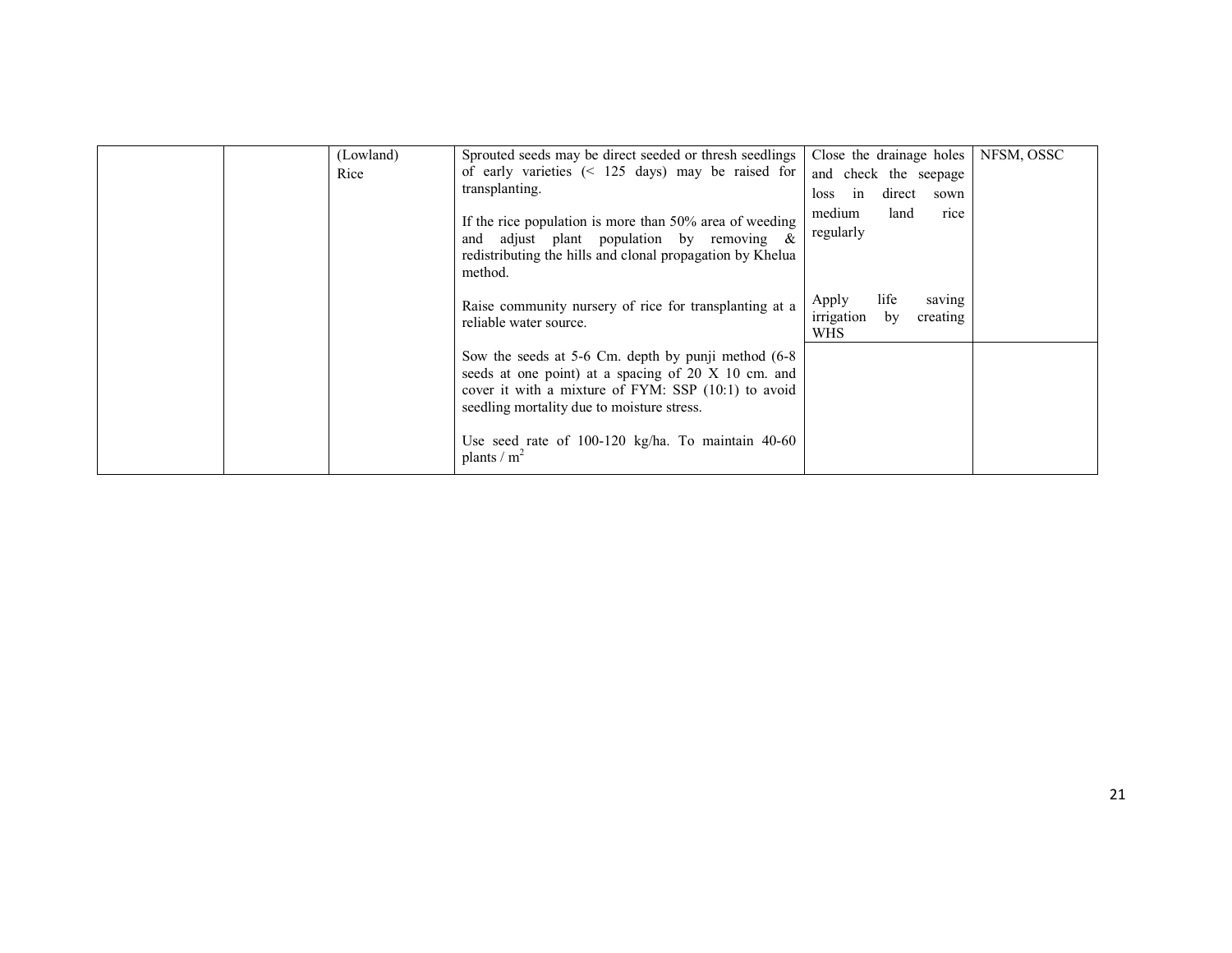| Mid season<br>drought (long dry<br>spell, consecutive 2<br>weeks rainless<br>$($ >2.5 mm) period) | <b>Major Farming</b><br>situation | <b>Normal</b><br>Crop/cropping<br>system                                                    | Crop management                                                                                                                                                                                                                                                                                                                                                                                                                                     | Soil nutrient & moisture<br>conservation measures                                                                                                                                                                                      | <b>Remarks</b> on<br>Implementation |
|---------------------------------------------------------------------------------------------------|-----------------------------------|---------------------------------------------------------------------------------------------|-----------------------------------------------------------------------------------------------------------------------------------------------------------------------------------------------------------------------------------------------------------------------------------------------------------------------------------------------------------------------------------------------------------------------------------------------------|----------------------------------------------------------------------------------------------------------------------------------------------------------------------------------------------------------------------------------------|-------------------------------------|
| At vegetative stage                                                                               | Red loam soil,<br>medium rainfall | (Upland)<br>Groundnut                                                                       | Weeding groundnut after 45 days<br>≻<br>of sowing disturbs the pegging<br>process under such a situation<br>prune the weeds with the help of<br>sickle.<br>Apply post emergence spray of<br>➤<br>quizalofop ethyl 5% EC $@$ 0.05<br>kg/ha in 500 liter of water (2ml/ltr<br>of water ) at 20-25 days after<br>sowing to control grassy weeds in<br>groundnut.<br>Spray $2\%$ KCI + 0.1 ppm boron<br>➤<br>to crop to overcome drought<br>situations. | Complete hoeing and weeding<br>in non paddy crop fields to<br>provide dust mulch.                                                                                                                                                      | ISOPOM, OSSC,<br>NFSM,              |
|                                                                                                   |                                   | Green gram                                                                                  | Foliar application of 2% urea at<br>➤<br>preflowering and flowering stage<br>of greengram is helpful to<br>mitigate drought.<br>Top dress the crops after receipt<br>of rain.<br>Spray 2.5% urea + $1\%$ KCl.<br>➤                                                                                                                                                                                                                                  |                                                                                                                                                                                                                                        |                                     |
|                                                                                                   |                                   | (Medium Land)<br>Rice-<br>Greengram/Blackgr<br>am/Vegetable<br>(Tomato, Brinjal,<br>Chilli) | Do not practice beushing (blind<br>➤<br>cultivation) in rice, if the crop is<br>more than 45 days old.<br>Weed out the field without<br>➤<br>waiting for rainfall.<br>Go for gap filling using seedling<br>≻<br>of same age or clonal tillers to                                                                                                                                                                                                    | Strengthen the field bunds and<br>close the holes to check<br>seepage loss Practice mulching<br>with organics to extend period<br>of moisture availability.<br>$\triangleright$ Close the drainage holes<br>and check the seepage loss | NFSM, OSSC                          |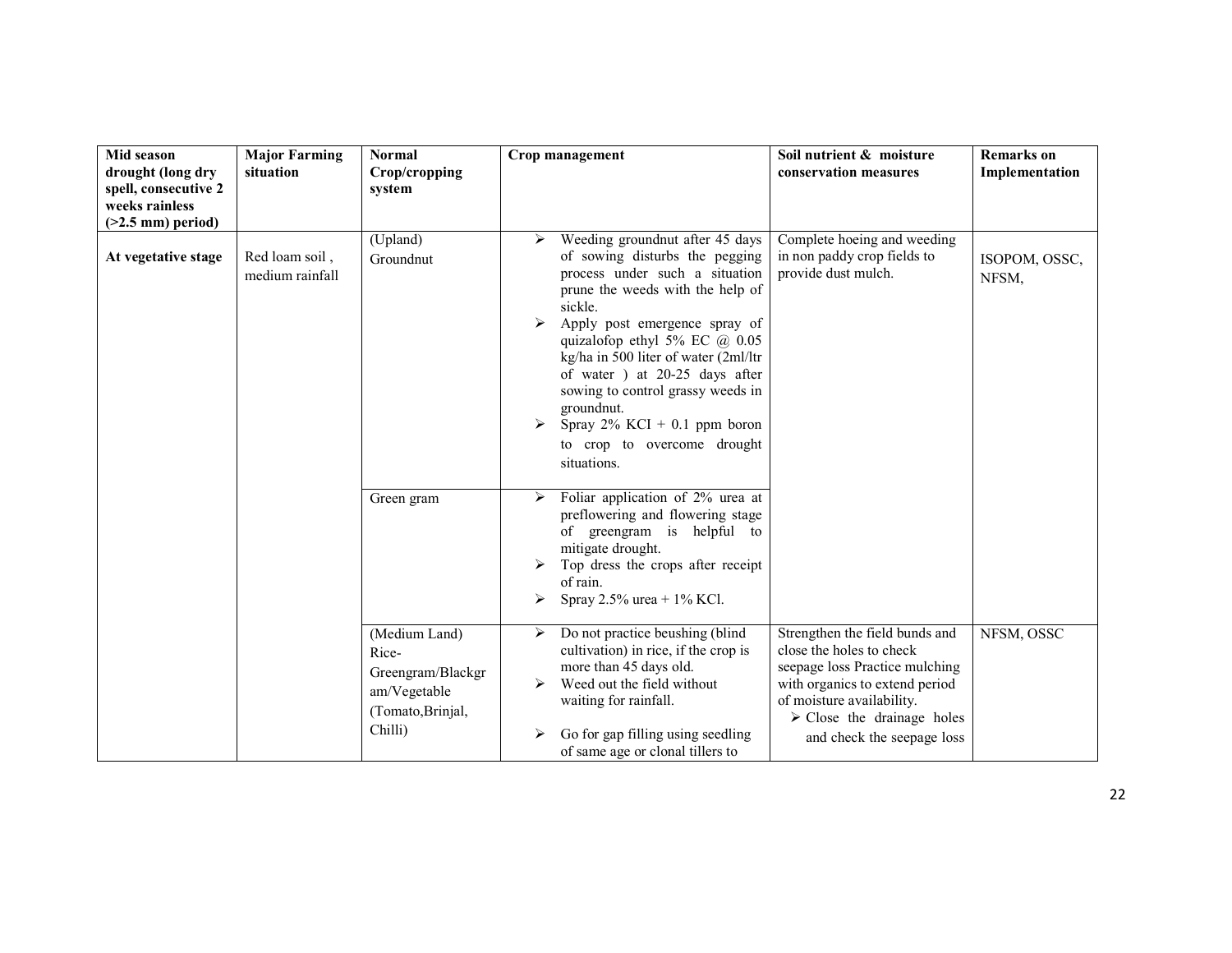|                                | (Low Land)<br>Rice    | have a uniform distribution of<br>in direct sown medium<br>plant.<br>land rice regularly.<br>Withhold N fertilizer application<br>$\blacktriangleright$<br>up to receipt of rainfall.<br>$\triangleright$ Pulverize the main rice<br>Seedlings up to 45 and 60-70<br>$\triangleright$<br>field in dry conditions, if it<br>days old can be transplanted in<br>is not ploughed earlier to<br>case of medium and late duration<br>save time in final pudding.<br>rice varieties, respectively<br>without much reduction in yield.<br>$\triangleright$ Use tractor/ power tiller /<br>Remove the weeds and follow<br>$\triangleright$<br>tractor mounted rotavator<br>plant protection measures against<br>blast in the nursery.<br>speedy<br>for<br>land<br>Follow close transplanting using<br>➤<br>preparation / pudding to<br>5-7 seedlings/hill.<br>cover to more area with<br>Apply 50% recommended<br>$\blacktriangleright$<br>less time.<br>nitrogen, at the time of<br>transplanting.<br>$\triangleright$ Provide<br>protective<br>Apply life saving irrigation to<br>irrigation<br>through<br>maintain the nursery seedlings in<br>recycling of harvested rain<br>good health.<br>water<br>25% extra seeds should be sown<br>$\triangleright$<br>in 25% area and gap filled the<br>$\triangleright$ Do not top dress nitrogen<br>extra plants as per necessity.<br>in nursery |
|--------------------------------|-----------------------|--------------------------------------------------------------------------------------------------------------------------------------------------------------------------------------------------------------------------------------------------------------------------------------------------------------------------------------------------------------------------------------------------------------------------------------------------------------------------------------------------------------------------------------------------------------------------------------------------------------------------------------------------------------------------------------------------------------------------------------------------------------------------------------------------------------------------------------------------------------------------------------------------------------------------------------------------------------------------------------------------------------------------------------------------------------------------------------------------------------------------------------------------------------------------------------------------------------------------------------------------------------------------------------------------------------------------------------------------------------------------------------|
| Black soil,<br>medium rainfall | (Upland)<br>Groundnut | Weeding groundnut after 45 days<br>Complete hoeing and<br>$\triangleright$<br>➤<br>of sowing disturbs the pegging<br>weeding in non paddy<br>ISOPOM, OSSC,<br>process under such a situation<br>crop fields to provide<br>NFSM,<br>prune the weeds with the help of<br>dust mulch.<br>sickle.<br>Apply post emergence spray of<br>Practice mulching<br>quizalofop ethyle 5% EC $(a)$ 0.05<br>with organics to<br>kg/ha in 500 liter of water (2ml/ltr<br>extend period of<br>of water ) at 20-25 days after<br>moisture availability.<br>sowing to control grassy weeds in<br>groundnut.<br>Close the drainage<br>holes and check the<br>Spray $2\%$ KCI + 0.1 ppm boron                                                                                                                                                                                                                                                                                                                                                                                                                                                                                                                                                                                                                                                                                                             |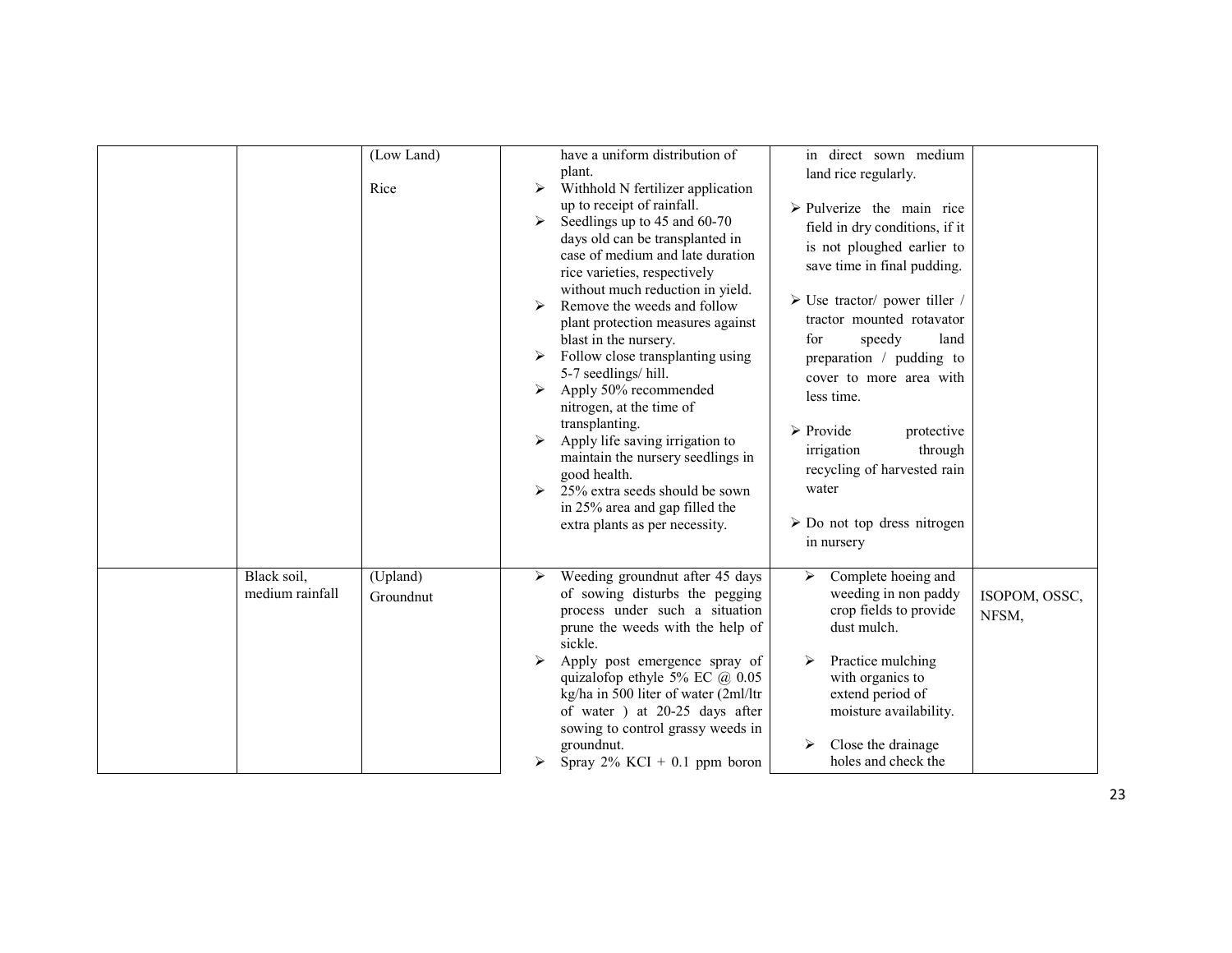| Greengram                                                                                                        | to crop to overcome drought<br>situations.<br>Foliar application of 2% urea at<br>preflowering and flowering stage<br>of greengram is helpful to<br>mitigate drought.<br>Top dress the crops after receipt<br>of rain.<br>Spray 2.5% urea + $1\%$ KCL.<br>➤                                                                                                                                                                                                                                                                                                                                                                                                                                                                                                                                                                | seepage loss in direct<br>sown medium land<br>rice regularly.                                                                                                                                                                                                                                                                                                                                                                                                                                                                                           |                         |
|------------------------------------------------------------------------------------------------------------------|----------------------------------------------------------------------------------------------------------------------------------------------------------------------------------------------------------------------------------------------------------------------------------------------------------------------------------------------------------------------------------------------------------------------------------------------------------------------------------------------------------------------------------------------------------------------------------------------------------------------------------------------------------------------------------------------------------------------------------------------------------------------------------------------------------------------------|---------------------------------------------------------------------------------------------------------------------------------------------------------------------------------------------------------------------------------------------------------------------------------------------------------------------------------------------------------------------------------------------------------------------------------------------------------------------------------------------------------------------------------------------------------|-------------------------|
| (Medium Land)<br>Rice-<br>Greengram/Blackgr<br>am/Vegetable<br>(Tomato, Brinjal,<br>Chilli)<br>(Lowland)<br>Rice | Do not practice beushing (blind<br>➤<br>cultivation) in rice, if the crop is<br>more than 45 days old.<br>Weed out the field without<br>⋗<br>waiting for rainfall.<br>Go for gap filling using seedling<br>➤<br>of same age or clonal tillers to<br>have a uniform distribution of<br>plant.<br>Withhold N fertilizer application<br>≻<br>upto receipt of rainfall.<br>Seedlings up to 45 and 60-70<br>➤<br>days old can be transplanted in<br>case of medium and late duration<br>rice varieties, respectively<br>without much reduction in yield.<br>Remove the weeds and follow<br>plant protection measures against<br>blast in the nursery.<br>Follow close transplanting using<br>5-7 seedlings/hill.<br>Apply 50% recommended<br>≻<br>nitrogen, at the time of<br>transplanting.<br>Apply life saving irrigation to | Strengthen the field bunds<br>➤<br>and close the holes to<br>check seepage loss<br>$\triangleright$ Pulverize the main rice<br>field in dry conditions, if it<br>is not ploughed earlier to<br>save time in final pudding.<br>$\triangleright$ Use tractor/ power tiller /<br>tractor mounted rotavator<br>for speedy land preparation<br>/ pudding to cover to more<br>area with less time.<br>$\triangleright$ Provide<br>protective<br>through<br>irrigation<br>recycling of harvested rain<br>water<br>Do not top dress nitrogen<br>➤<br>in nursery | NFSM,OSSC<br>NFSM, OSSC |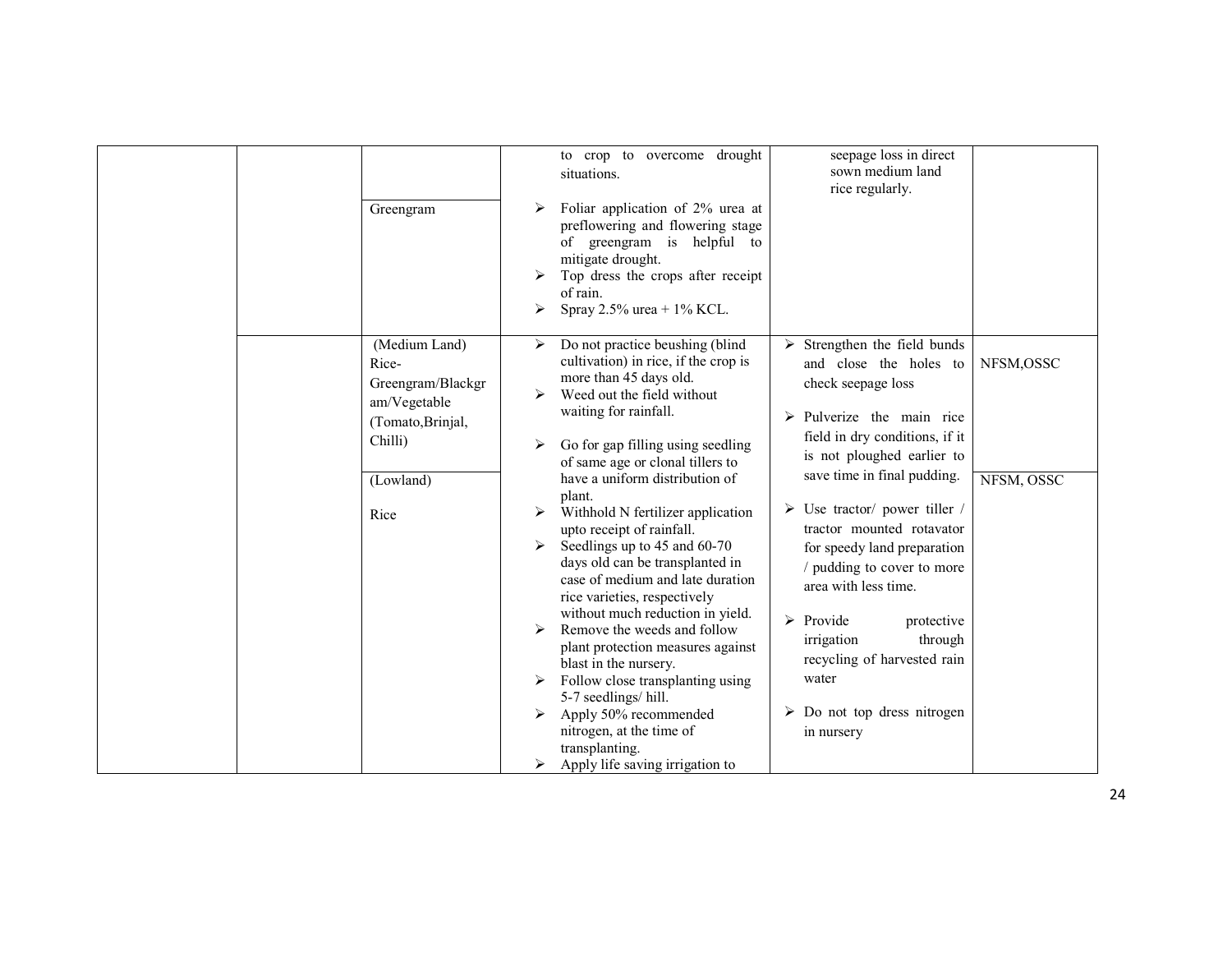| extra plants as per necessity. |  | maintain the nursery seedlings in<br>good health.<br>25% extra seeds should be sown<br>in 25% area and gap filled the |  |  |
|--------------------------------|--|-----------------------------------------------------------------------------------------------------------------------|--|--|
|--------------------------------|--|-----------------------------------------------------------------------------------------------------------------------|--|--|

| <b>Condition</b>                                    | <b>Suggested Contingency measures</b> |                                                                                             |                                                                                                                                                                                                                                                                                                                                                                                                                                                                                                                                                                                                                                                                                                                                                                                                                                                   |                                                                                                                                    |                                     |  |  |  |  |
|-----------------------------------------------------|---------------------------------------|---------------------------------------------------------------------------------------------|---------------------------------------------------------------------------------------------------------------------------------------------------------------------------------------------------------------------------------------------------------------------------------------------------------------------------------------------------------------------------------------------------------------------------------------------------------------------------------------------------------------------------------------------------------------------------------------------------------------------------------------------------------------------------------------------------------------------------------------------------------------------------------------------------------------------------------------------------|------------------------------------------------------------------------------------------------------------------------------------|-------------------------------------|--|--|--|--|
| <b>Mid season</b><br>drought<br>(long dry<br>spell) | <b>Major Farming</b><br>situation     | <b>Normal</b><br>Crop/cropping<br>system                                                    | Crop management                                                                                                                                                                                                                                                                                                                                                                                                                                                                                                                                                                                                                                                                                                                                                                                                                                   | Soil nutrient &<br>moisture conservation<br>measures                                                                               | <b>Remarks</b> on<br>Implementation |  |  |  |  |
| At flowering/<br>fruiting<br>stage                  | Red loam soil,<br>medium rainfall     | (Upland)<br>Greengram<br>Groundnut                                                          | Provide protective irrigation through recycling of<br>harvested rain water<br>Provide irrigation at critical stages such as flowering,<br>grain filling, etc. in alternate furrows in wide spaced<br>crops.<br>Crops like, green gram may be harvested for fodder<br>purpose to avoid their failure as grain crops<br>When the soil becomes hard it is difficult to uproot<br>groundnut from the field Sprinkle water from water<br>harvesting structures/ nallahs to soften the soil<br>Under situation of complete failure of Kharif crop<br>dismantle it. In such situation or where land is<br>remaining fallow, sow (dibble) the pre-rabi crops.<br>The ideal pre-rabi crops with residual moisture<br>condition are horse gram, black gram and sesame sweet<br>potato in uplands.<br>Pre-position inputs, particularly seeds for rabi crop. | Provide irrigation at<br>critical stages such as<br>flowering, grain filling,<br>etc. in alternate furrows<br>in wide spaced crops | ISOPOM, OSSC,<br>NFSM,              |  |  |  |  |
|                                                     |                                       | (Medium Land)<br>Rice-<br>Greengram/Blackgra<br>m/Vegetable<br>(Tomato, Brinjal,<br>Chilli) | Provide protective irrigation through recycling of<br>harvested rain water<br>Provide irrigation at critical stages such as flowering,<br>grain filling, etc. in alternate furrows in wide spaced<br>crops.<br>Ready for pre-rabi & rabi crops.                                                                                                                                                                                                                                                                                                                                                                                                                                                                                                                                                                                                   |                                                                                                                                    | NFSM, OSSC                          |  |  |  |  |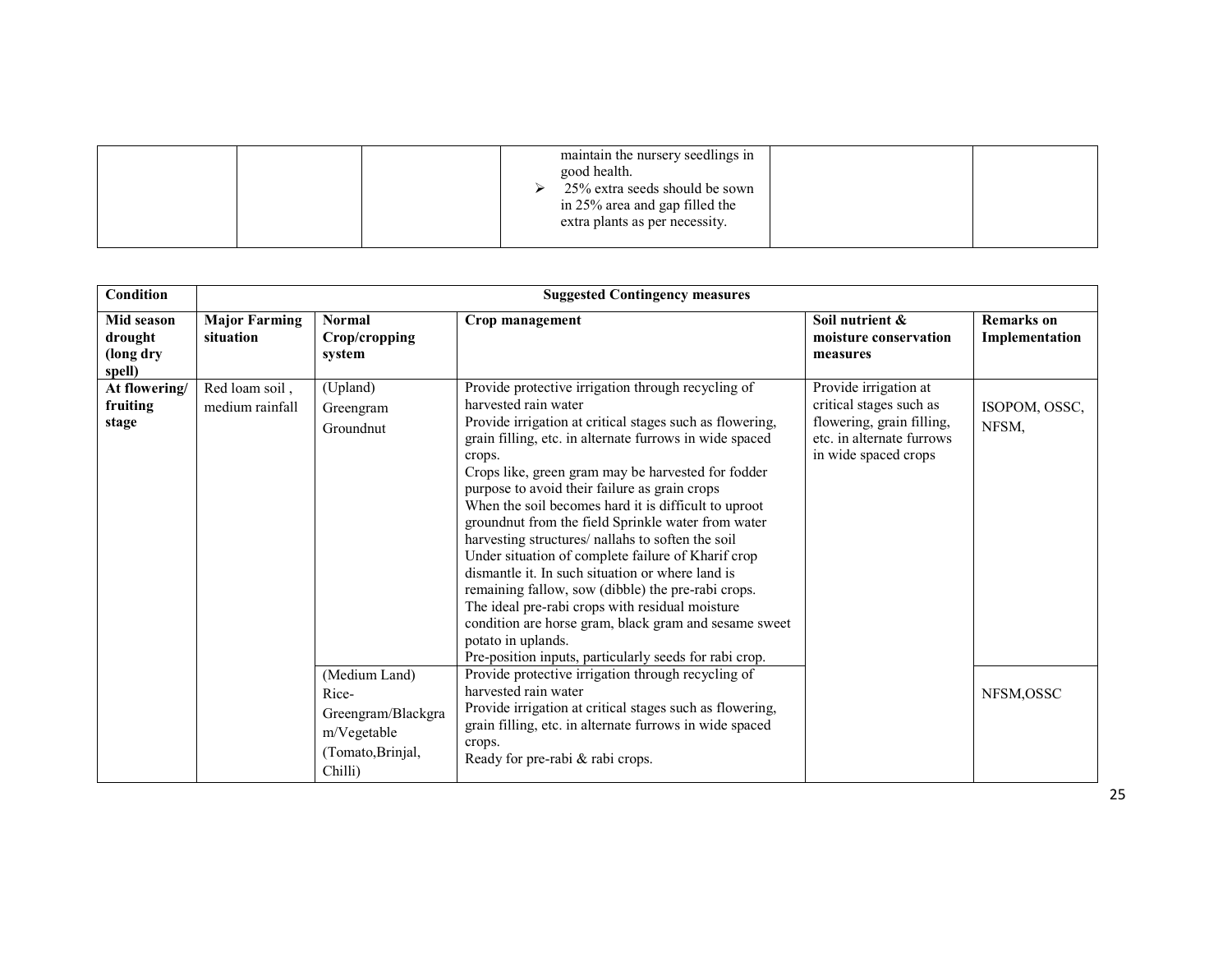|                  |                    | The ideal pre-rabi crops with residual moisture<br>condition are, blackgram and sesame, toria in well |                                                        |               |
|------------------|--------------------|-------------------------------------------------------------------------------------------------------|--------------------------------------------------------|---------------|
|                  |                    | drained medium lands.                                                                                 |                                                        |               |
|                  |                    | Pre position inputs, particularly seeds for rabi crop.                                                |                                                        |               |
|                  | (Low Land)         | Provide protective irrigation through recycling of                                                    | Provide irrigation at                                  | NFSM, OSSC    |
|                  | Rice               | harvested rain water<br>Provide irrigation at critical stages such as flowering,                      | critical stages such as                                |               |
|                  |                    | grain filling, etc. in alternate furrows in wide spaced                                               | flowering, grain filling,<br>etc. in alternate furrows |               |
|                  |                    | crops.                                                                                                | in wide spaced crops                                   |               |
|                  |                    | Ready for pre-rabi & rabi crops.                                                                      |                                                        |               |
|                  |                    |                                                                                                       |                                                        |               |
|                  |                    | Pre position inputs, particularly seeds for rabi crop.                                                |                                                        |               |
| Black soil       | (Upland)           | - Provide protective irrigation through recycling of                                                  | Provide irrigation at                                  |               |
| ,medium rainfall | Greengram          | harvested rain water                                                                                  | critical stages such as                                | ISOPOM, OSSC, |
|                  | Groundnut          | Provide irrigation at critical stages such as flowering,                                              | flowering, grain filling,                              | NFSM,         |
|                  |                    | grain filling, etc. in alternate furrows in wide spaced                                               | etc. in alternate furrows                              |               |
|                  |                    | crops.<br>Crops like cowpea, maize, green gram may be harvested                                       | in wide spaced crops                                   |               |
|                  |                    | for fodder purpose to avoid their failure as grain crops                                              |                                                        |               |
|                  |                    | When the soil becomes hard it is difficult to uproot                                                  |                                                        |               |
|                  |                    | groundnut from the field Sprinkle water from water                                                    |                                                        |               |
|                  |                    | harvesting structures/ nallahs to soften the soil                                                     |                                                        |               |
|                  |                    | Under situation of complete failure of kharif crop                                                    |                                                        |               |
|                  |                    | dismantle it. In such situation or where land is                                                      |                                                        |               |
|                  |                    | remaining fallow, sow (dibble) the pre-rabi crops.                                                    |                                                        |               |
|                  |                    | The ideal pre-rabi crops with residual moisture                                                       |                                                        |               |
|                  |                    | condition are, blackgram and sesame sweet potato in                                                   |                                                        |               |
|                  |                    | uplands.<br>Pre-position inputs, particularly seeds for rabi crop.                                    |                                                        |               |
|                  | (Medium Land)      | Provide protective irrigation through recycling of                                                    |                                                        |               |
|                  | Rice-              | harvested rain water                                                                                  |                                                        | NFSM, OSSC    |
|                  | Greengram/Blackgra | Provide irrigation at critical stages such as flowering,                                              |                                                        |               |
|                  | m/Vegetable        | grain filling, etc. in alternate furrows in wide spaced                                               |                                                        |               |
|                  | (Tomato, Brinjal,  | crops.                                                                                                |                                                        |               |
|                  | Chilli)            | Ready for pre-rabi & rabi crops.                                                                      |                                                        |               |
|                  |                    | Pre position inputs, particularly seeds for rabi crop.                                                |                                                        |               |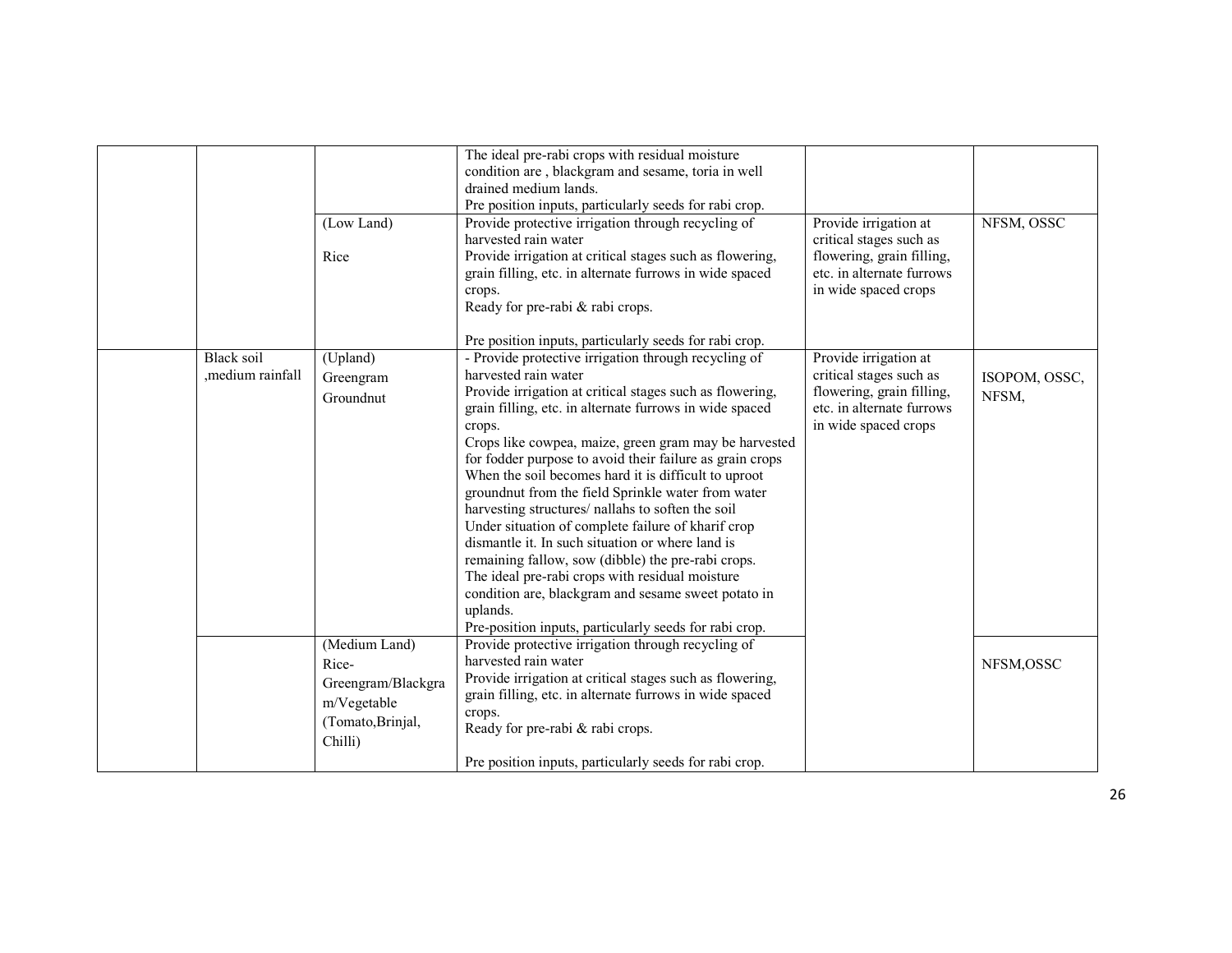| (Low Land) |  |
|------------|--|
| Rice       |  |

| Condition                                                         | <b>Suggested Contingency measures</b>                                         |                                               |                                                                                                                                                                                                                                                                                                                                                                                                                                                                                                                                                                                                                                                                                                                                                                                                      |                                                            |                                     |  |  |
|-------------------------------------------------------------------|-------------------------------------------------------------------------------|-----------------------------------------------|------------------------------------------------------------------------------------------------------------------------------------------------------------------------------------------------------------------------------------------------------------------------------------------------------------------------------------------------------------------------------------------------------------------------------------------------------------------------------------------------------------------------------------------------------------------------------------------------------------------------------------------------------------------------------------------------------------------------------------------------------------------------------------------------------|------------------------------------------------------------|-------------------------------------|--|--|
| <b>Terminal</b><br>drought<br>(Early<br>withdrawal of<br>monsoon) | <b>Major Farming</b><br><b>Normal</b><br>Crop/cropping<br>situation<br>system |                                               | Crop management                                                                                                                                                                                                                                                                                                                                                                                                                                                                                                                                                                                                                                                                                                                                                                                      | Rabi Crop planning                                         | <b>Remarks</b> on<br>Implementation |  |  |
|                                                                   | Red loam soil.<br>medium rainfall                                             | (Upland)<br>Greengram<br>Blackgram<br>Sesamum | Provide protective irrigation recycling<br>of harvested rain water.<br>Provide irrigation at critical stages<br>such as flowering, grain filling etc. in<br>alternate furrows in wide spaced<br>crops.<br>Crops like cowpea, maize, greengram<br>may be harvested for fodder purpose<br>to avoid their failure as grain crops.<br>When the soil becomes hard it is<br>difficult to uproot ground nut from the<br>field sprinkle water from water<br>harvesting structures/ nallahs to soften<br>the soil.<br>Under situation of complete failure of<br>kharif crop dismantle it. In such<br>situation or where land is remaining<br>fallow, sow (dibble) the pre-rabi crops<br>The ideal pre-rabi crops with residual<br>moisture condition are horsegram,<br>castor, niger, blackgram and sesame in | Early sowing of rabi crops like<br>Green gram, Black gram. | ISOPOM, OSSC, NFSM,                 |  |  |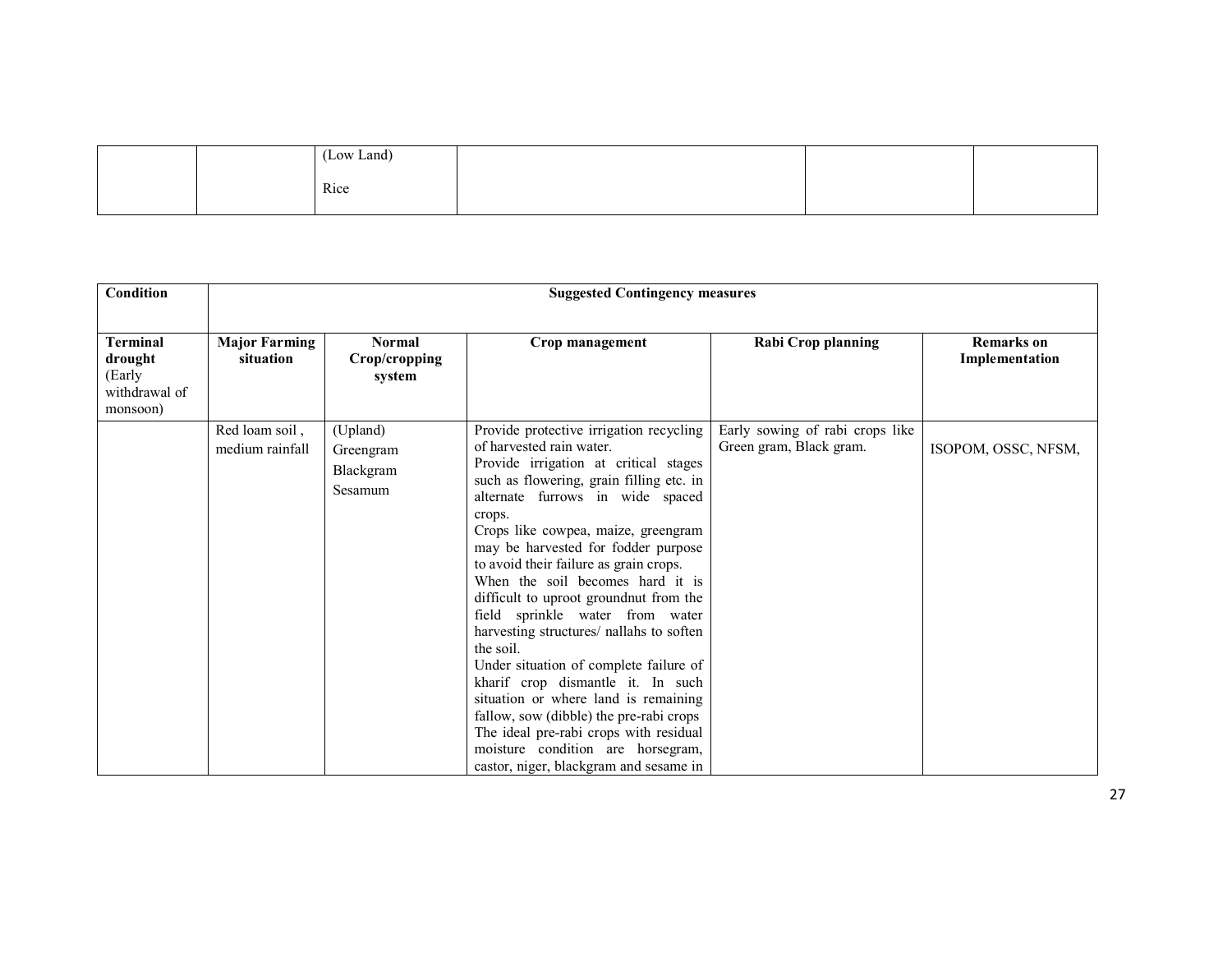|                 |                    | uplands and well drained medium                                             |                                  |                     |
|-----------------|--------------------|-----------------------------------------------------------------------------|----------------------------------|---------------------|
|                 |                    | lands.                                                                      |                                  |                     |
|                 |                    | Pre position inputs, particularly seeds                                     |                                  |                     |
|                 |                    | for rabi crop.                                                              |                                  |                     |
|                 | (Medium Land)      | of kharif<br>Harvesting<br>rice<br>at                                       | Check surface run off in the low |                     |
|                 | Rice-              | physiological maturity will realize 80-                                     | lying areas. Provide protective  | NFSM, OSSC          |
|                 | Greengram/Blackgra | 85% of normal yield                                                         | irrigation through recycling of  |                     |
|                 | m/Vegetable        | Provide protective irrigation recycling<br>of harvested rain water.         | harvested rain water.            |                     |
|                 | (Tomato, Brinjal,  | Provide irrigation at critical stages                                       | Early sowing of rabi crops like  |                     |
|                 | Chilli)            | such as flowering, grain filling etc. in                                    | Green gram,<br>Black<br>gram,    |                     |
|                 |                    | alternate furrows in wide spaced                                            | Horsegram.                       |                     |
|                 | (Low Land)         | crops.<br>Crops like cowpea, maize, greengram                               | Check surface run off in the low |                     |
|                 |                    | may be harvested for fodder purpose                                         | lying areas. Provide protective  |                     |
|                 | Rice               | to avoid their failure as grain crops.                                      | irrigation through recycling of  |                     |
|                 |                    | When the soil becomes hard it is                                            | harvested rain water.            |                     |
|                 |                    | difficult to uproot groundnut from the                                      | Early sowing of rabi crops like  |                     |
|                 |                    | field sprinkle water from water                                             | Green gram,<br>Black gram,       |                     |
|                 |                    | harvesting structures/ nallahs to soften<br>the soil.                       | Horsegram.                       |                     |
| Black soil,     | (Upland)           | Under situation of complete failure of                                      | Early sowing of rabi crops like  |                     |
| medium rainfall | Groundnut          | kharif crop dismantle it. In such                                           | Black gram,<br>Green gram,       | ISOPOM, OSSC, NFSM, |
|                 |                    | situation or where land is remaining                                        | Horsegram.                       |                     |
|                 | (Medium Land)      | fallow, sow (dibble) the pre-rabi crops                                     | Check surface run off in the low |                     |
|                 | Rice-              | The ideal pre-rabi crops with residual                                      | lying areas. Provide protective  | NFSM, OSSC          |
|                 | Greengram/Blackgra | moisture condition are horsegram,<br>castor, niger, blackgram and sesame in | irrigation through recycling of  |                     |
|                 | m/Vegetable        | uplands and well drained medium                                             | harvested rain water.            |                     |
|                 | (Tomato, Brinjal,  | lands.                                                                      | Early sowing of rabi crops like  |                     |
|                 | Chilli)            | Pre position inputs, particularly seeds                                     | Green gram, Black gram,          |                     |
|                 |                    | for rabi crop.                                                              | Horsegram.                       |                     |
|                 | (Low Land)         |                                                                             |                                  |                     |
|                 |                    |                                                                             |                                  |                     |
|                 | Rice               |                                                                             |                                  |                     |
|                 |                    |                                                                             |                                  |                     |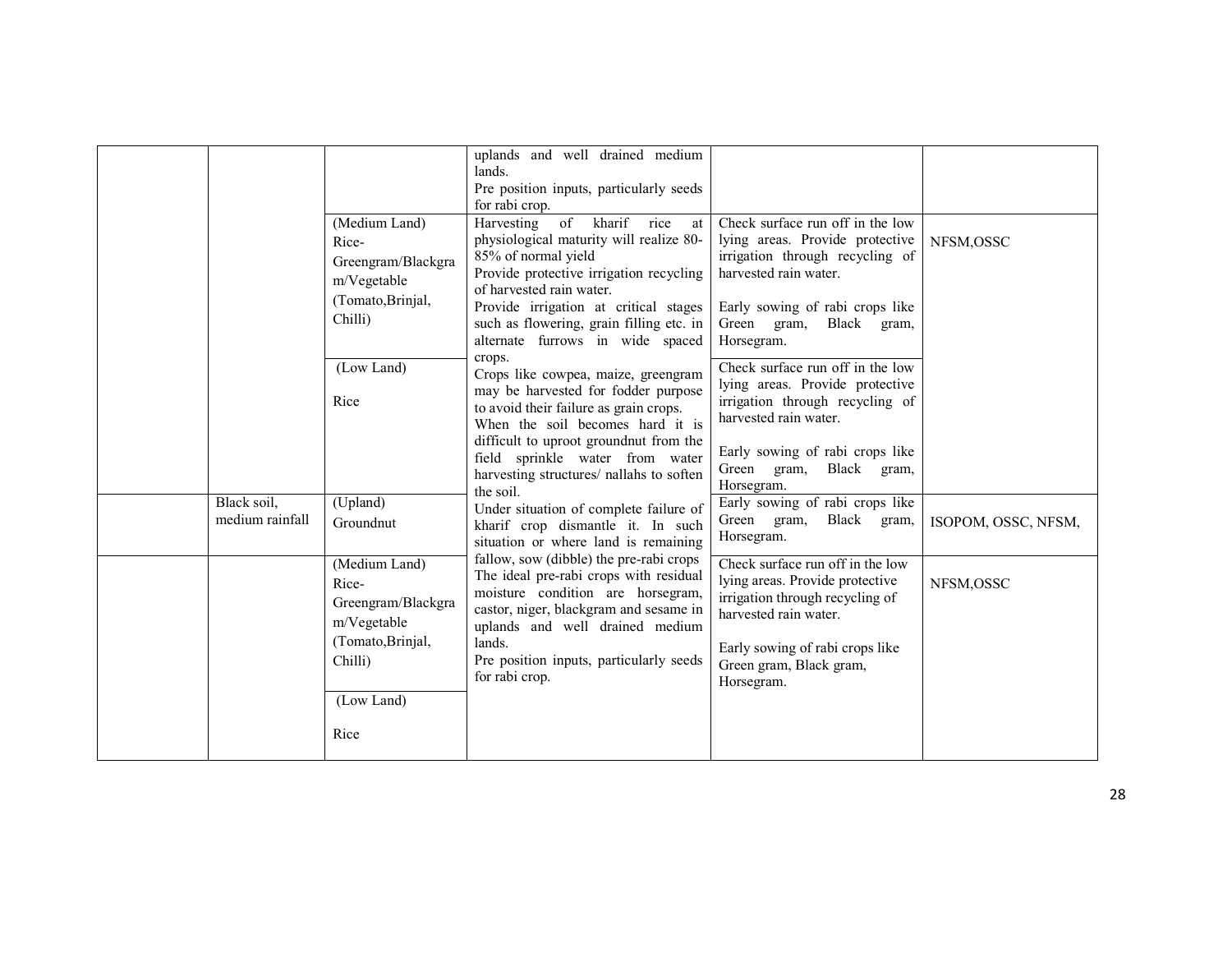### 2.1.2 Drought - Irrigated situation

| <b>Condition</b>                                                   | <b>Suggested Contingency measures</b>                                                                                                                                                                                                                                                                                                                                                                        |                                                                                                                                                                                                                                                                                                                           |                                                           |                                                                                                                                                                                                                                                                                  |                                     |  |  |  |  |
|--------------------------------------------------------------------|--------------------------------------------------------------------------------------------------------------------------------------------------------------------------------------------------------------------------------------------------------------------------------------------------------------------------------------------------------------------------------------------------------------|---------------------------------------------------------------------------------------------------------------------------------------------------------------------------------------------------------------------------------------------------------------------------------------------------------------------------|-----------------------------------------------------------|----------------------------------------------------------------------------------------------------------------------------------------------------------------------------------------------------------------------------------------------------------------------------------|-------------------------------------|--|--|--|--|
|                                                                    | Major<br>Farming<br>situation                                                                                                                                                                                                                                                                                                                                                                                | <b>Normal</b><br>Crop/cropping<br>system                                                                                                                                                                                                                                                                                  | Change in<br>crop/cropping system                         | <b>Agronomic measures</b>                                                                                                                                                                                                                                                        | <b>Remarks</b> on<br>Implementation |  |  |  |  |
| Delayed<br>release of<br>water in canals<br>due to low<br>rainfall | Canal<br>irrigated<br>medium<br>land                                                                                                                                                                                                                                                                                                                                                                         | $Rice-Pulse/G.$<br>Nut/Vegetable.                                                                                                                                                                                                                                                                                         | Grow short duration<br>Rice variety: Bandana,<br>Sidhanta | Do not practice beushing (blind cultivation) in rice, if<br>the crop is more than 45 days old.<br>Weed out the field without waiting for rainfall.                                                                                                                               | <b>NFSM</b>                         |  |  |  |  |
|                                                                    | Rice-Rice.<br>Grow short duration<br>Rice variety: Bandana,<br>Sidhanta<br>$Rice-Pulse/G.$<br>Low water requiring<br>Canal<br>oilseeds and pulses like<br>irrigated<br>Nut/Vegetable.<br>groundnut, green gram,<br><b>Low land</b><br>black gram, sunflower,<br>sesamum<br>$Rice - Rice$ .<br>Low water requiring<br>oilseeds and pulses like<br>groundnut, green gram,<br>black gram, sunflower,<br>sesamum |                                                                                                                                                                                                                                                                                                                           |                                                           | Raise community nursery of rice for transplanting at a<br>reliable water source.                                                                                                                                                                                                 | <b>NHM</b>                          |  |  |  |  |
|                                                                    |                                                                                                                                                                                                                                                                                                                                                                                                              |                                                                                                                                                                                                                                                                                                                           |                                                           | Seedlings up to 45 and 60-70 days old can be<br>transplanted in case of medium and late duration rice<br>varieties, respectively without much reduction in yield.<br>Irrigation for sowing or transplanting of the crops and<br>saving of the already sown/transplanted crops is | <b>NFSM</b>                         |  |  |  |  |
|                                                                    |                                                                                                                                                                                                                                                                                                                                                                                                              | uppermost consideration of the contingency measures.<br>Rain water harvesting and recycling of harvested water.<br>Irrigate the kharif rice with groundwater during dry<br>spells only, if dry spell comes before release of canal<br>water. Reduction of conveyance losses while irrigating<br>the light textured soils. | <b>ISOPOM</b>                                             |                                                                                                                                                                                                                                                                                  |                                     |  |  |  |  |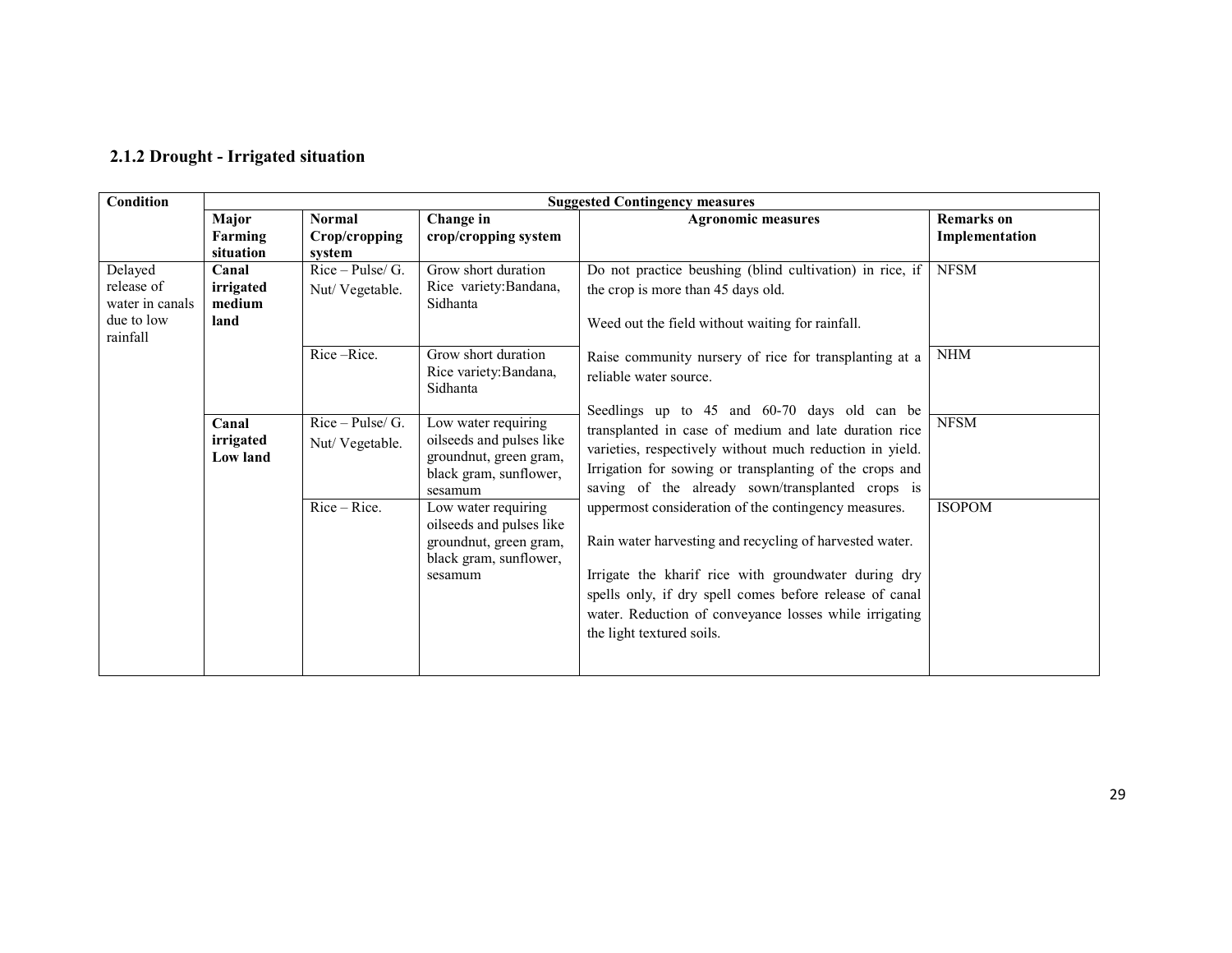| <b>Condition</b>                                                      | <b>Suggested Contingency measures</b>     |                                                      |                                                                                                                                                                       |                                                                                                                                                                                                                                                                                                                                                                                                                                            |                                     |
|-----------------------------------------------------------------------|-------------------------------------------|------------------------------------------------------|-----------------------------------------------------------------------------------------------------------------------------------------------------------------------|--------------------------------------------------------------------------------------------------------------------------------------------------------------------------------------------------------------------------------------------------------------------------------------------------------------------------------------------------------------------------------------------------------------------------------------------|-------------------------------------|
|                                                                       | <b>Major Farming</b><br>situation         | <b>Normal</b><br>Crop/cropping<br>system             | Change in crop/cropping<br>system                                                                                                                                     | <b>Agronomic measures</b>                                                                                                                                                                                                                                                                                                                                                                                                                  | <b>Remarks</b> on<br>Implementation |
| Limited<br>release of<br>water in<br>canals due<br>to low<br>rainfall | <b>Canal irrigated</b><br>medium land     | Rice - Pulse/ G. Nut/<br>Vegetable.<br>Rice-Rice     | Low water requiring short<br>duration varieties of Rice<br>(Sidhanta),<br>Groundnut (Smruti),<br>Greengram $((K 851),$<br>Blackgram (Prasad) and<br>Brinjal(U.Tarini) | Bushining the crop with canal water.<br>Weed out the field without waiting for release of<br>water.<br>Raise community nursery of rice for transplanting<br>at a reliable water source<br>Seedlings up to 45 and 60-70 days old can be<br>transplanted in case of medium and late duration<br>rice varieties, respectively without much<br>reduction in yield.<br>Check water conveyance loss.<br>Plastic mulching,<br>Skip row irrigation | NFSM,<br><b>NHM</b>                 |
|                                                                       | <b>Canal irrigated</b><br><b>Low land</b> | Rice - Pulse/ G. Nut/<br>Vegetable.<br>$Rice - Rice$ | Low water requiring short<br>duration varieties of<br>Rice(Sidhanta),<br>Groundnut(Smruti), Green<br>gram((K 851),<br>Blackgram(Prasad) and<br>Brinjal(U.Tarini)      | Beushining the crop with canal water.<br>Weed out the field without waiting for release of<br>water.<br>Raise community nursery of rice for transplanting<br>at a reliable water source<br>Seedlings up to 45 and 60-70 days old can be<br>transplanted in case of medium and late duration<br>rice varieties, respectively without much<br>reduction in yield.<br>Check water conveyance loss.                                            | <b>NFSM</b>                         |

. .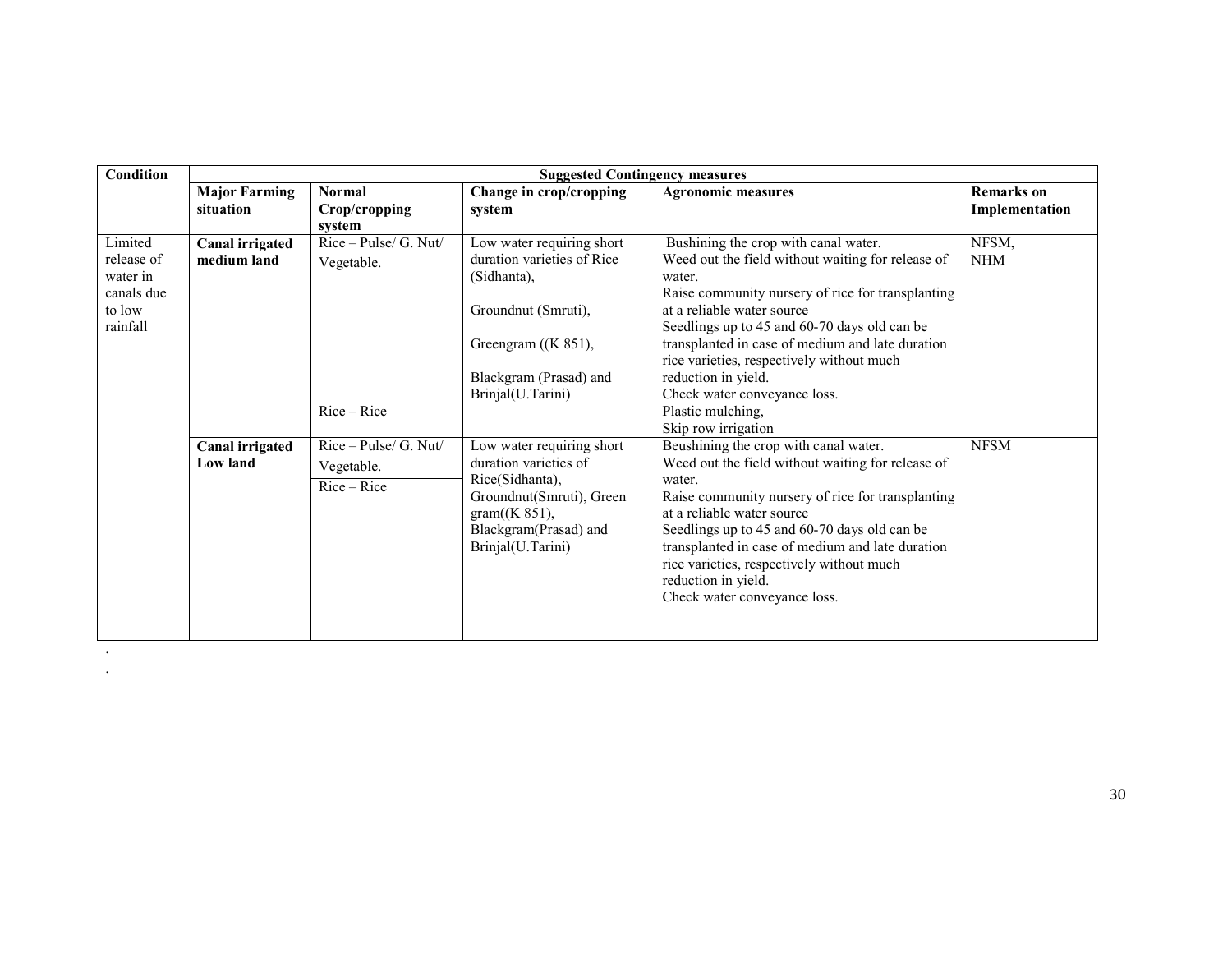| Condition                                                                                    |                                      |                                          |                                                                                                                                                                    | <b>Suggested Contingency measures</b>                                                                                                                                                                                                                                                                     |                                     |  |
|----------------------------------------------------------------------------------------------|--------------------------------------|------------------------------------------|--------------------------------------------------------------------------------------------------------------------------------------------------------------------|-----------------------------------------------------------------------------------------------------------------------------------------------------------------------------------------------------------------------------------------------------------------------------------------------------------|-------------------------------------|--|
|                                                                                              | Major<br>Farming<br>situation        | <b>Normal</b><br>Crop/cropping<br>system | Change in<br>crop/cropping system                                                                                                                                  | <b>Agronomic measures</b>                                                                                                                                                                                                                                                                                 | <b>Remarks</b> on<br>Implementation |  |
| Non release<br>of water in<br>canals under<br>delayed<br>onset of<br>monsoon in<br>catchment | Canal<br>irrigated<br>medium<br>land | $Rice-Pulse/G$ .<br>Nut/Vegetable.       | Low water requiring<br>short duration varieties<br>of Rice(Sidhanta),<br>Groundnut(Smruti),<br>Greengram $(K 851)$ ,<br>Blackgram(Prasad) and<br>Brinjal(U.Tarini) | Do not practice beushing (blind cultivation) in rice, if the crop<br>is more than 45 days old.<br>Weed out the field without waiting for canal water.<br>Raise community nursery of rice for transplanting at a reliable<br>water source.                                                                 | NFSM, ISOPOM                        |  |
|                                                                                              | Canal<br>irrigated<br>Low land       | $Rice - Rice$                            |                                                                                                                                                                    | Seedlings up to 45 and 60-70 days old can be transplanted in<br>case of medium and late duration rice varieties, respectively<br>without much reduction in yield.<br>Utilize other source of water like groundwater, WHS, Pond<br>etc.<br>Apply life saving irrigation at critical stages of crop growth. |                                     |  |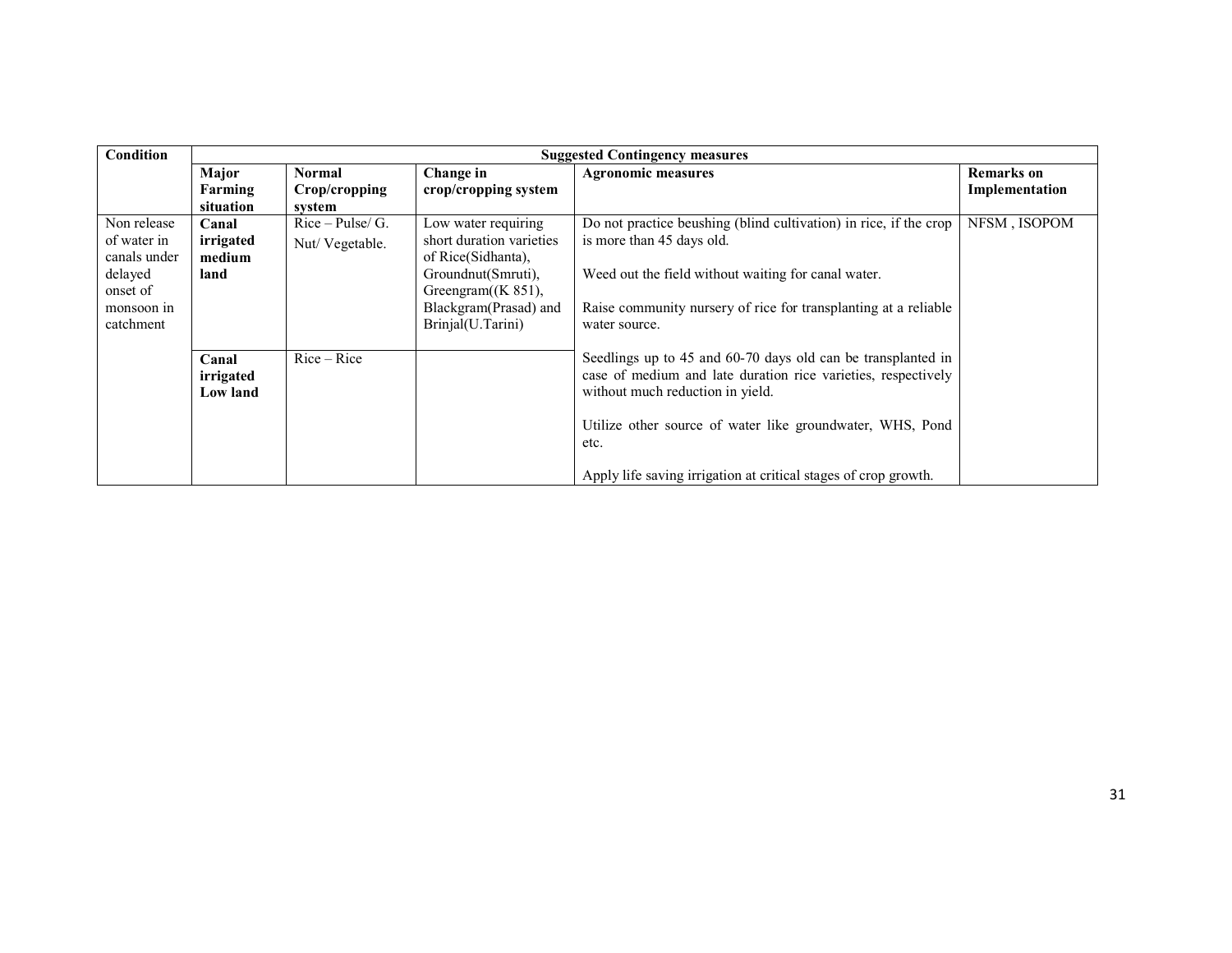| Condition         | <b>Suggested Contingency measures</b> |               |                       |                                                                   |                   |
|-------------------|---------------------------------------|---------------|-----------------------|-------------------------------------------------------------------|-------------------|
|                   | <b>Major Farming</b>                  | <b>Normal</b> | Change in             | <b>Agronomic measures</b>                                         | <b>Remarks</b> on |
|                   | situation                             | Crop/cropping | crop/cropping         |                                                                   | Implementation    |
|                   |                                       | system        | system                |                                                                   |                   |
| Lack of inflows   | Tank fed                              | $Rice-Pulse/$ | Low water requiring   | Do not practice beushing (blind cultivation) in rice, if the crop | NFSM, ISOPOM      |
| into tanks due to | medium land                           | $G.$ Nut/     | short duration        | is more than 45 days old.                                         |                   |
| insufficient      |                                       | Vegetable     | varieties of          |                                                                   |                   |
| /delayed onset of | Tank fed Low                          | Rice - Rice   | Rice(Sidhanta),       | Weed out the field without waiting for rainfall.                  |                   |
| monsoon           | land                                  |               | Groundnut(Smruti),    |                                                                   |                   |
|                   |                                       |               | Greengram $((K 851),$ | Raise community nursery of rice for transplanting at a reliable   |                   |
|                   |                                       |               | Blackgram(Prasad)     | water source.                                                     |                   |
|                   |                                       |               | and Brinjal(U.Tarini) |                                                                   |                   |
|                   |                                       |               |                       | Grow low duty crops.                                              |                   |
|                   |                                       |               |                       |                                                                   |                   |
|                   |                                       |               |                       | Seedlings up to 45 and 60-70 days old can be transplanted in      |                   |
|                   |                                       |               |                       | case of medium and late duration rice varieties, respectively     |                   |
|                   |                                       |               |                       | without much reduction in yield.                                  |                   |
|                   |                                       |               |                       |                                                                   |                   |
|                   |                                       |               |                       | Utilize other source of water like groundwater, WHS               |                   |
|                   |                                       |               |                       |                                                                   |                   |
|                   |                                       |               |                       | Reduction of conveyance loss in canals.                           |                   |
|                   |                                       |               |                       | Recycling of harvested rain water                                 |                   |
|                   |                                       |               |                       |                                                                   |                   |
|                   |                                       |               |                       | Harvest the crop at physiological maturity.                       |                   |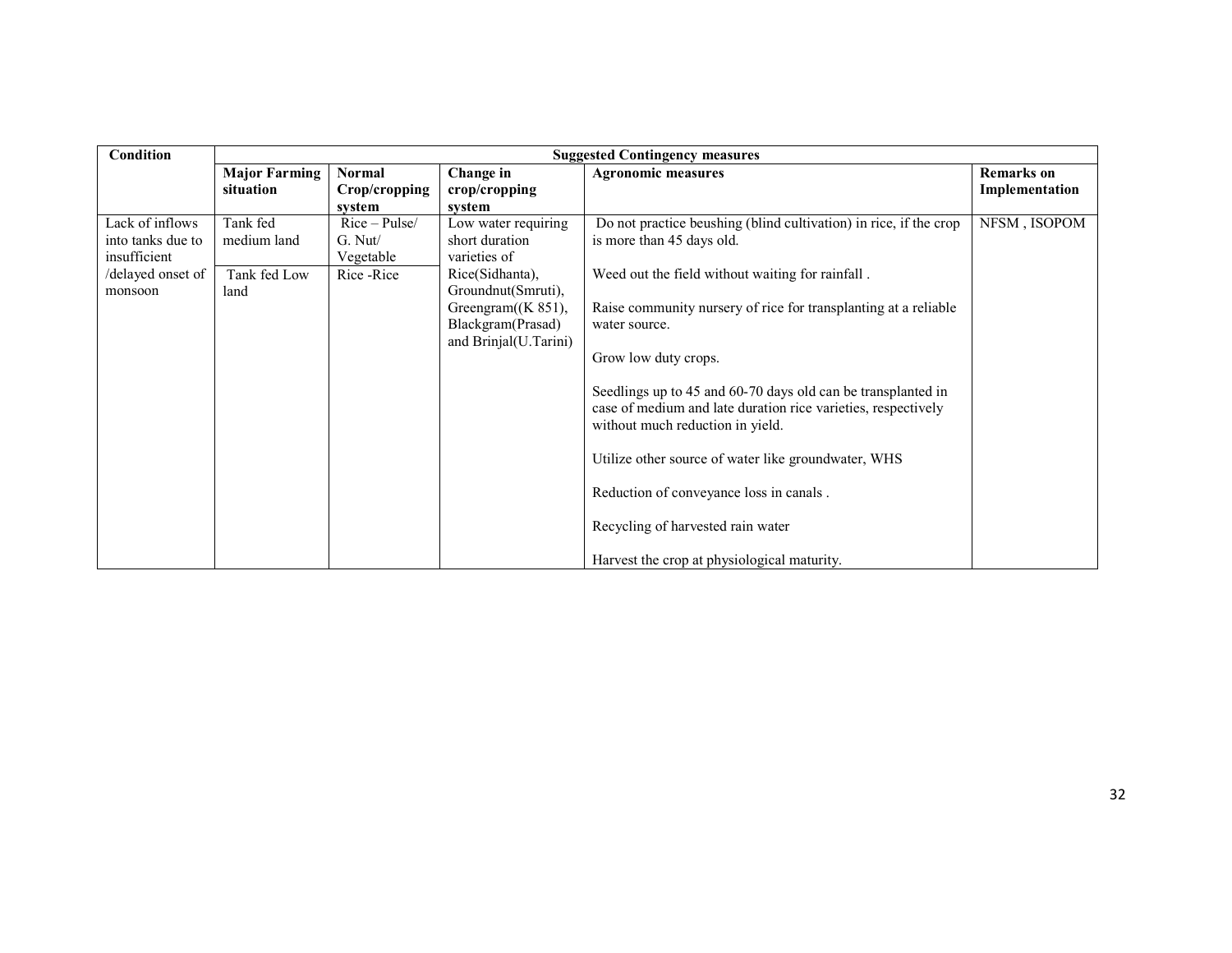| Condition                                      |                                   |                                          |                                                                                           | <b>Suggested Contingency measures</b>                                                                                                                                                                                                                                                                                                                                                                                                                                                                                           |                                     |
|------------------------------------------------|-----------------------------------|------------------------------------------|-------------------------------------------------------------------------------------------|---------------------------------------------------------------------------------------------------------------------------------------------------------------------------------------------------------------------------------------------------------------------------------------------------------------------------------------------------------------------------------------------------------------------------------------------------------------------------------------------------------------------------------|-------------------------------------|
|                                                | <b>Major Farming</b><br>situation | <b>Normal</b><br>Crop/cropping<br>system | Change in<br>crop/cropping system                                                         | <b>Agronomic measures</b>                                                                                                                                                                                                                                                                                                                                                                                                                                                                                                       | <b>Remarks</b> on<br>Implementation |
| Insufficient<br>groundwater<br>recharge due to | <b>Tank fed</b><br>medium land    | $Rice-Pulse/G.$<br>Nut/Vegetable         | Low water requiring<br>short duration varieties<br>of Rice (Sidhanta),                    | Do not practice beushing (blind cultivation) in<br>rice, if the crop is more than 45 days old.<br>Weed out the field without waiting for rainfall.                                                                                                                                                                                                                                                                                                                                                                              | NFSM, ISOPOM                        |
| low rainfall                                   | <b>Tank fed Low</b><br>land       | $Rice - Rice$                            | Groundnut(Smruti),<br>Greengram $((K 851),$<br>Blackgram(Prasad) and<br>Brinjal(U.Tarini) | Raise community nursery of rice for<br>transplanting at a reliable water source.<br>Seedlings up to 45 and 60-70 days old can be<br>transplanted in case of medium and late duration<br>rice varieties, respectively without much<br>reduction in yield<br>Spray anti transpirants to non-paddy crops<br>Apply irrigation water in alternate furrows<br>Harvest at physiological maturity<br>Irrigate at critical stage.<br>Recycling of rain water harvesting.<br>Utilize water from ponds, WHS for life saving<br>irrigation. |                                     |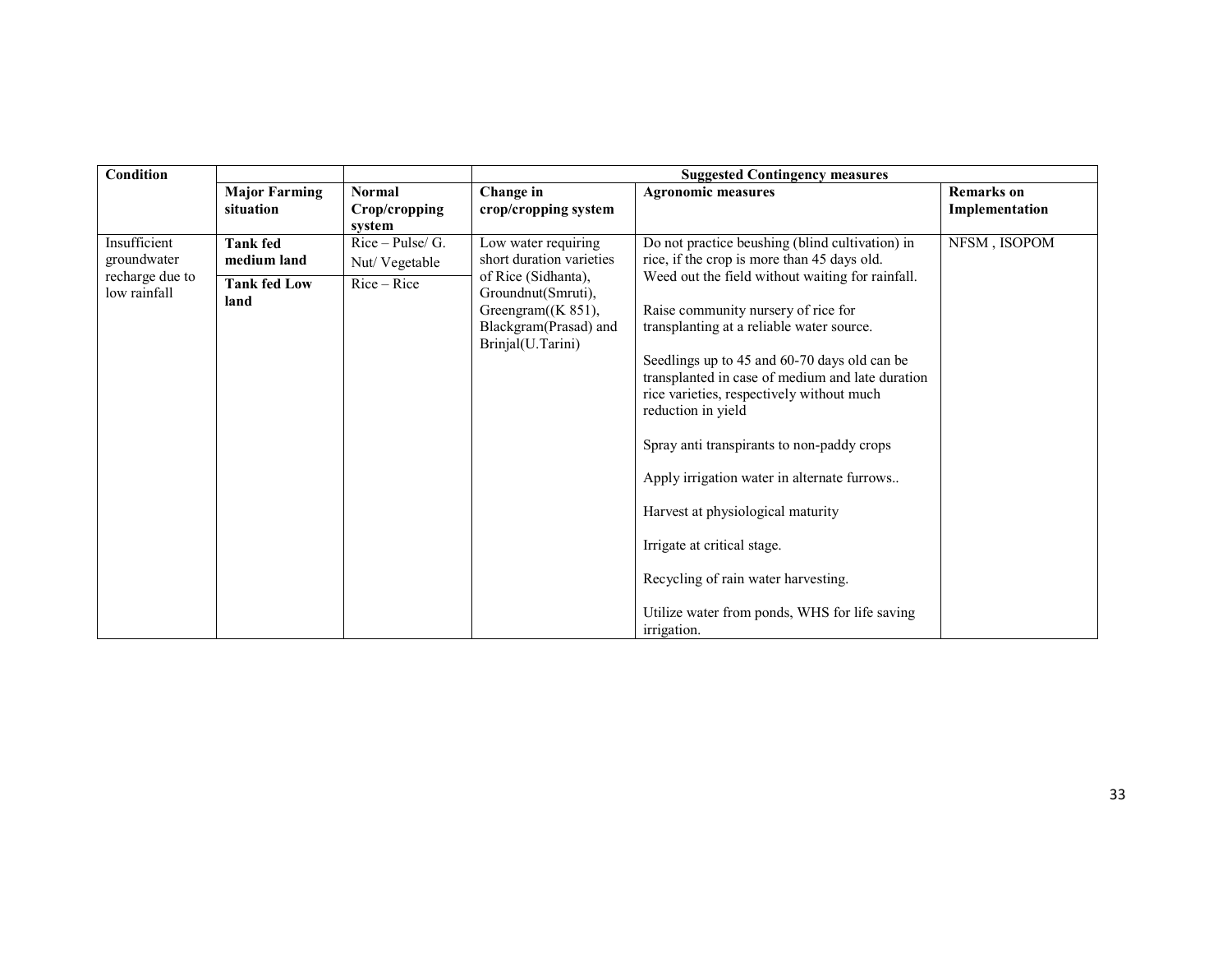| Condition        |                      |               |                      | <b>Suggested Contingency measures</b> |                        |
|------------------|----------------------|---------------|----------------------|---------------------------------------|------------------------|
|                  | <b>Major Farming</b> | <b>Normal</b> | Change in            | <b>Agronomic measures</b>             | <b>Remarks</b> on      |
|                  | situation            | Crop/cropping | crop/cropping system |                                       | Implementation         |
|                  |                      | svstem        |                      |                                       |                        |
| Any other        | For all cropping     | NA            | NA                   | <b>NA</b>                             | Promotion of           |
| condition        | situations it is     |               |                      |                                       | subsidiary income and  |
| (specify)        | applicable.          |               |                      |                                       | employment generating  |
| Integration of   |                      |               |                      |                                       | activities to be       |
| government       |                      |               |                      |                                       | encouraged through     |
| social schemes   |                      |               |                      |                                       | gainful implementation |
| with contingency |                      |               |                      |                                       | of NREGA, RKVY,        |
| measures.        |                      |               |                      |                                       | NFSM BRGF and other    |
|                  |                      |               |                      |                                       | schemes.               |

**2.2 Unusual rains (untimely, unseasonal etc)** (for both rainfed and irrigated situations)

| Condition                                                            | <b>Suggested contingency measure</b> |                                     |                     |                                |
|----------------------------------------------------------------------|--------------------------------------|-------------------------------------|---------------------|--------------------------------|
| Continuous high rainfall in a short span<br>leading to water logging | Vegetative stage                     | <b>Flowering stage</b>              | Crop maturity stage | Post harvest                   |
| Paddy                                                                |                                      | Well drainage                       |                     | Drying                         |
| Groundnut                                                            |                                      |                                     |                     |                                |
| Sesamum                                                              |                                      |                                     |                     |                                |
| Maize                                                                |                                      |                                     |                     |                                |
| Arhar)                                                               |                                      |                                     |                     |                                |
| <b>Horticulture</b>                                                  |                                      |                                     |                     |                                |
| Mango                                                                |                                      | Drainage system should be developed |                     | Keeping fruits in a            |
| Cashew nut                                                           |                                      |                                     |                     | well ventilated drier<br>place |
| Banana                                                               |                                      |                                     |                     |                                |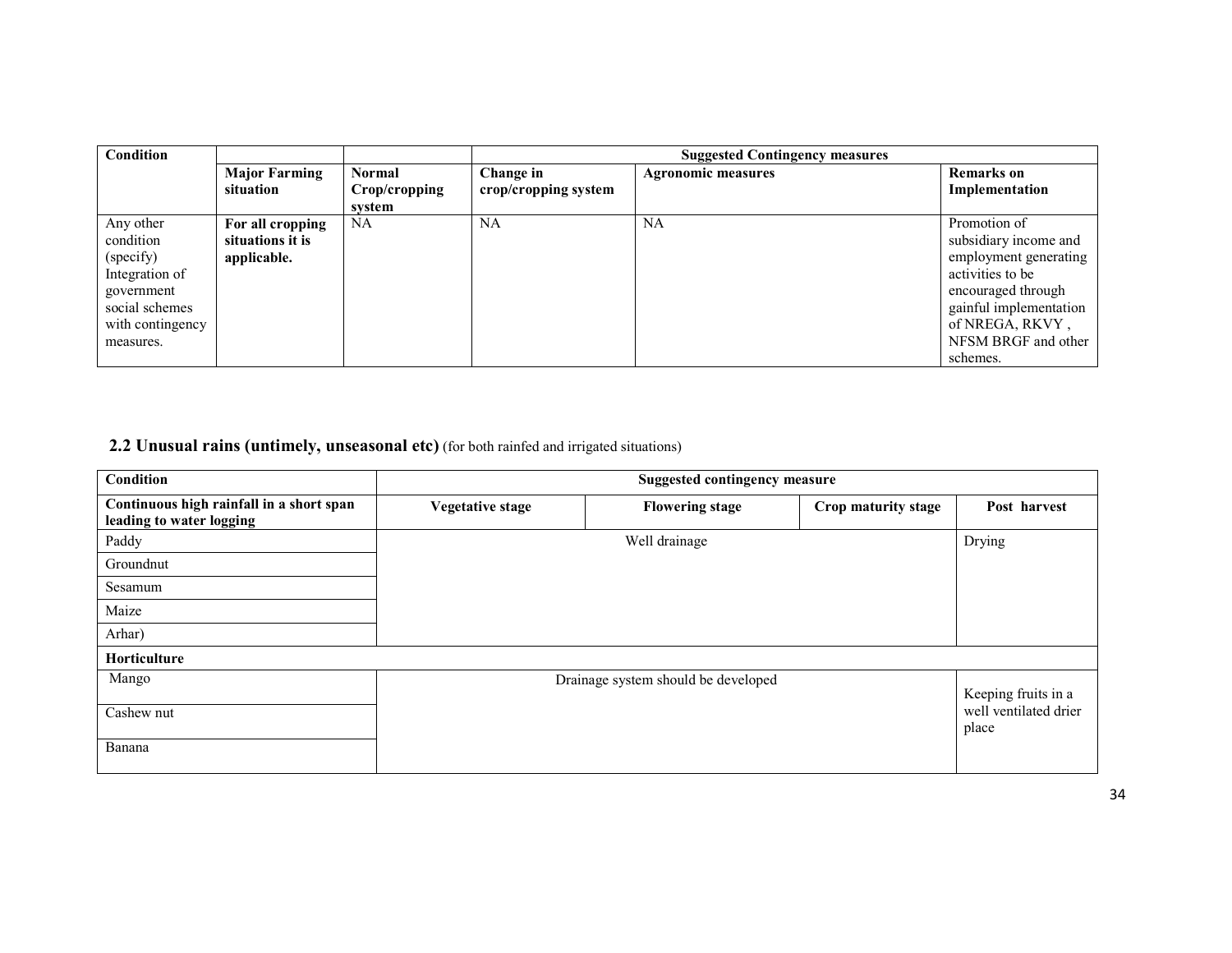| Citrus                                                                 |                                                                                                                                                              |                                                                                                |                                              |                                              |
|------------------------------------------------------------------------|--------------------------------------------------------------------------------------------------------------------------------------------------------------|------------------------------------------------------------------------------------------------|----------------------------------------------|----------------------------------------------|
| Guava                                                                  |                                                                                                                                                              |                                                                                                |                                              |                                              |
| Heavy rainfall with high speed winds in a short span                   |                                                                                                                                                              |                                                                                                |                                              |                                              |
| Paddy                                                                  | Well drainage with basal                                                                                                                                     | Well drainage                                                                                  |                                              | Drying                                       |
| Sesamum                                                                | application of P, K ZN, B.                                                                                                                                   |                                                                                                |                                              |                                              |
| Green gram                                                             |                                                                                                                                                              |                                                                                                |                                              |                                              |
| Black gram                                                             |                                                                                                                                                              |                                                                                                |                                              |                                              |
| Groundnut                                                              |                                                                                                                                                              |                                                                                                |                                              |                                              |
| <b>Horticulture</b>                                                    |                                                                                                                                                              |                                                                                                |                                              |                                              |
| Mango                                                                  |                                                                                                                                                              |                                                                                                |                                              |                                              |
| Citrus                                                                 |                                                                                                                                                              |                                                                                                |                                              | Keeping fruits in a<br>well ventilated drier |
| Banana                                                                 |                                                                                                                                                              | Drainage system should be developed                                                            |                                              | place                                        |
| Litchi                                                                 |                                                                                                                                                              |                                                                                                |                                              |                                              |
| Guava                                                                  |                                                                                                                                                              |                                                                                                |                                              |                                              |
| Outbreak of pests and diseases due to unseasonal rains                 |                                                                                                                                                              |                                                                                                |                                              |                                              |
| Paddy:<br>Iinsect: swarming caterpillar, BPH<br>Disease: Sheath blight | of<br>Application<br>spark,<br>Quinalphos 1 gm / ltr of water<br>Sheathblight 1gm/1 ltr. of water<br>and adoption of need based pest<br>management practices | Thiomethoxam 1gm/4<br>ltr of<br>water. & adoption of need based<br>pest management practices.  |                                              |                                              |
| Groundnut:<br>Diesease: Tikka disease.                                 | Adoption of need based pest<br>management practices.                                                                                                         | Saaf/ sanchar 1 gm/ 1ltr. Of<br>water and adoption of need based<br>pest management practices. |                                              | Drying<br>and<br>Adoption of<br>need         |
| Sesamum:<br>Disease:-Phyllody                                          | Imidacloprid 1ml./ 4 ltr. Of<br>water and adoption of need<br>based<br>management<br>pest<br>practices.                                                      | Adoption of need based pest                                                                    | Adoption of need based<br>pest<br>management | based<br>pest<br>management<br>practices.    |
| Greengram<br>Diesease-YMV                                              | Adoption of need based pest<br>management practices.                                                                                                         | management practices.                                                                          | practices.                                   | Adoption of<br>need<br>based<br>pest         |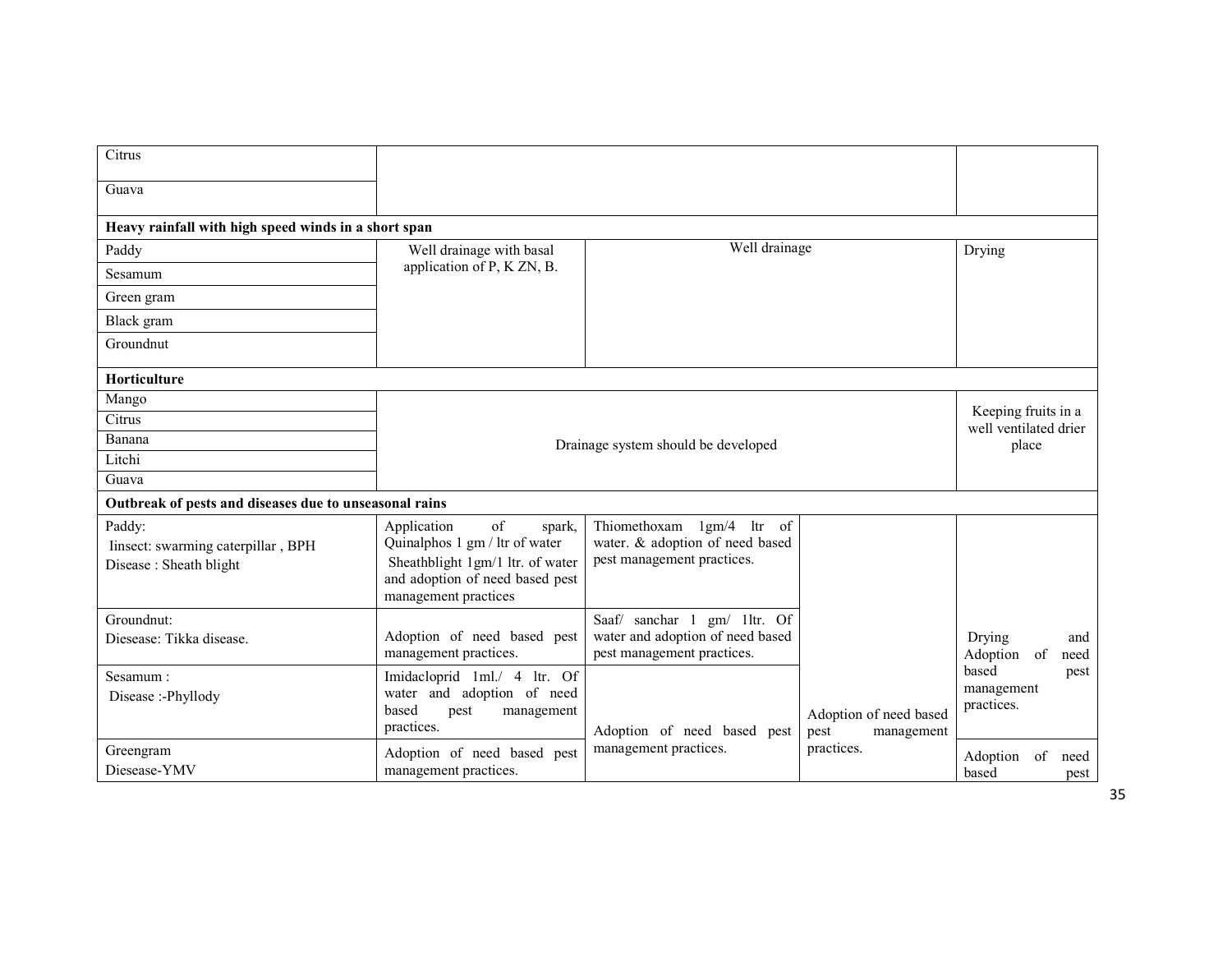| Black gram.  |  | management<br>practices. |
|--------------|--|--------------------------|
| Horticulture |  |                          |
| Mango        |  |                          |
| Cashew nut   |  |                          |
| Banana       |  |                          |
| Citrus       |  |                          |
| Guava        |  |                          |

### 2.3 Floods

| Condition                                   | <b>Suggested contingency measures</b> |                                     |                           |                                                       |  |
|---------------------------------------------|---------------------------------------|-------------------------------------|---------------------------|-------------------------------------------------------|--|
| Transient water logging/ partial inundation | Seedling / nursery stage              | <b>Vegetative stage</b>             | <b>Reproductive stage</b> | At harvest                                            |  |
| Paddy                                       |                                       | Well drainage                       | Water spraying            | Drainage                                              |  |
| Groundnut                                   |                                       |                                     |                           |                                                       |  |
| Sesamum                                     |                                       |                                     |                           |                                                       |  |
| Maize                                       |                                       |                                     |                           |                                                       |  |
| Arhar                                       |                                       |                                     |                           |                                                       |  |
| Horticulture                                |                                       |                                     |                           |                                                       |  |
| Mango<br>Cashewnut<br>Banana                |                                       | Drainage system should be developed |                           | Keeping fruits in a<br>well ventilated drier<br>place |  |
|                                             |                                       |                                     |                           |                                                       |  |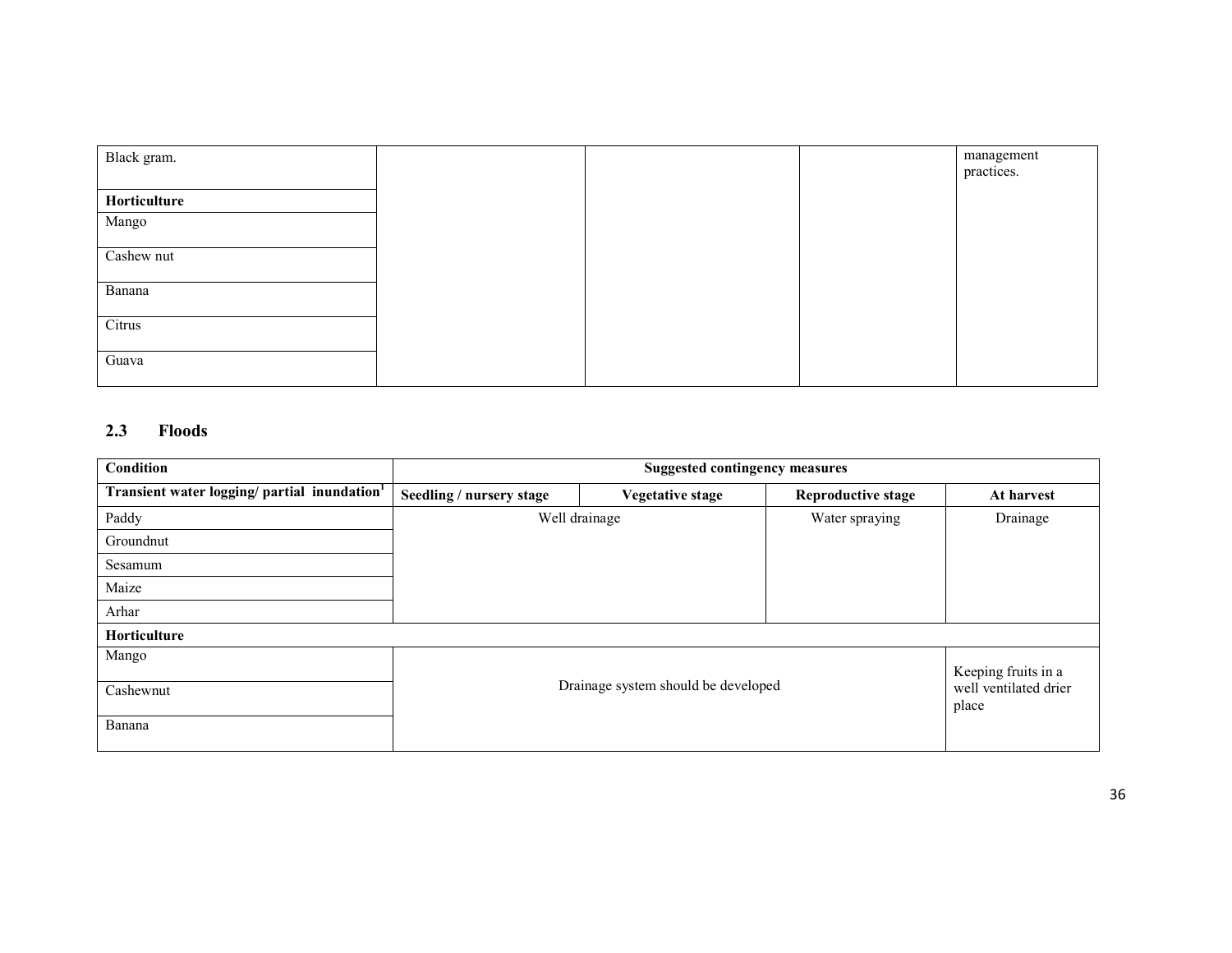| Citrus                                         |                                     |                |                                              |
|------------------------------------------------|-------------------------------------|----------------|----------------------------------------------|
| Guava                                          |                                     |                |                                              |
| Continuous submergence<br>for more than 2 days |                                     |                |                                              |
| Paddy                                          | Well drainage                       | Water spraying | Drainage                                     |
| Groundnut                                      |                                     |                |                                              |
| Sesamum                                        |                                     |                |                                              |
| Maize                                          |                                     |                |                                              |
| Arhar                                          |                                     |                |                                              |
| Horticulture                                   |                                     |                |                                              |
| Mango                                          |                                     |                |                                              |
| Cashewnut                                      |                                     |                |                                              |
| Banana                                         |                                     |                |                                              |
| Citrus                                         | Drainage system should be developed |                | Keeping fruits in a<br>well ventilated drier |
| Guava                                          |                                     |                | place                                        |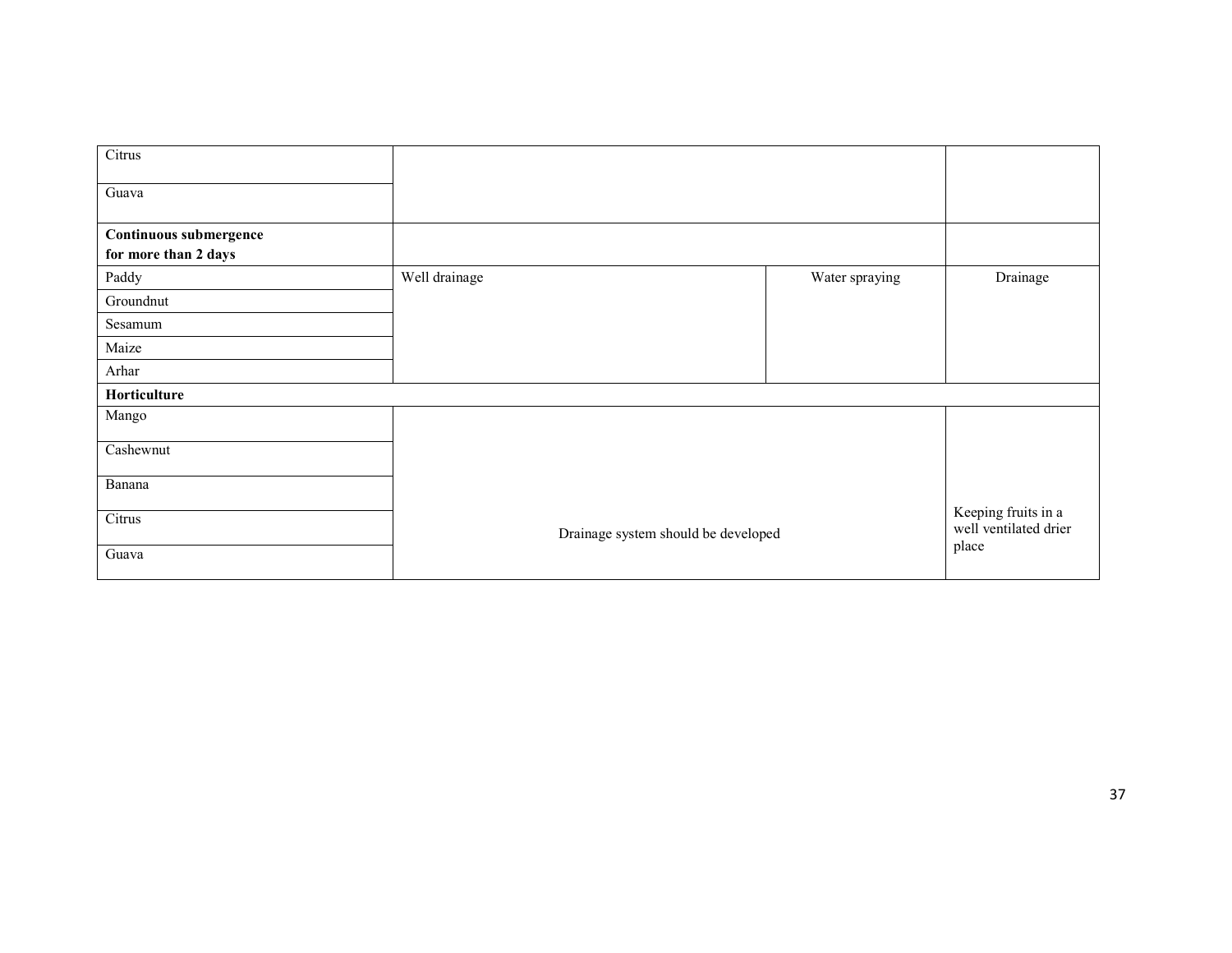# 2.4 Extreme events: Heat wave / Cold wave/Frost/ Hailstorm /Cyclone

| <b>Extreme event type</b> | <b>Suggested contingency measure</b> |                     |                                        |                                                                 |  |
|---------------------------|--------------------------------------|---------------------|----------------------------------------|-----------------------------------------------------------------|--|
|                           | Seedling / nursery stage             | Vegetative stage    | Reproductive stage                     | At harvest                                                      |  |
| <b>Heat Wave</b>          |                                      |                     |                                        |                                                                 |  |
| Paddy                     |                                      | Frequent Irrigation |                                        | NA                                                              |  |
| Groundnut                 |                                      |                     |                                        |                                                                 |  |
| Sesamum                   |                                      |                     |                                        |                                                                 |  |
| Maize                     |                                      |                     |                                        |                                                                 |  |
| Arhar                     |                                      |                     |                                        |                                                                 |  |
| Horticulture              |                                      |                     |                                        |                                                                 |  |
| Mango                     | Watering through Rose cane           | Pitcher irrigation  | Pitcher irrigation with water Spraying | Harvest mature fruits and keep<br>them in well ventilated place |  |
| Cashewnut                 |                                      |                     |                                        |                                                                 |  |
| Banana                    |                                      |                     |                                        |                                                                 |  |
| Citrus                    |                                      |                     |                                        |                                                                 |  |
| Guava                     |                                      |                     |                                        |                                                                 |  |
| Horticulture              |                                      |                     |                                        |                                                                 |  |
| Mango                     |                                      |                     | Provision of Smoke                     |                                                                 |  |
| Cashewnut                 |                                      |                     |                                        |                                                                 |  |
| Banana                    |                                      |                     |                                        |                                                                 |  |
| Citrus                    |                                      |                     |                                        |                                                                 |  |
| Guava                     |                                      |                     |                                        |                                                                 |  |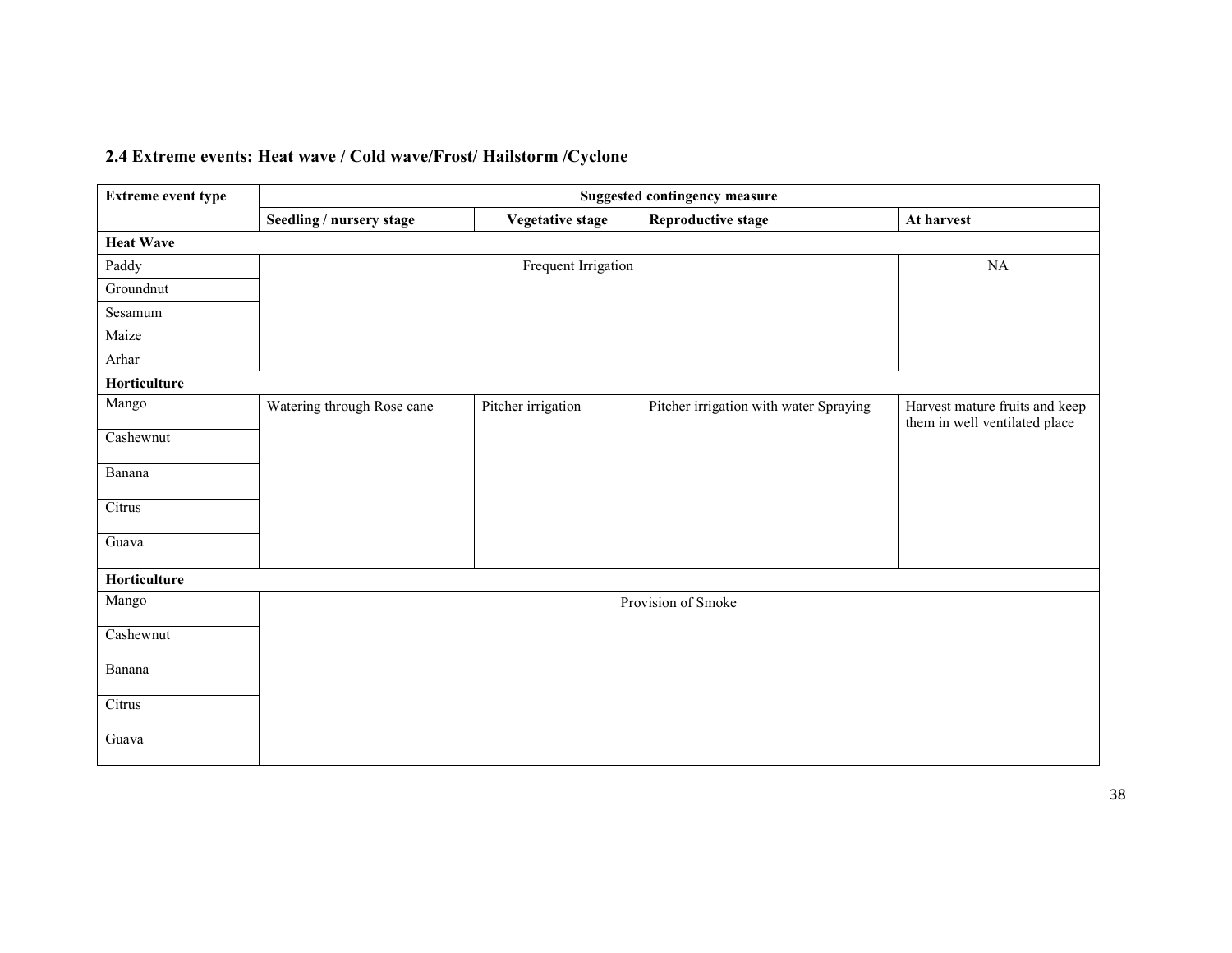| Hailstorm    |                                                    |                                   |                                          |
|--------------|----------------------------------------------------|-----------------------------------|------------------------------------------|
| Paddy        |                                                    | Immediate harvest and drying      |                                          |
| Groundnut    |                                                    |                                   |                                          |
| Sesamum      |                                                    |                                   |                                          |
| Maize        |                                                    |                                   |                                          |
| Arhar        |                                                    |                                   |                                          |
| Horticulture |                                                    |                                   |                                          |
| Mango        |                                                    | Immediate harvest and drying      |                                          |
| Cashewnut    |                                                    |                                   |                                          |
| Banana       |                                                    |                                   |                                          |
| Citrus       |                                                    |                                   |                                          |
| Guava        |                                                    |                                   |                                          |
| Cyclone      |                                                    |                                   |                                          |
| Paddy        |                                                    | Immediate harvest and drying      |                                          |
| Groundnut    |                                                    |                                   |                                          |
| Sesamum      |                                                    |                                   |                                          |
| Maize        |                                                    |                                   |                                          |
| Arhar        |                                                    |                                   |                                          |
| Horticulture |                                                    |                                   |                                          |
| Mango        | Shift the planting material to<br>safer shed place | Staking in case of smaller plants | Immediately harvest the<br>mature fruits |
| Cashewnut    |                                                    |                                   |                                          |
| Banana       |                                                    |                                   |                                          |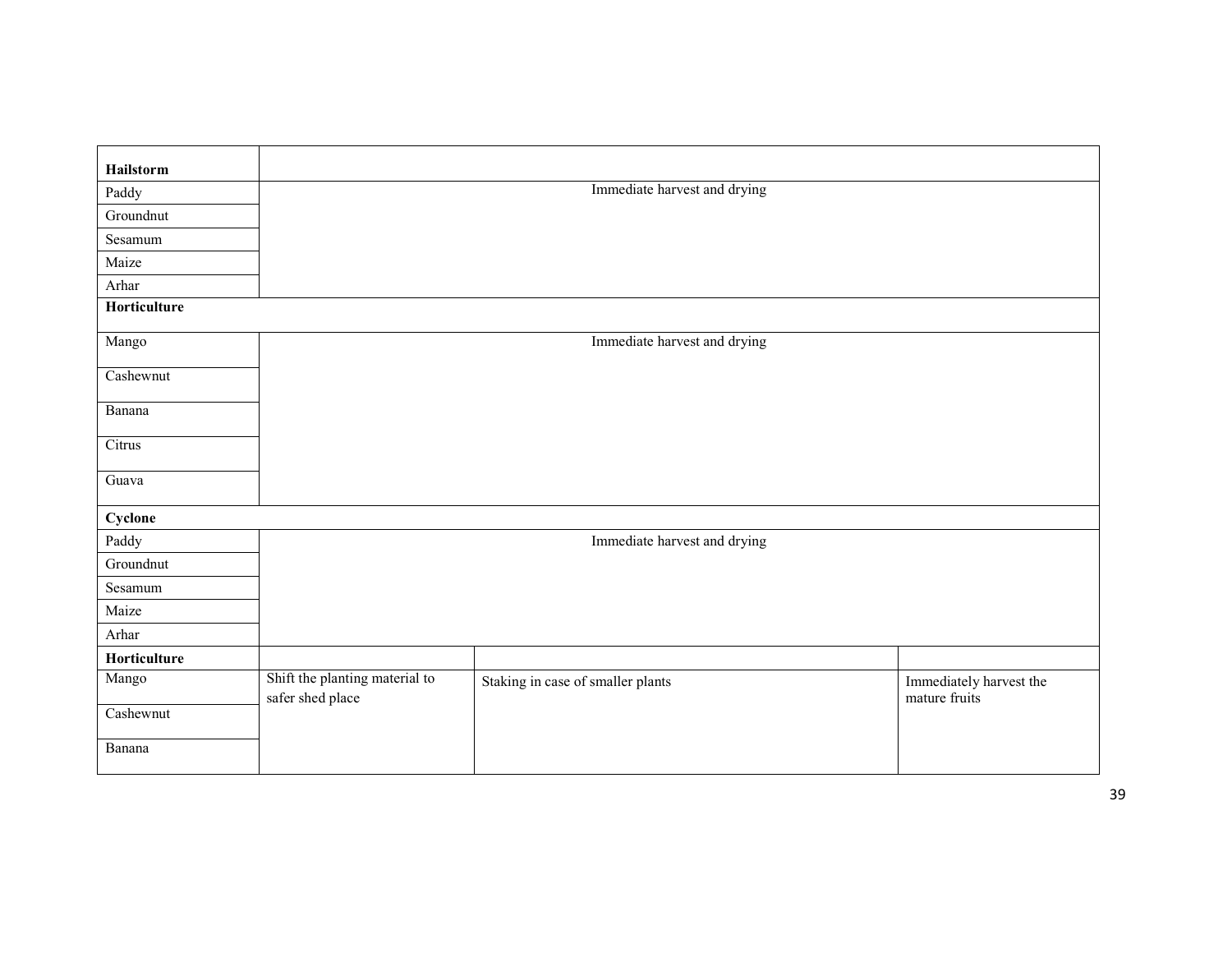| Citrus |  |  |
|--------|--|--|
|        |  |  |
| Guava  |  |  |
|        |  |  |

#### 2.5Contingent strategies for Livestock, Poultry & Fisheries

# 2.5.1 Livestock

| Drought                         | <b>Suggested contingency measures</b>                                                                                                                                                                                                                                                                                                                                                                                                                                                                                                                                                                                                                                      |                                                                                                                                                                                                                                                                                                                                                                                                                                                                                                                                                                                                                  |                                                                                     |  |  |
|---------------------------------|----------------------------------------------------------------------------------------------------------------------------------------------------------------------------------------------------------------------------------------------------------------------------------------------------------------------------------------------------------------------------------------------------------------------------------------------------------------------------------------------------------------------------------------------------------------------------------------------------------------------------------------------------------------------------|------------------------------------------------------------------------------------------------------------------------------------------------------------------------------------------------------------------------------------------------------------------------------------------------------------------------------------------------------------------------------------------------------------------------------------------------------------------------------------------------------------------------------------------------------------------------------------------------------------------|-------------------------------------------------------------------------------------|--|--|
|                                 | <b>Before the event</b>                                                                                                                                                                                                                                                                                                                                                                                                                                                                                                                                                                                                                                                    | During the event                                                                                                                                                                                                                                                                                                                                                                                                                                                                                                                                                                                                 | After the event                                                                     |  |  |
|                                 | Livestock insurance                                                                                                                                                                                                                                                                                                                                                                                                                                                                                                                                                                                                                                                        |                                                                                                                                                                                                                                                                                                                                                                                                                                                                                                                                                                                                                  | Availing insurance                                                                  |  |  |
| Feed and fodder<br>availability | Encourage perennial fodder production<br>$\bullet$<br>on river beds and tank bed on<br>community<br>basis.<br>Village gauchar (grazing) lands should<br>be developed for fodder production.<br>On boundaries of agricultural field trees<br>or shrubs like Sesbania, Subabul, Neem<br>etc should be planted.<br>It is essential to establish fodder bank<br>near forest areas. Provision is also<br>necessary to store surplus crop residues<br>in fodder banks, which can be made<br>available during draught.<br>Excess fodder in flush season can be<br>preserved as hay / silage.<br>Explore the possibilities of availability<br>of unconventional / alternative feed | Utilizing fodder from perennial trees<br>$\bullet$<br>and fodder bank reserves.<br>Transporting excess<br>fodder<br>from<br>adjoining districts.<br>Utilizing the existing crops which fail to<br>grow adequately due to failure of<br>monsoon for feeding of animals.<br>Use of unconventional livestock feed<br>such as sugar cane top, sugar cane<br>bagasse, banana plant Crop residues<br>such as cassiatora water hyacinth and<br>other like tree pods and seeds etc.<br>Improving poor quality roughages by<br>ammonia treatment, urea treatment, urea<br>molasses mineral block etc and feeding<br>them. | feeding<br>of<br>Supplementary<br>remaining livestock and the<br>replacement stock. |  |  |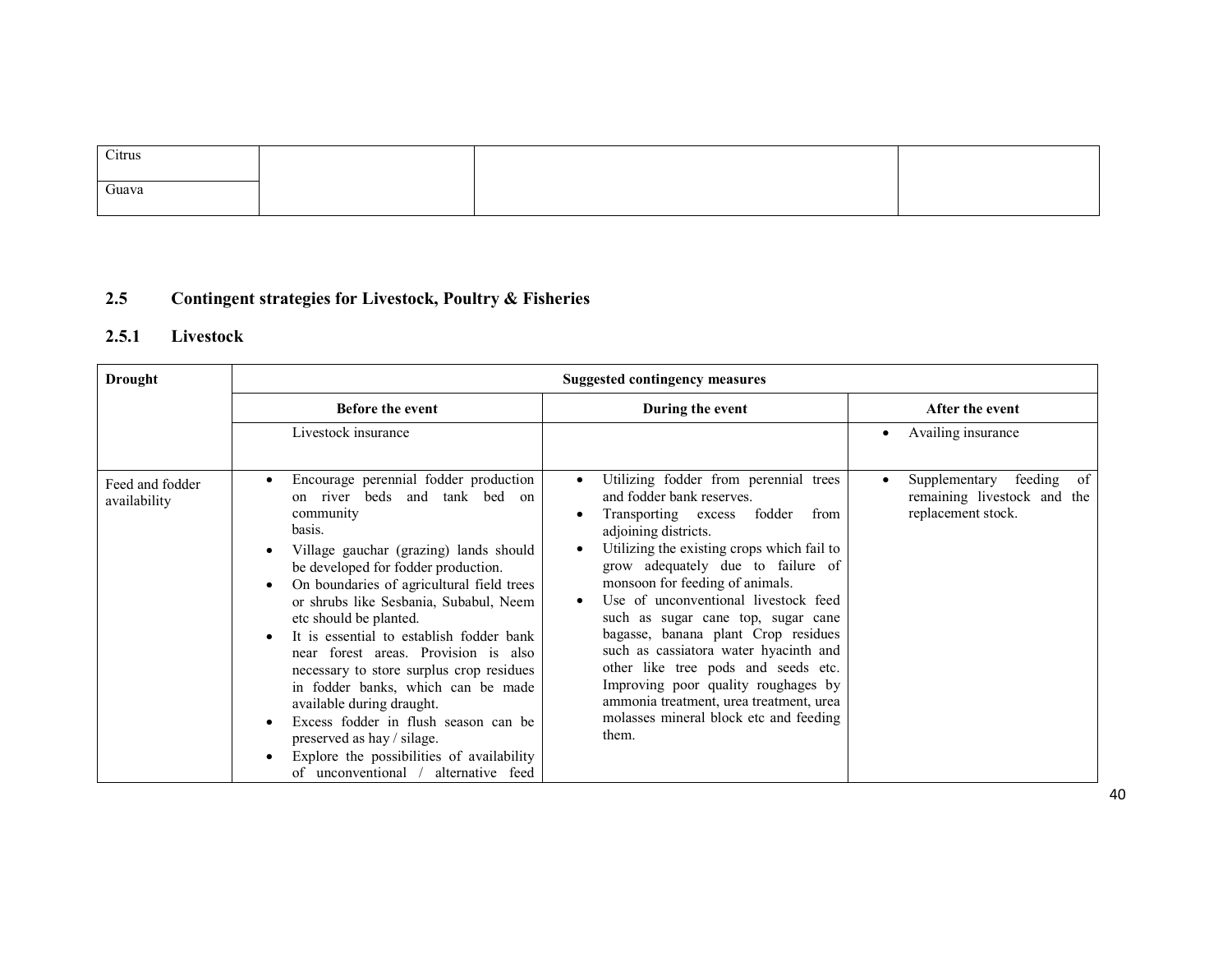|                                  | resources during draught.<br>Organizing training programme<br>of<br>$\bullet$<br>persons connected with A.H. on feeding<br>and<br>management of animals during<br>draught.                                                                                              |                                                                                                                                                                                                                                                                                                                                                                                                   |                                                                                                              |
|----------------------------------|-------------------------------------------------------------------------------------------------------------------------------------------------------------------------------------------------------------------------------------------------------------------------|---------------------------------------------------------------------------------------------------------------------------------------------------------------------------------------------------------------------------------------------------------------------------------------------------------------------------------------------------------------------------------------------------|--------------------------------------------------------------------------------------------------------------|
| Drinking water                   | Preserving water in community tanks<br>$\bullet$<br>and ponds etc for drinking purpose by<br>excavation and sanitization of these<br>resources. In addition, wells (bore wells<br><sub>or</sub><br>dug wells) may be constructed ahead of<br>possible event of draught. | Water sources of Temples, Churches,<br>$\bullet$<br>Gurdwaras, Jain temples and Maszids<br>are<br>generally ideal sources during<br>draught.                                                                                                                                                                                                                                                      | Culling<br>of<br>unproductive<br>$\bullet$<br>livestock                                                      |
| Health and disease<br>management | Veterinary preparedness with vaccine<br>and medicines.                                                                                                                                                                                                                  | Conducting animal health camps and<br>$\bullet$<br>treating the affected animals<br>Supplementation of mineral and vitamin<br>mixtures                                                                                                                                                                                                                                                            | Proper<br>disposal<br>of<br>dead<br>animals                                                                  |
| <b>Floods</b>                    |                                                                                                                                                                                                                                                                         |                                                                                                                                                                                                                                                                                                                                                                                                   |                                                                                                              |
| Feed and fodder<br>availability  | Keeping track of weather forecast and<br>$\bullet$<br>prior information through radio and TV<br>Etc.                                                                                                                                                                    | Procured feeds and fodders should be<br>$\bullet$<br>fed to all animals on the order of<br>priority of animals.<br>Straws and stover that got soaked<br>during floods need not be thrown away<br>out right. They can be fed to animals as<br>long as rotting or fungal growth has not<br>set in. Partial drying choffing and<br>sprinkling concentrate mixture can<br>improve intake and utility. | Provision<br>of supplementary<br>feeding<br><i>(concentrate)</i><br>Roughage)<br>with vitamin &<br>minerals. |
| Drinking water                   | Drinking water be made available to the<br>$\bullet$<br>animals in any kind of clean container<br>available with the farmer.                                                                                                                                            | Priorities animals as suckling animals,<br>$\bullet$<br>suckling<br>animals along with their<br>mothers,<br>nursing<br>producing<br>and<br>working animals, sick and old animals,<br>adult open and non-producing animals<br>as the feed and water may be in short<br>supply.                                                                                                                     | Provision of clean drinking<br>$\bullet$<br>water.                                                           |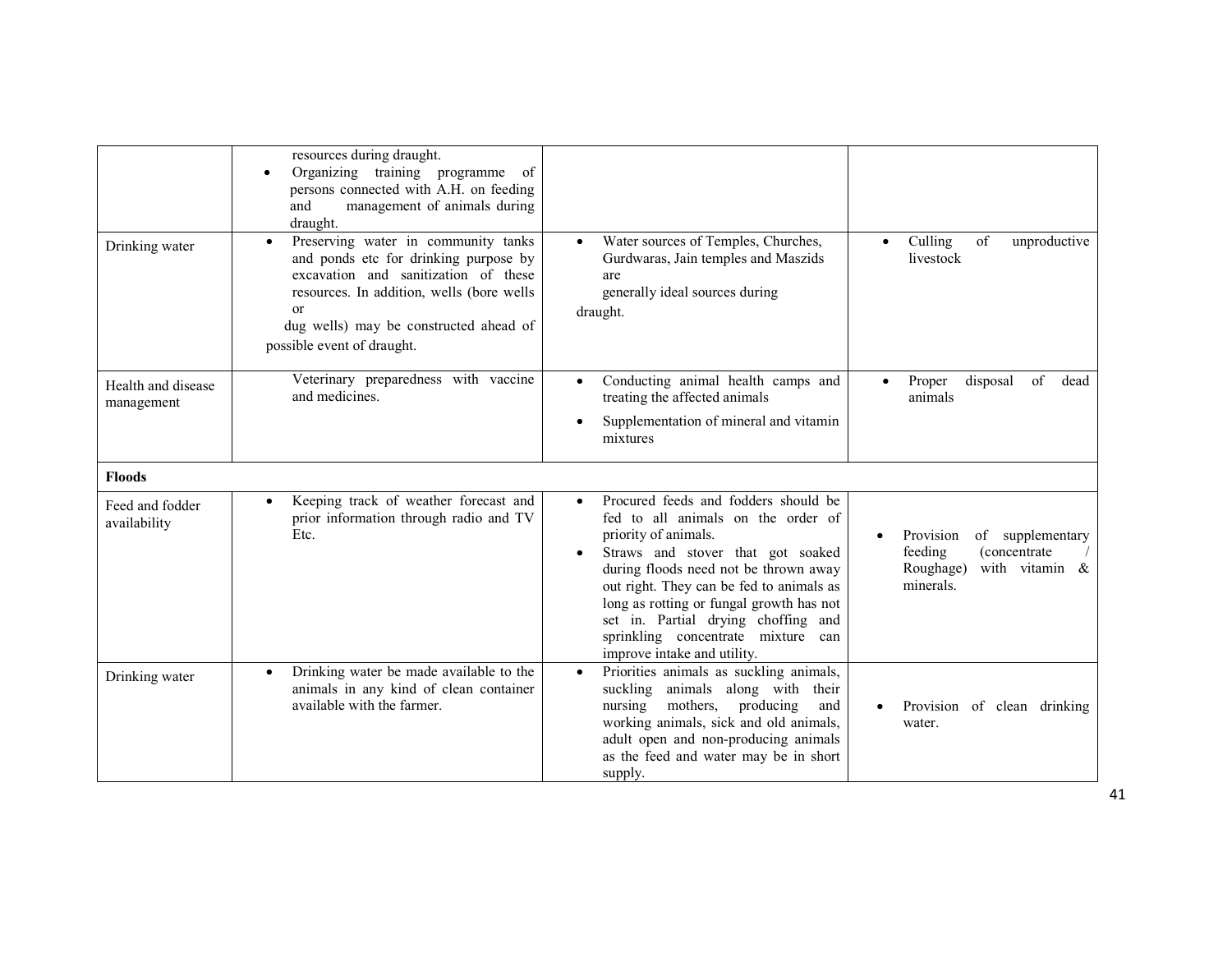| Health and disease<br>management | Temporary relief camps on spots can be<br>$\bullet$<br>set up at short notice to provide shelter to<br>animals on roads, railway line<br>other<br>embankments.<br>earthen<br>embankments, low hillocks, upland etc.<br>Variation of livestock before onset of<br>rainy season | There should be one veterinarian with 3<br>$\bullet$<br>to 4 village to work with the help of<br>local volunteers.<br>The team should be well equipped with<br>contingent<br>items<br>like bandages,<br>tourniquet ropes, controlling rope,<br>splints, slings, poles and ropes to lift<br>animals. Drugs including painkillers,<br>antiseptics, antibiotics, anti-venom and<br>anti-shock drugs etc. should<br>be<br>adequately available with them. | Prompt<br>appropriate<br>and<br>$\bullet$<br>injuries<br>attention<br>to<br>$-$ by<br>providing necessary medicines<br>to the livestock owners.<br>Vaccination campaign against<br>common endemic diseases of<br>the areas (like H.S. B.Q.<br>Anthrax etc.) must be taken up<br>urgently.<br>Necessary<br>steps<br>should be taken for the control<br>of non-specific digestive and<br>infections<br>respiratory<br>in<br>consultation of local veterinary<br>personals.<br>Improving<br>shed<br>hygiene<br>especially<br>in the<br>farmers<br>household<br>through<br>cleaning<br>and disinfection |
|----------------------------------|-------------------------------------------------------------------------------------------------------------------------------------------------------------------------------------------------------------------------------------------------------------------------------|-------------------------------------------------------------------------------------------------------------------------------------------------------------------------------------------------------------------------------------------------------------------------------------------------------------------------------------------------------------------------------------------------------------------------------------------------------|-----------------------------------------------------------------------------------------------------------------------------------------------------------------------------------------------------------------------------------------------------------------------------------------------------------------------------------------------------------------------------------------------------------------------------------------------------------------------------------------------------------------------------------------------------------------------------------------------------|
| Cyclone                          |                                                                                                                                                                                                                                                                               |                                                                                                                                                                                                                                                                                                                                                                                                                                                       |                                                                                                                                                                                                                                                                                                                                                                                                                                                                                                                                                                                                     |
| Feed and fodder<br>availability  | Training to the farmers about care of<br>$\bullet$<br>their animas when catastrophe strives, so<br>that they are prepared for the situation.<br>Preparation and distribution of leaflets or<br>booklets in simple local language for<br>care of livestock in disaster.        | Procured feeds and fodders should be<br>$\bullet$<br>fed to all animals on the order of<br>priority of animals.<br>Straws and stover that got soaked<br>$\bullet$<br>during floods need not be thrown away<br>out right. They can be fed to animals as<br>long as rotting or fungal growth has not<br>set in. Partial drying choffing and<br>sprinkling concentrate mixture can<br>improve intake and utility.                                        | Provision<br>of supplementary<br>$\bullet$<br>feeding<br><i>(concentrate)</i><br>Roughage)<br>with vitamin &<br>minerals.                                                                                                                                                                                                                                                                                                                                                                                                                                                                           |
| Drinking water                   |                                                                                                                                                                                                                                                                               | Priorities animals as suckling animals,<br>$\bullet$<br>suckling animals along with their<br>mothers,<br>producing<br>nursing<br>and<br>working animals, sick and old animals,<br>adult open and non-producing animals                                                                                                                                                                                                                                | Provision of clean drinking<br>water.                                                                                                                                                                                                                                                                                                                                                                                                                                                                                                                                                               |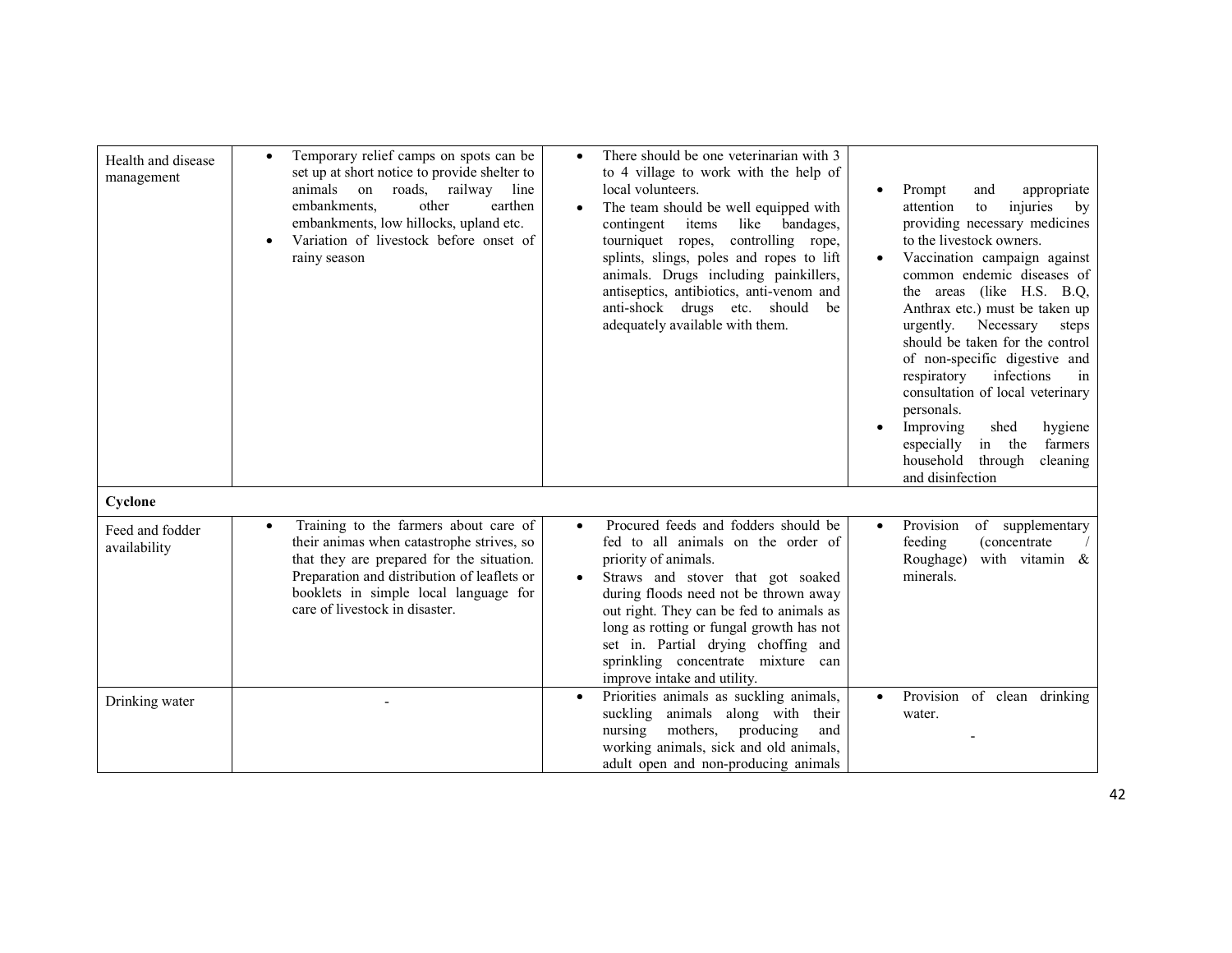| Health and disease<br>management | Prior construction of animal shelters in<br>disaster prone areas.<br>Keep the emergency service kit (first Aid<br>Requisites) ready always containing<br>Cotton wool, Bandages, Surgical gauze,<br>old cotton sheets, Rubber tubing (for<br>torniquet), Surgical scissors - Curved<br>and made of stainless steel, Forceps,<br>Splints or Split bamboos (for fractures),<br>Clinical thermometers $-$ two or three,<br>Disinfectants – potassium permanganate,<br>Acriflvin, Dettol, Savlon, Tannic acid<br>powder (for poisons) and Jelly (for<br>burns) Antibiotic eye drops, Epsom salts,<br>copper sulphate, Treacle, oil of<br>turpentine (for bloat), Obstetric ropes,<br>chains and hooks, Tincture of iodine,<br>tincture of Benzoin Co.(for wounds),<br>Cotton rope, halters<br>(for restraint),<br>Trocar and canola (for bloat), Pocket<br>Knife (for cutting, strangulating ropes<br>$etc.$ )<br>Temporary camps may be started to herd<br>flocks animals of 25-50 animals<br><sub>or</sub><br>in each group. Inside the camp the<br>animals can be just left free within the<br>paddock/<br>barricades<br>created<br>with | as the feed and water may be in short<br>supply.<br>Drinking water be made available to the<br>animals in any kind of clean container<br>available with the farmer.<br>Keep the animals loose in paddock<br>$\bullet$<br>(sheltered or unsheltered) rather keeping<br>them tethered.<br>Releasing animals from the unnatural<br>and harmful position or situation,<br>stopping bleeding, binding broken<br>limbs, administering painkillers, anti-<br>poison and anti-shock drugs, sedating<br>difficult animals and even performing<br>euthanasia on hopelessly injured and<br>suffering animals with the consent of<br>their owners. | Prompt<br>appropriate<br>and<br>injuries<br>attention<br>to<br>by<br>providing necessary medicines<br>to the livestock owners.<br>Vaccination campaign against<br>common endemic diseases of<br>the areas (like H.S. B.Q.<br>Anthrax etc.) must be taken up<br>Necessary<br>urgently.<br>steps<br>should be taken for the control<br>of non-specific digestive and<br>respiratory<br>infections<br>in<br>consultation of local veterinary<br>personals.<br>Improving<br>shed<br>hygiene<br>$\bullet$<br>in the<br>especially<br>farmers<br>household<br>through<br>cleaning<br>and disinfection |
|----------------------------------|----------------------------------------------------------------------------------------------------------------------------------------------------------------------------------------------------------------------------------------------------------------------------------------------------------------------------------------------------------------------------------------------------------------------------------------------------------------------------------------------------------------------------------------------------------------------------------------------------------------------------------------------------------------------------------------------------------------------------------------------------------------------------------------------------------------------------------------------------------------------------------------------------------------------------------------------------------------------------------------------------------------------------------------------------------------------------------------------------------------------------------------|----------------------------------------------------------------------------------------------------------------------------------------------------------------------------------------------------------------------------------------------------------------------------------------------------------------------------------------------------------------------------------------------------------------------------------------------------------------------------------------------------------------------------------------------------------------------------------------------------------------------------------------|-------------------------------------------------------------------------------------------------------------------------------------------------------------------------------------------------------------------------------------------------------------------------------------------------------------------------------------------------------------------------------------------------------------------------------------------------------------------------------------------------------------------------------------------------------------------------------------------------|
|                                  | wooden pole.<br>If no trees or sheds are available shelter<br>the animals under a tent / tarpaulins held<br>aloft by supporting poles or temporary<br>sheds with coconut leaf roof.                                                                                                                                                                                                                                                                                                                                                                                                                                                                                                                                                                                                                                                                                                                                                                                                                                                                                                                                                    |                                                                                                                                                                                                                                                                                                                                                                                                                                                                                                                                                                                                                                        |                                                                                                                                                                                                                                                                                                                                                                                                                                                                                                                                                                                                 |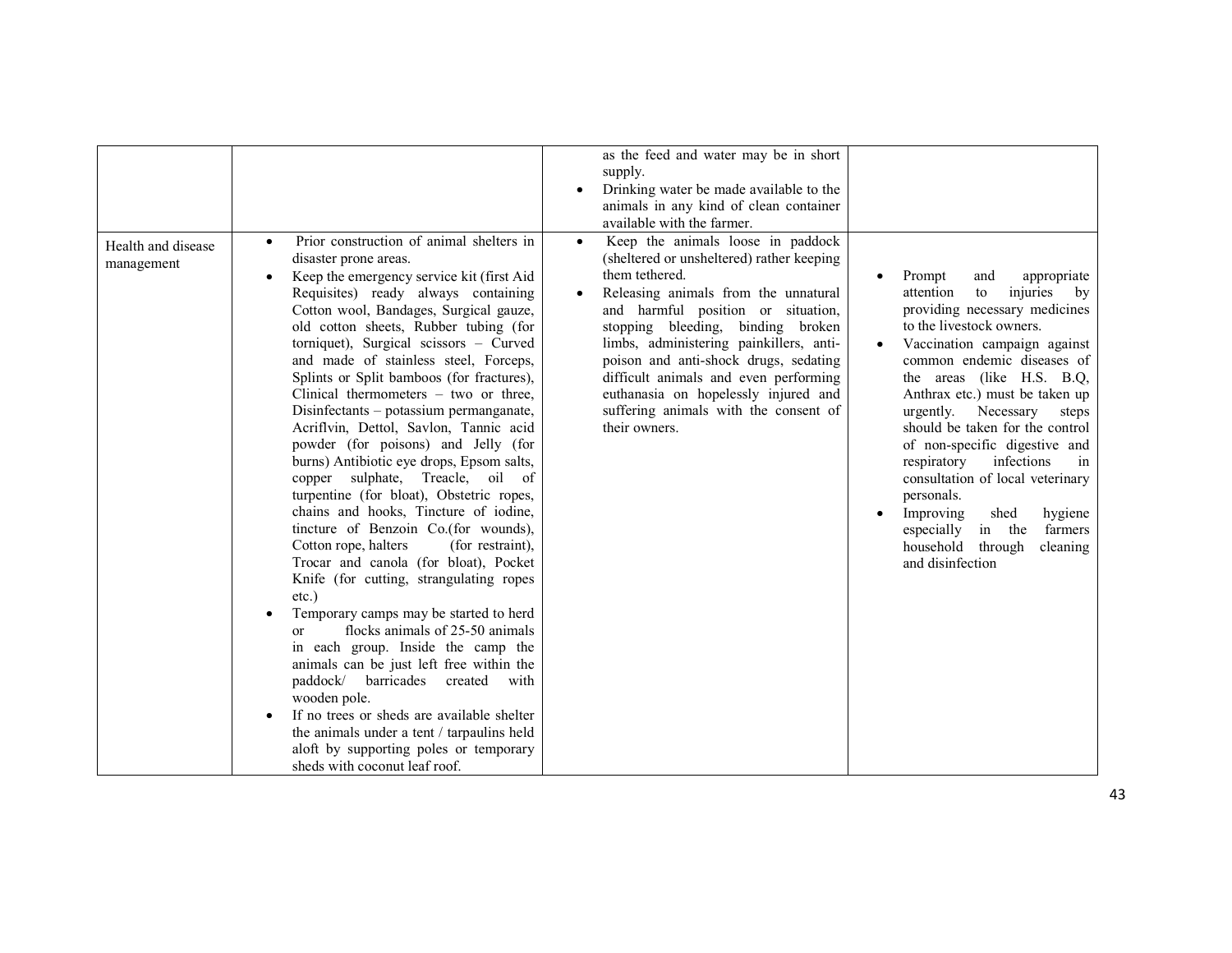| Heat wave and cold wave            |                                                                                                                                 |                                                                                                   |                                                                                                                                       |          |                                                                                                                                                                                                  |
|------------------------------------|---------------------------------------------------------------------------------------------------------------------------------|---------------------------------------------------------------------------------------------------|---------------------------------------------------------------------------------------------------------------------------------------|----------|--------------------------------------------------------------------------------------------------------------------------------------------------------------------------------------------------|
| Shelter/environmen<br>t management | Green cover (trees plantation, land<br>scaping)<br>2. Cooling devices: fans, wet curtains<br>or panels, air cooler if possible. | Proper sheltering<br>painting inside the roof.<br>splashing / showering<br>3.<br>earthen pitches) | white<br>housing<br>painting outside the roof and black<br>Washing / wallowing<br>sprinkling/<br>Provision of cool drinking water (in | 3.<br>4. | Feeding Green fodder/ silage/<br>hav<br>Provision for night feeding<br>Grazing only<br>if<br>green<br>pastures/ grass lands available<br>Graze early in the morning<br>and late in the afternoon |

### 2.5.2 Poultry

| Drought                       | <b>Suggested contingency measures</b>                                                     |                                                             |                                                                                             |  |
|-------------------------------|-------------------------------------------------------------------------------------------|-------------------------------------------------------------|---------------------------------------------------------------------------------------------|--|
|                               | <b>Before the event</b>                                                                   | During the event                                            | After the event                                                                             |  |
|                               |                                                                                           |                                                             |                                                                                             |  |
| Shortage of feed ingredients  | Ensure procurement of feed ingredients<br>sufficient ahead                                | Feed supplementation will be made to the<br>farms           | Attempt will be made for<br>available of feed ingredient or<br>compound feed to the farmers |  |
| Drinking water                | Check water source for ensuring sufficient<br>portable water during draught               | Attempt will be made to provide sanitized<br>drinking water | Availability of water will be<br>ensured by digging of bore well                            |  |
| Health and disease management | Procurement of vaccines and medicines and<br>antistress agent.<br>Feeding antibiotics     | Continue feeding of antistress agent                        |                                                                                             |  |
|                               | Procurement of litter materials                                                           |                                                             |                                                                                             |  |
| <b>Floods</b>                 |                                                                                           |                                                             |                                                                                             |  |
| Shortage of feed ingredients  | Ensure procurement of feed ingredients /<br>compound feed sufficient ahead as feed supply | Supply the compound feed to the poultry                     | Supply will continued till the                                                              |  |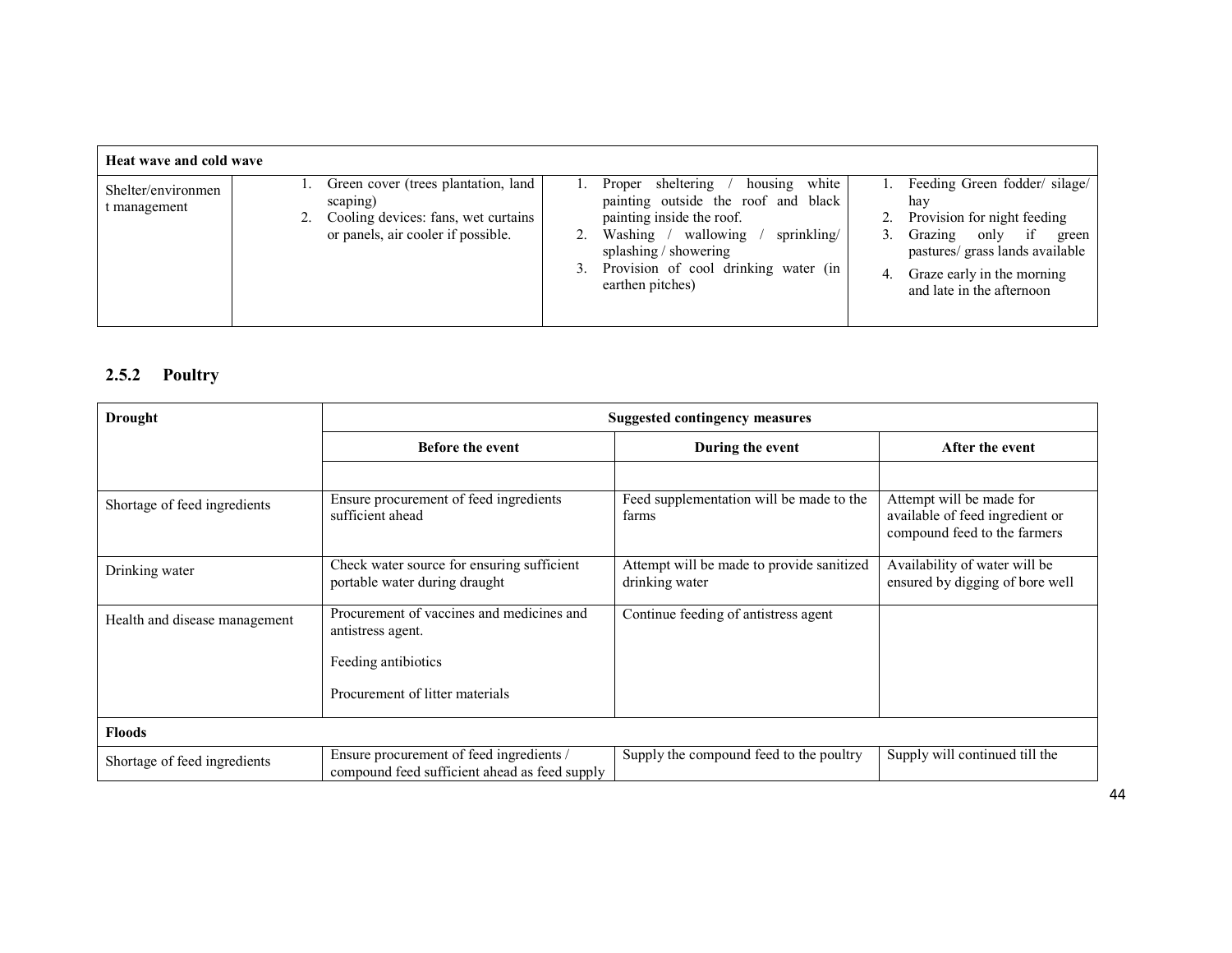|                                | to the farm will hamper due to submergence of<br>the connecting roads | farm under submerged area                                                                       | situation is under control                                                      |
|--------------------------------|-----------------------------------------------------------------------|-------------------------------------------------------------------------------------------------|---------------------------------------------------------------------------------|
| Drinking water                 | Protect the water sources from submergence                            | Attempt will be made to provide sanitized<br>drinking water                                     | Water sources will sanitized with<br>bleaching powder or any water<br>sanitizer |
| Health and disease management  | Procurement of vaccines and medicines.                                | Continue feeding antibiotics                                                                    | Disinfection of the farm premises.                                              |
|                                | Feeding antibiotics<br>Procurement of litter materials                | Prevent entrance of flood water to the<br>shed                                                  | Feeding antibiotics And<br>deworming.                                           |
|                                |                                                                       | Replace wet litter                                                                              | Replace wet litter                                                              |
|                                |                                                                       | Proper disposal of dead birds if any                                                            | Disinfection of sheds. Proper<br>disposal of dead birds if any                  |
| Cyclone                        |                                                                       |                                                                                                 |                                                                                 |
| Shortage of feed ingredients   | Procurement of feed                                                   | Supply the compound feed to the poultry<br>farm under cyclone affected area                     | Supply will continued till the<br>situation is under control                    |
| Drinking water                 | ÷,                                                                    | Attempt will be made to provide sanitized<br>drinking water                                     | Water sources will sanitized with<br>bleaching powder or any water<br>sanitizer |
| Health and disease management  | Procurement of medicine and vaccine                                   | Vaccination of birds against different<br>diseases<br>Provision should be made for available of | Water sources will sanitized with<br>bleaching powder or any water<br>sanitizer |
| <b>Heat wave and cold wave</b> |                                                                       | sanitized water                                                                                 |                                                                                 |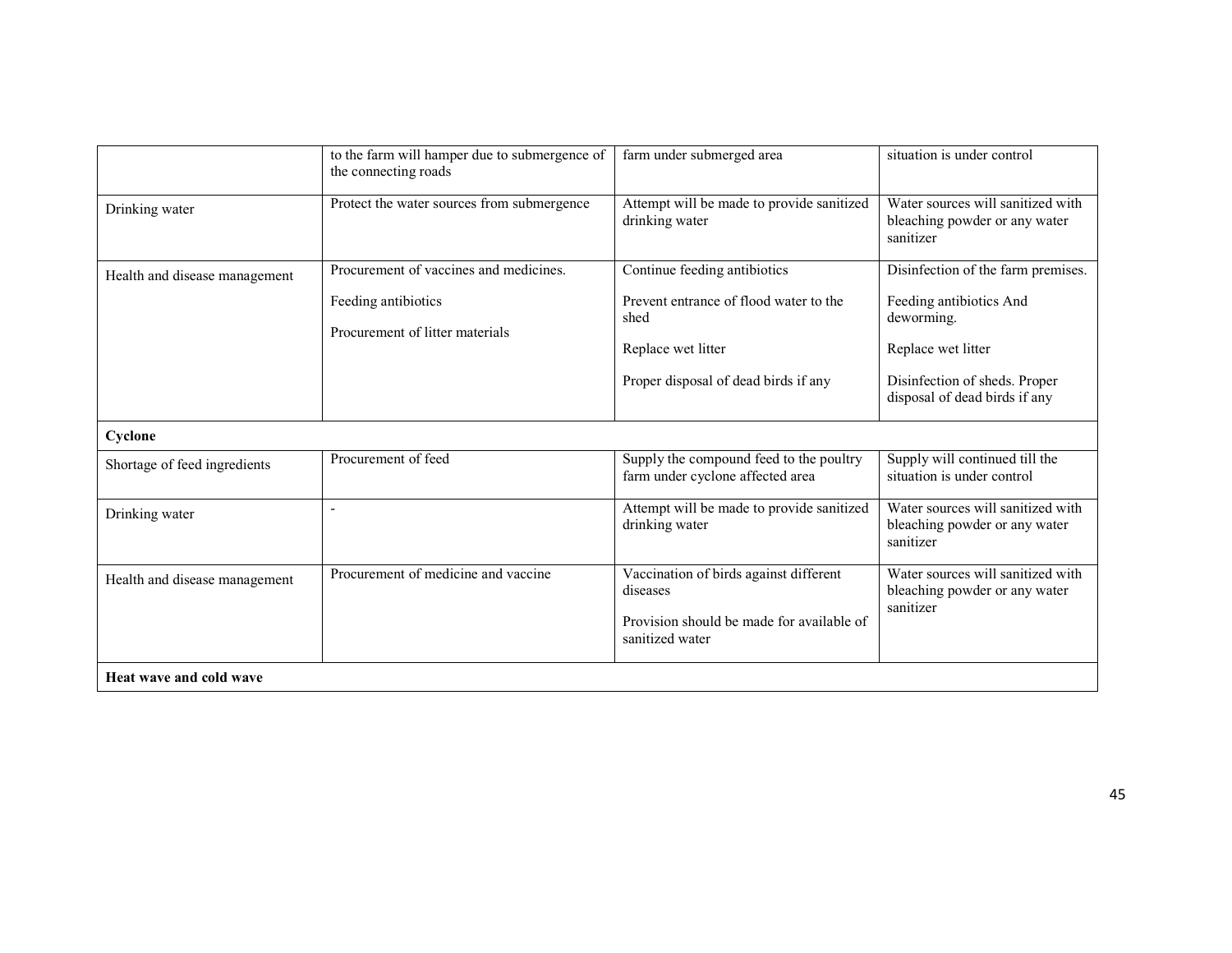| Shelter/environment management        | Pruning of big trees in the farm.<br>Putting curtains on open sides of the shed.<br>Procurement of electrical accessories<br>Providing shed to poultry houses.<br>Providing proper ventilation. | Attempt will be made for cooling of<br>poultry shed by adapting different cooling<br>methods<br>Thickness of litter should be reduced<br>Ventilation to the house should be<br>increased by providing ceiling fans and<br>exhaust fan | Provision should be made to<br>ensure proper ventilation to the<br>house |
|---------------------------------------|-------------------------------------------------------------------------------------------------------------------------------------------------------------------------------------------------|---------------------------------------------------------------------------------------------------------------------------------------------------------------------------------------------------------------------------------------|--------------------------------------------------------------------------|
| Health and disease management         | Procurement of Anti stress drugs                                                                                                                                                                | Supplementation of anti stress drug                                                                                                                                                                                                   | Vaccination of birds against RD                                          |
| <b>Cold Waves</b>                     |                                                                                                                                                                                                 |                                                                                                                                                                                                                                       |                                                                          |
| Health and disease management         | Procurement of Anti stress drugs and vaccine                                                                                                                                                    | Feeding of anti stress drugs in drinking<br>water Vaccination with fowl pox                                                                                                                                                           | Vaccination against IBD and RD                                           |
| Shelter and environment<br>management | Procurement of curtains to cover open sides of<br>the shed.<br>Heating arrangement kept ready                                                                                                   | Close the open sides of the shed by<br>curtain in such a way that ventilation<br>should not be hampered.<br>Provide heat if necessary depending on<br>the temperature and age of the birds                                            | Remove the curtains.<br>Discontinue heating.                             |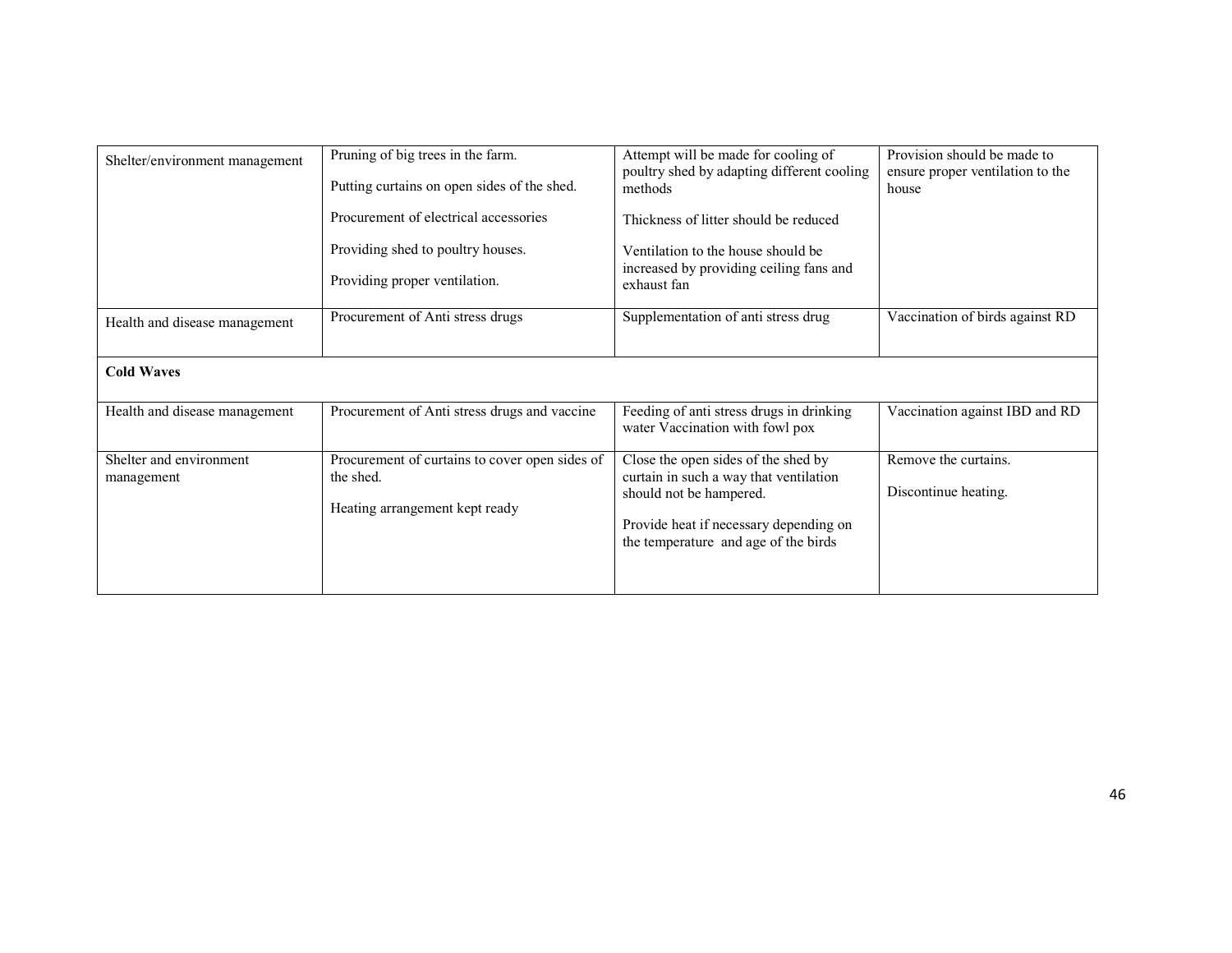### 2.5.3. Fisheries/ Aquaculture:

|                                                                   | <b>Suggested contingency measures</b>                                                                                                                                                                             |                                                                                                                                                                                                                                         |                                                                     |  |
|-------------------------------------------------------------------|-------------------------------------------------------------------------------------------------------------------------------------------------------------------------------------------------------------------|-----------------------------------------------------------------------------------------------------------------------------------------------------------------------------------------------------------------------------------------|---------------------------------------------------------------------|--|
|                                                                   | <b>Before the event</b>                                                                                                                                                                                           | During the event                                                                                                                                                                                                                        | After the event                                                     |  |
| <b>Drought</b>                                                    |                                                                                                                                                                                                                   |                                                                                                                                                                                                                                         |                                                                     |  |
| A. Capture                                                        |                                                                                                                                                                                                                   |                                                                                                                                                                                                                                         |                                                                     |  |
| Inland                                                            |                                                                                                                                                                                                                   |                                                                                                                                                                                                                                         |                                                                     |  |
| (i) Shallow water depth<br>due to insufficient rains/<br>inflow   | 1. Restricted release of water from reservoir.<br>2. Supplementary water harvest structures like<br>pond and tanks has to be developed.<br>3. Renovation and maintenance of existing<br>water harvest structures. |                                                                                                                                                                                                                                         | $\blacksquare$                                                      |  |
| (ii) Changes in water<br>quality                                  | 1. Prepare to release water into the habitat.                                                                                                                                                                     | 1. Mixing of water from the water<br>harvest structure like ponds and<br>tanks into the fish habitat.                                                                                                                                   | 1. Monitoring the water quality and health of<br>aquatic organisms. |  |
| B. Aquaculture                                                    |                                                                                                                                                                                                                   |                                                                                                                                                                                                                                         |                                                                     |  |
| (i) Shallow water in<br>ponds due to insufficient<br>rains/inflow | 1. Building deep ditches in culture ponds for<br>shelter of the fish to over come high<br>temperature                                                                                                             | 1. Recharge the ponds with bore<br>well water or water from other<br>sources.<br>2. Partial harvesting of the stock<br>to reduce stocking density.<br>3. Artificial shelter by putting<br>aquatic floating weeds in $1/3^{rd}$<br>area. |                                                                     |  |
| (ii) Impact of salt load<br>build up in ponds/ change             | 1. Application of organic manure in culture<br>system                                                                                                                                                             | 1. Recharge the ponds with bore<br>well water or water from other                                                                                                                                                                       | 1. Application of organic manure in culture system                  |  |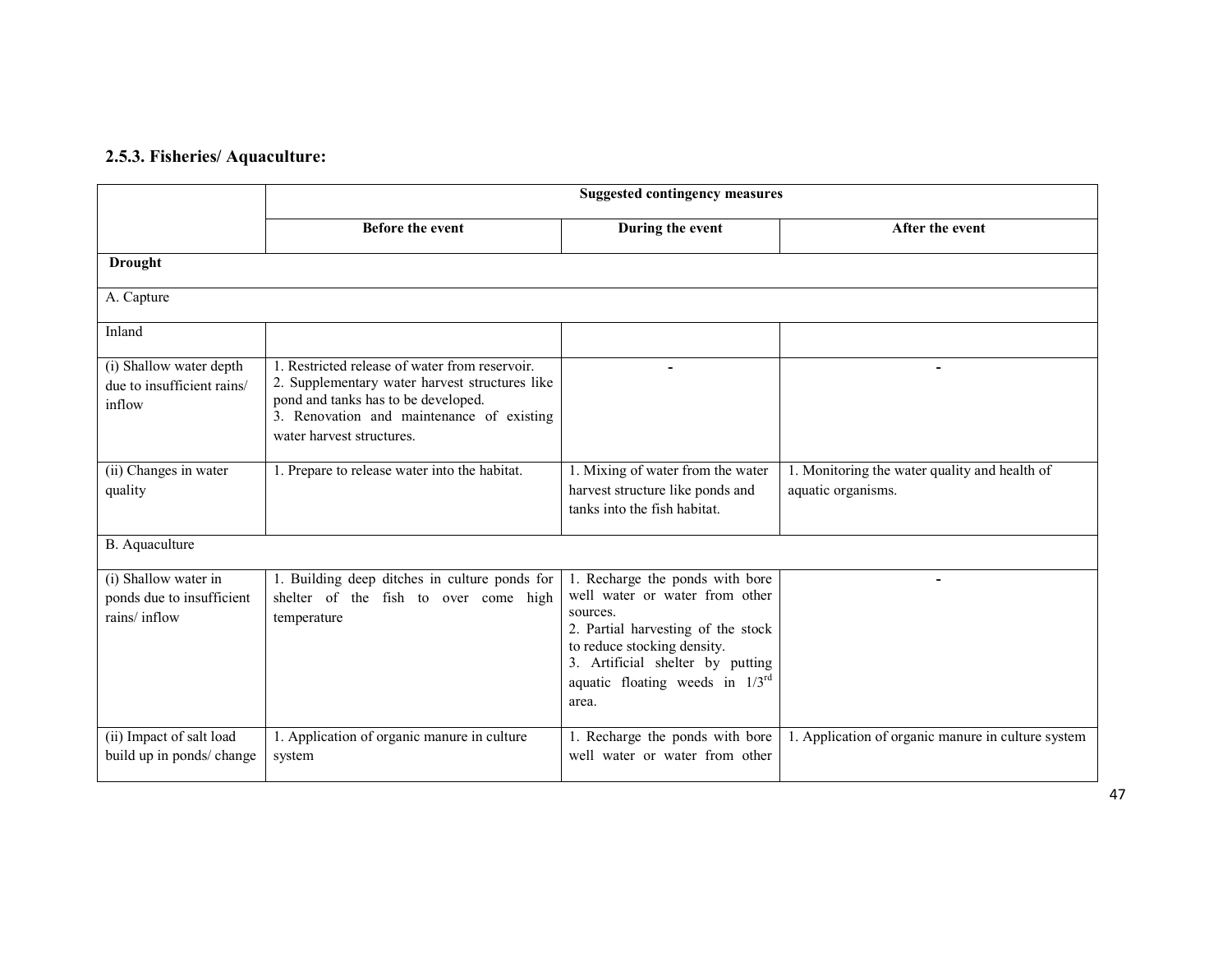| in water quality                                            |                                                                                                                                                                         | sources                                                                                                                                                                                               |                                                                                                                                            |
|-------------------------------------------------------------|-------------------------------------------------------------------------------------------------------------------------------------------------------------------------|-------------------------------------------------------------------------------------------------------------------------------------------------------------------------------------------------------|--------------------------------------------------------------------------------------------------------------------------------------------|
| 2) Floods                                                   |                                                                                                                                                                         |                                                                                                                                                                                                       |                                                                                                                                            |
| A. Capture                                                  |                                                                                                                                                                         |                                                                                                                                                                                                       |                                                                                                                                            |
| Inland                                                      |                                                                                                                                                                         |                                                                                                                                                                                                       |                                                                                                                                            |
| $(ii)$ No. of boats / nets<br>damaged                       | The boats has to be secured safely to river/<br>reservoir banks.<br>Non operation of fixed bag nets in streams and<br>rivers.<br>Insurance coverage for nets and boats. | Checking of the safety of the<br>boats / nets.<br>An inventory logbook with name<br>of crewmembers should be<br>maintained.<br>Number of crew and load should<br>be much below the marked<br>tonnage. | Maintenance of the boats and nets.<br>Assessment and settlement of insurance.                                                              |
| $\overline{No}$ .<br>(iii)<br>$\alpha$<br>houses<br>damaged | Insurance coverage for houses.                                                                                                                                          |                                                                                                                                                                                                       | Settlement of insurance.                                                                                                                   |
| (iv) Loss of stock                                          |                                                                                                                                                                         |                                                                                                                                                                                                       | Assessment of stock (fish population) and<br>replenishment if stock is depleted.<br>Habitat restoration for the stock remaining.           |
| (v) Changes in water<br>quality                             |                                                                                                                                                                         |                                                                                                                                                                                                       | Application of lime in tanks.<br>Application of fertilizer.                                                                                |
| (v) Health and diseases                                     |                                                                                                                                                                         |                                                                                                                                                                                                       | Observation of the health status of fish and<br>accordingly control measure should be taken.<br>Control on transport of brooders and seeds |
| B. Aquaculture                                              |                                                                                                                                                                         |                                                                                                                                                                                                       |                                                                                                                                            |
| (i) Inundation with flood                                   | Strengthening and increase in dyke height<br>The should be constructed with inlet and out                                                                               | Net enclosure should be provided<br>over the dyke to prevent the escape                                                                                                                               | Repairing and strengthening of dyke if required.                                                                                           |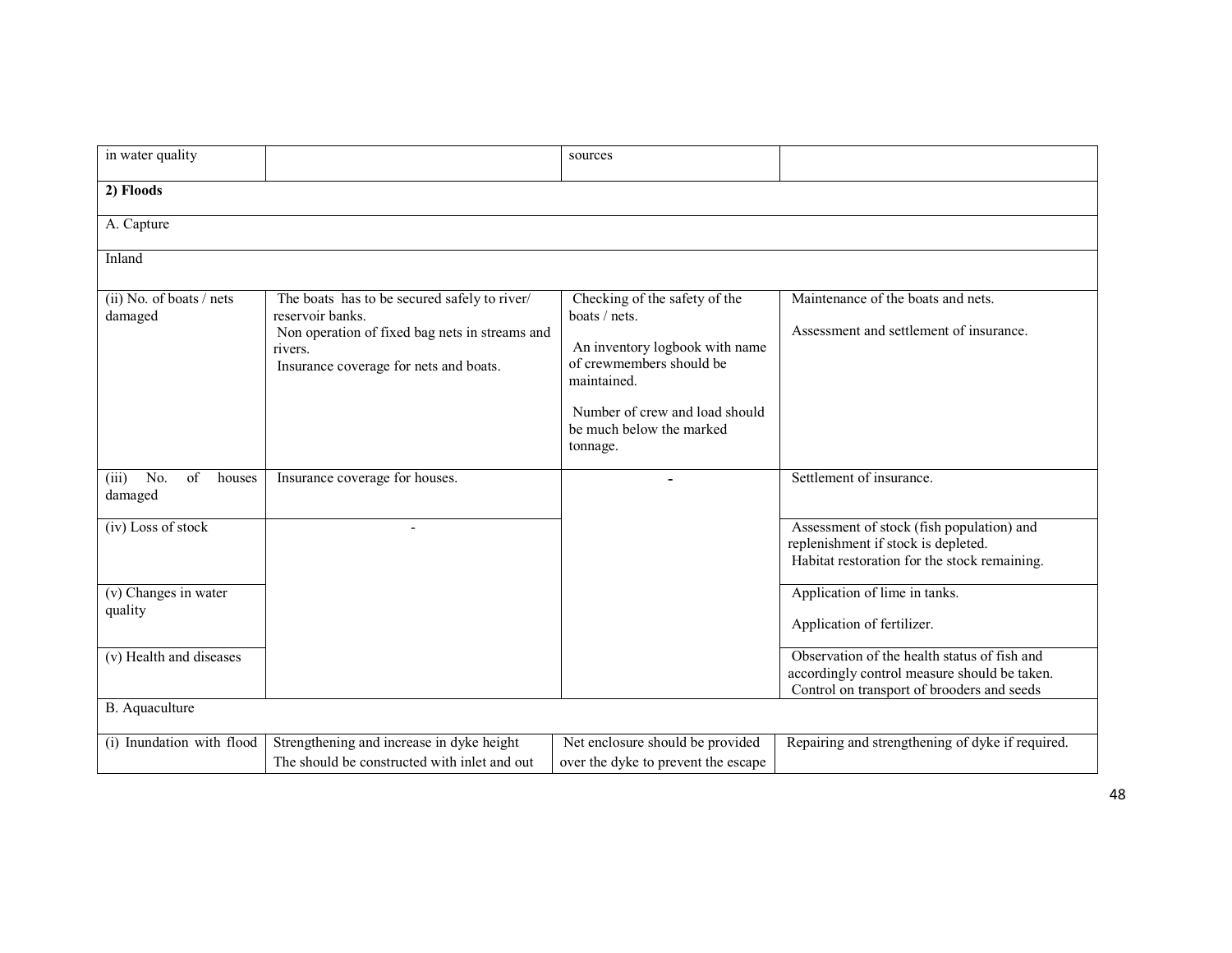| water                                                              | let facility.                                                                                                                                                                                                                                                                           | of fish from pond.                                                                                                                                                                                                                                          |                                                                                                                                                                                                          |
|--------------------------------------------------------------------|-----------------------------------------------------------------------------------------------------------------------------------------------------------------------------------------------------------------------------------------------------------------------------------------|-------------------------------------------------------------------------------------------------------------------------------------------------------------------------------------------------------------------------------------------------------------|----------------------------------------------------------------------------------------------------------------------------------------------------------------------------------------------------------|
| (ii) Water contamination<br>changes in water<br>and<br>quality     | Application of lime.                                                                                                                                                                                                                                                                    |                                                                                                                                                                                                                                                             | Application of lime and geolite.<br>Application of Alum.<br>Application of KmnO4                                                                                                                         |
| (iii) Health and diseases                                          | Application of lime                                                                                                                                                                                                                                                                     |                                                                                                                                                                                                                                                             | Application of lime and KmnO4.<br>Assessment of the health status of fish and<br>accordingly control measure should be taken.<br>Control on transport of brooders and seeds.                             |
| (iv) Loss of stock and<br>inputs (feed, chemicals<br>ets)          | Strengthening and increase in dyke height.<br>Before flood the stock should be harvested<br>and sold in flood prone areas.<br>Transport of feed and chemicals to safer<br>place.<br>Purchase of feeds and chemicals on weekly<br>or fortnightly basis.<br>Insurance coverage for stock. | Net enclosure should be provided<br>over the dyke to prevent the escape<br>of fish from pond.<br>Water should be diverted from the<br>main stream.<br>Sand bags cam be used for<br>protection of dykes.<br>Storing of feed and chemicals to<br>safer place. | Stock assessment and restocking with advanced<br>fingerlings or yearling if required.<br>Repairing of dykes.<br>Assessment of quality of feed and fertilizer.<br>Assessment and settlement of insurance. |
| (v) Infrastructure damage<br>(pumps, aerators, huts<br>$etc.$ )    | Construction of flood shelter for pumps,<br>aerators etc.                                                                                                                                                                                                                               | ۰                                                                                                                                                                                                                                                           | Repairing of pumps, aerators if required.<br>Repairing of damaged hut.                                                                                                                                   |
| <b>Cyclone/Tsunami</b>                                             |                                                                                                                                                                                                                                                                                         |                                                                                                                                                                                                                                                             |                                                                                                                                                                                                          |
| A. Capture                                                         |                                                                                                                                                                                                                                                                                         |                                                                                                                                                                                                                                                             |                                                                                                                                                                                                          |
| Marine                                                             |                                                                                                                                                                                                                                                                                         |                                                                                                                                                                                                                                                             |                                                                                                                                                                                                          |
| (i) Average compensation<br>paid due to loss of<br>fishermen lives | Repeated broadcast and telecast of warning.<br>Sea venture should be avoided<br>Insurance coverage for lives of fishermen.                                                                                                                                                              | Provision of relief.<br>. Evacuation of people to safer<br>areas.                                                                                                                                                                                           | Assessment and settlement of insurance.                                                                                                                                                                  |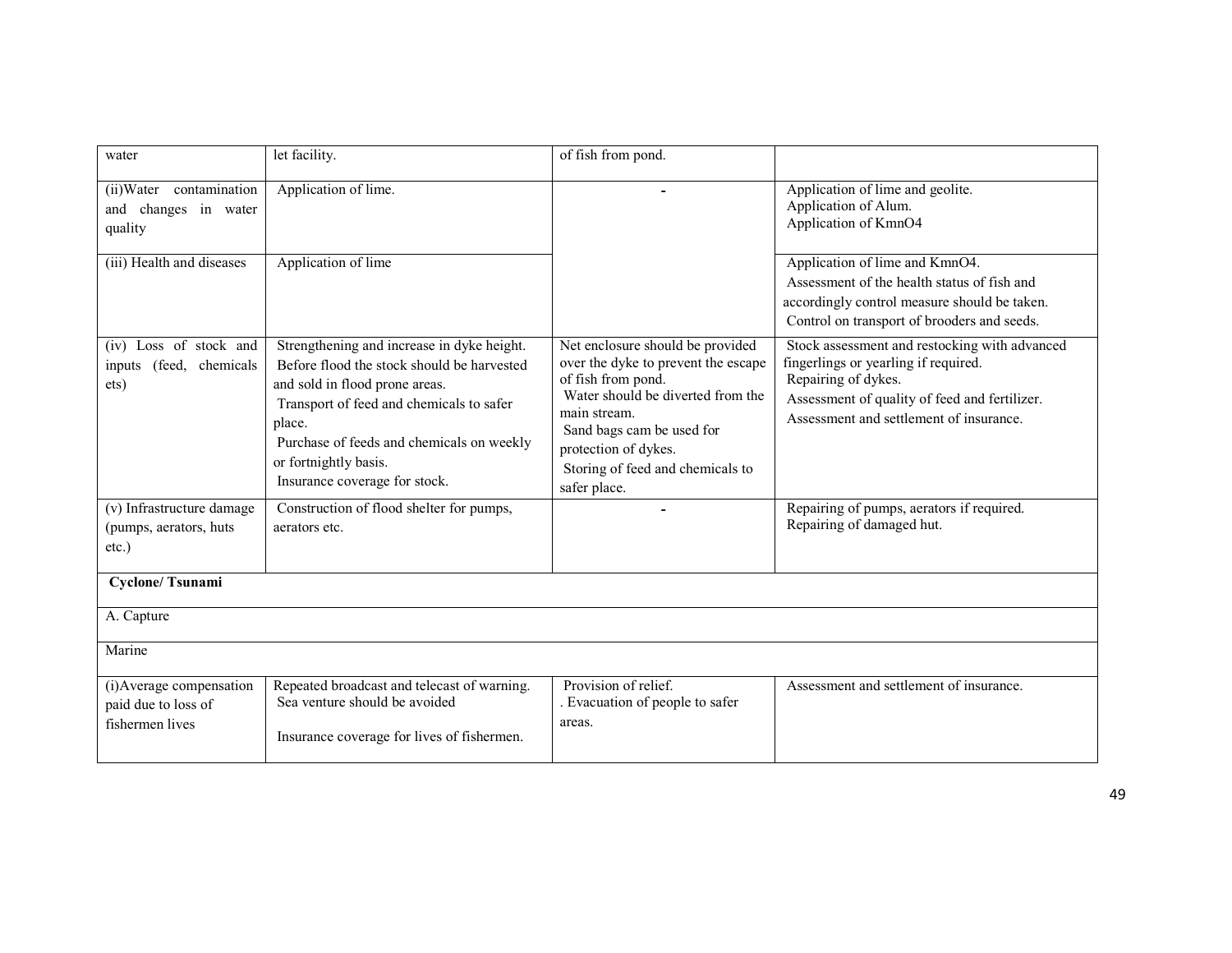| (ii) Av. No. of boats / nets<br>damaged                                  | The boats has to be secured safely to river/<br>reservoir banks.<br>Insurance coverage for nets and boats.                        | Checking of the safety of the boats<br>/ nets. An inventory logbook with<br>name of crewmembers should be<br>maintained.                          | Maintenance of the boats and nets.<br>Assessment and settlement of insurance                                                                                                                            |
|--------------------------------------------------------------------------|-----------------------------------------------------------------------------------------------------------------------------------|---------------------------------------------------------------------------------------------------------------------------------------------------|---------------------------------------------------------------------------------------------------------------------------------------------------------------------------------------------------------|
| (iii) Avg. No.<br>of houses<br>damaged                                   | Insurance coverage for houses.                                                                                                    |                                                                                                                                                   | Settlement of insurance.                                                                                                                                                                                |
| Inland                                                                   |                                                                                                                                   |                                                                                                                                                   |                                                                                                                                                                                                         |
| B. Aquaculture                                                           |                                                                                                                                   |                                                                                                                                                   |                                                                                                                                                                                                         |
| (i) Over flow/ flooding of<br>ponds                                      | Strengthening and increase in dyke height.<br>The should be constructed with inlet and out<br>let facility.                       | Net enclosure should be provided<br>over the dyke to prevent the escape<br>of fish from pond.                                                     | Repairing and strengthening of dyke if required.                                                                                                                                                        |
| (ii) Changes in water<br>quality (fresh water /<br>brackish water ratio) |                                                                                                                                   |                                                                                                                                                   |                                                                                                                                                                                                         |
| (iii) Health and diseases                                                | $\blacksquare$                                                                                                                    |                                                                                                                                                   | Application of lime and KmnO4. Assessment of the<br>health status of fish and accordingly control<br>measure should be taken.Control on transport of<br>brooders and seeds.                             |
| (iv) Loss of stock and<br>inputs (feed, chemicals<br>ets)                | Strengthening and increase in dyke height.<br>Transport of feed and chemicals to safer<br>place.<br>Insurance coverage for stock. | Net enclosure should be provided<br>over the dyke to prevent the escape<br>of fish from pond.<br>Storing of feed and chemicals to<br>safer place. | Stock assessment and restocking with advanced<br>fingerlings or yearling if required.<br>Repairing of dykes.<br>Assessment of quality of feed and chemicals.<br>Assessment and settlement of insurance. |
| (v) Infrastructure damage<br>(pumps, aerators,                           |                                                                                                                                   |                                                                                                                                                   | Repairing of pumps, aerators if required.<br>Repairing of damaged hut.                                                                                                                                  |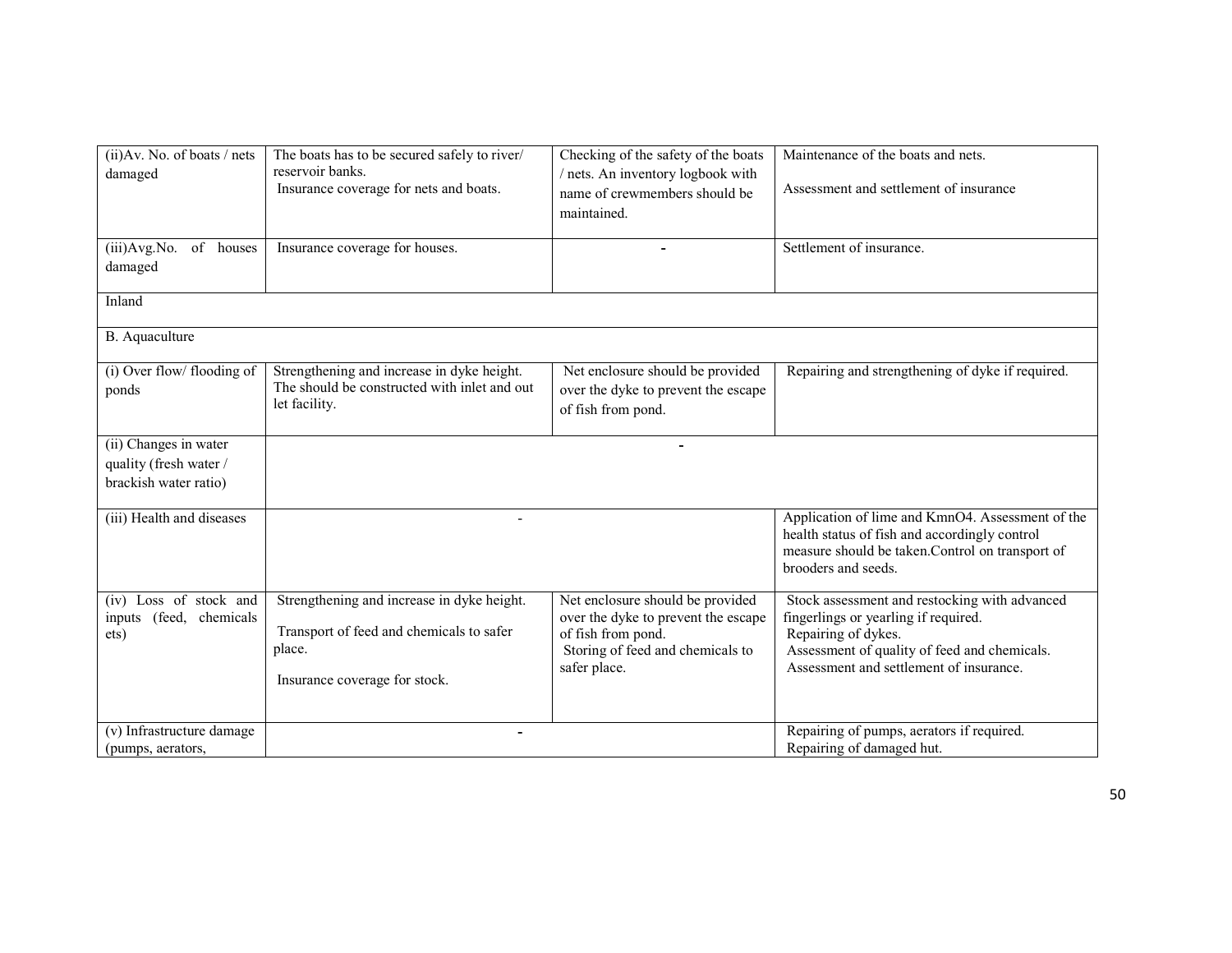| shelters/huts etc.)            |                                       |                                   |                                              |
|--------------------------------|---------------------------------------|-----------------------------------|----------------------------------------------|
|                                |                                       |                                   |                                              |
| <b>Heat Wave and Cold Wave</b> |                                       |                                   |                                              |
| A. Capture                     |                                       |                                   |                                              |
| Marine                         |                                       | During hot waves night fishing    |                                              |
|                                |                                       | should be done.                   |                                              |
| Inland                         |                                       | During hot waves preservation by  |                                              |
|                                |                                       | cold chain should be increased.   |                                              |
| B. Aquaculture                 |                                       |                                   |                                              |
| in<br>Change<br>pond<br>(i)    | During hot waves adequate water depth | During hot waves mixing of water  |                                              |
| environment                    | should be maintained.                 | with fresh water should be done.  |                                              |
|                                |                                       | The culture system should be      |                                              |
|                                |                                       | provided with aeration to avoid   |                                              |
|                                |                                       | oxygen depletion due to high      |                                              |
|                                |                                       | temperature during hot waves.     |                                              |
|                                |                                       | Partial harvesting can be done to |                                              |
|                                |                                       | avoid loss of crop.               |                                              |
| (ii) Health and disease        | Application of lime and turmeric.     | Feeding should be stopped.        | Application of CIFAXto contro EUS disease in |
| management                     |                                       | If cold waves persists EUS        | fish.                                        |
|                                |                                       | outbreak takes place              |                                              |
|                                |                                       |                                   |                                              |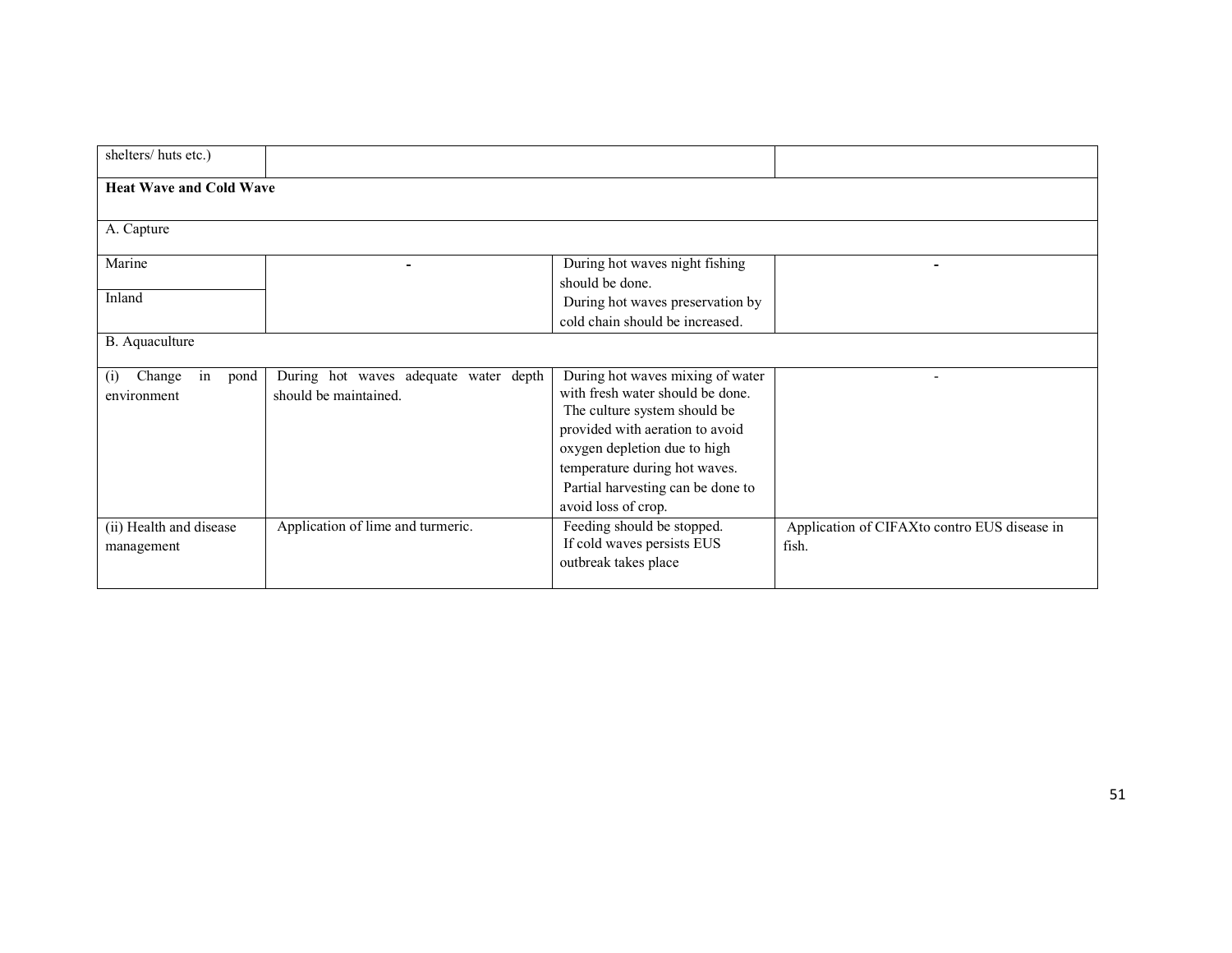### ANNEXURE - ILOCATION MAP OF ANGUL DISTRICT :